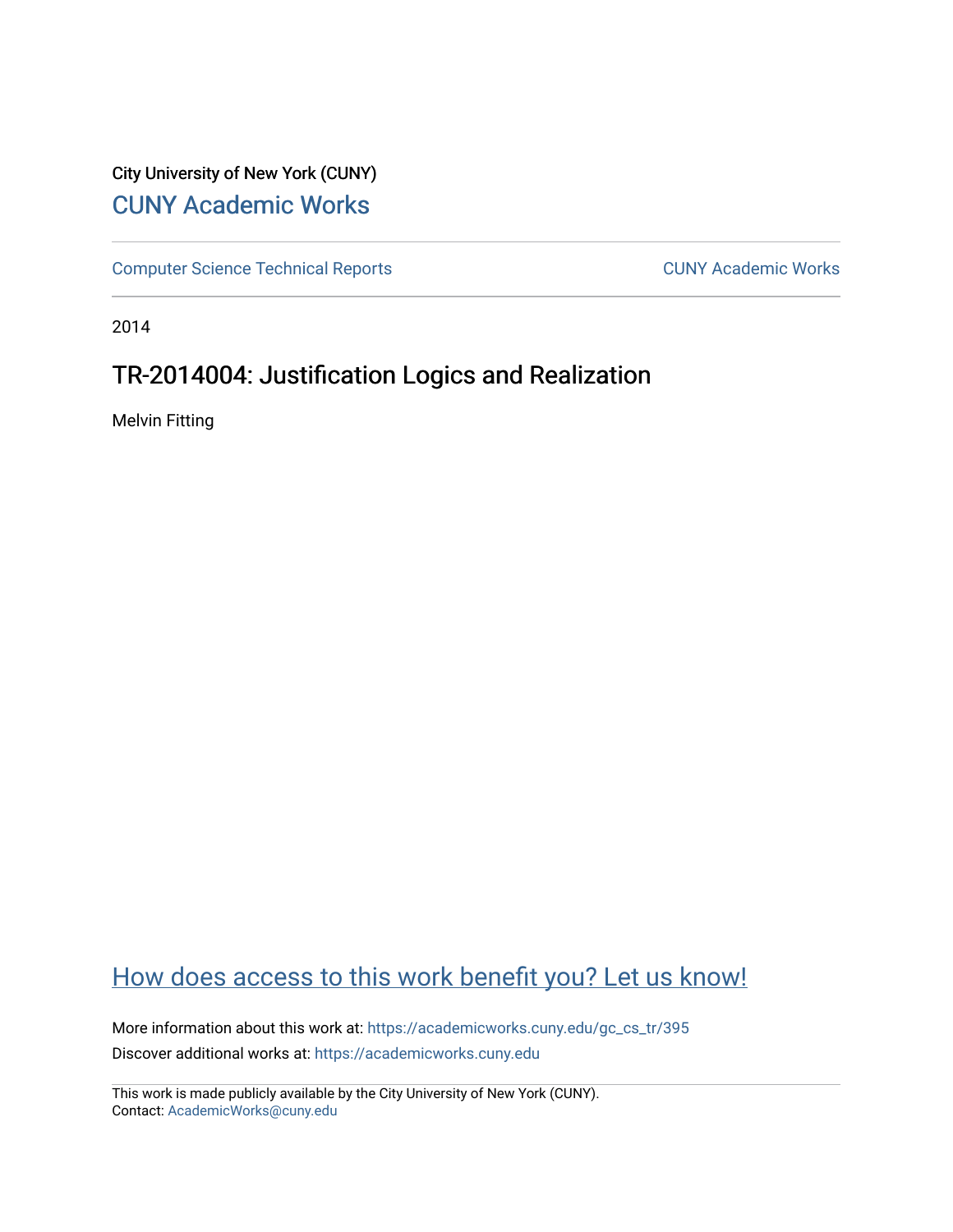# Justification Logics and Realization

Melvin Fitting e-mail: melvin.fitting@lehman.cuny.edu web page: comet.lehman.cuny.edu/fitting

March 16, 2014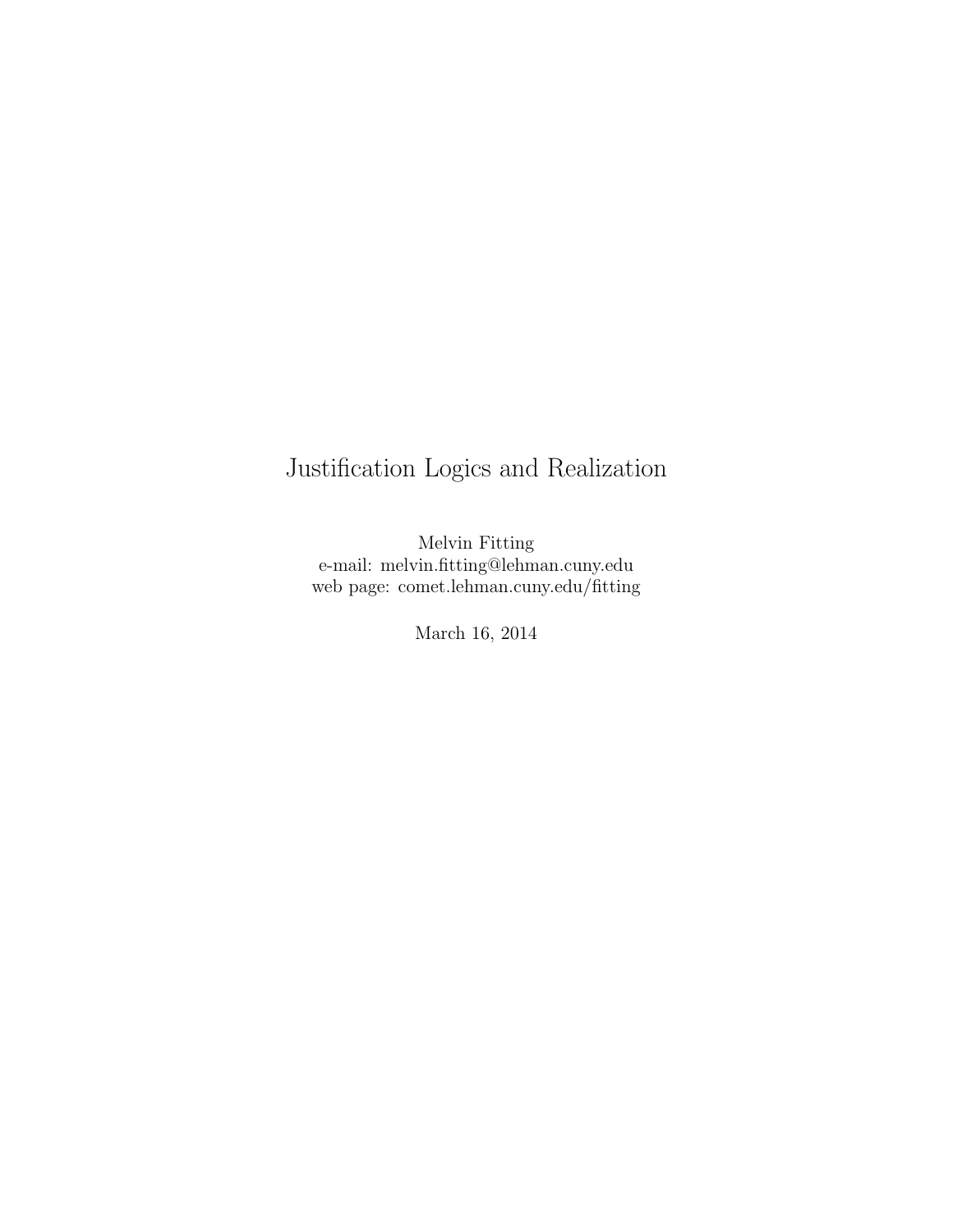### Abstract

<span id="page-2-0"></span>Justification logics are explicit versions of modal logics, in which reasons for formulas being so are part of the formula structure. Justification logics are connected with their corresponding modal logics through Realization Theorems. Beginning with  $\mathsf{S4}$ , several standard modal logics have been shown to have justification counterparts: K, K4, S5, and so on. In this report we begin exploration of the question: what is the range of modal logics that have justification counterparts. We introduce general methodology that applies to all current examples, though non-constructively. We use this machinery to establish realization results for some new justification logics based on modal logics that have not been considered in justification context before. Our work is based on the machinery introduced in [\[9\]](#page-31-0), but which is now examined in a general setting. The results presented here are not intended to be final, but represent a stage in a continuing investigation.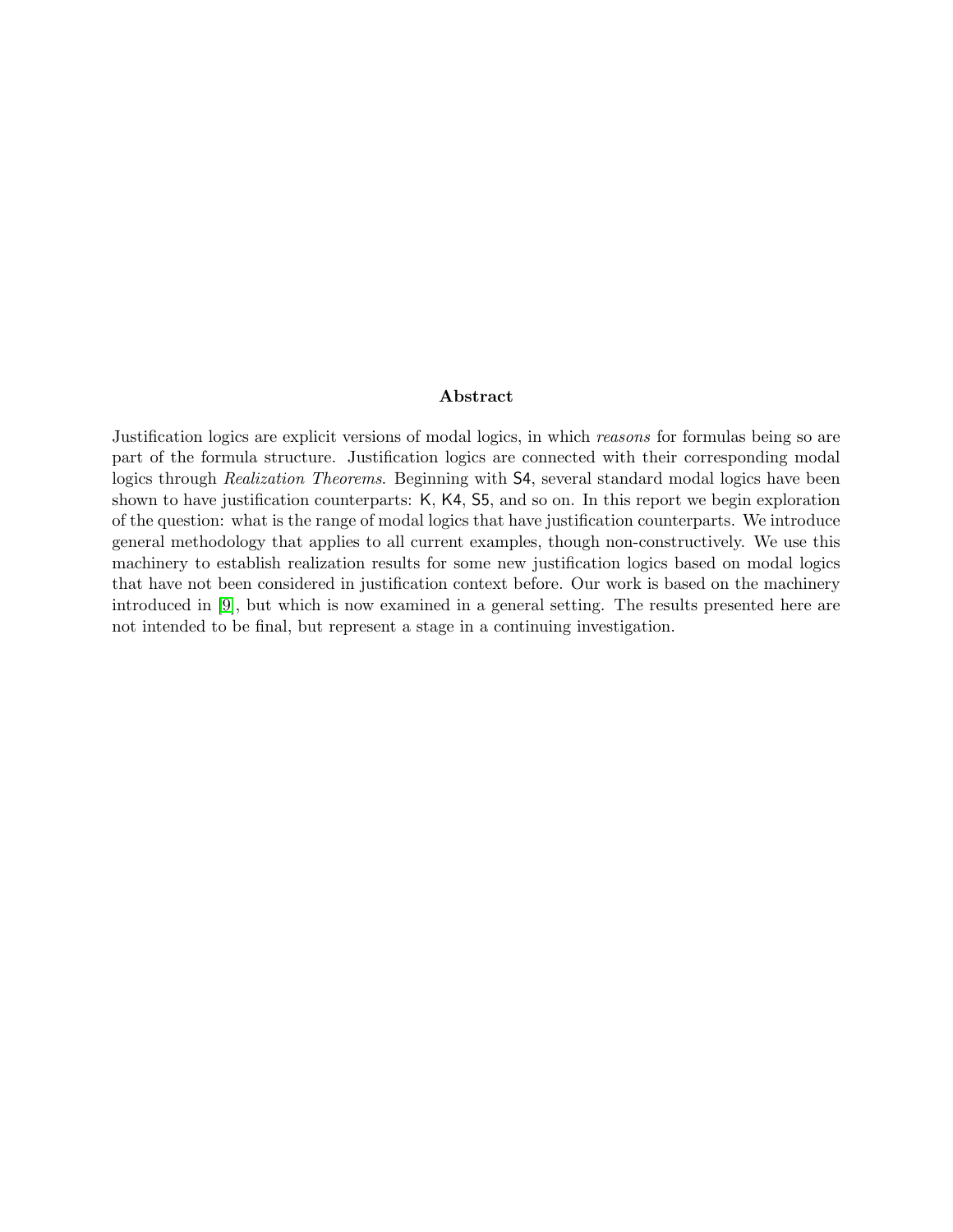# **Contents**

| Abstract<br>1           |                                                                                           |                                                                               |  |  |  |
|-------------------------|-------------------------------------------------------------------------------------------|-------------------------------------------------------------------------------|--|--|--|
| 1                       | Introduction<br>1.1<br>1.2<br>1.3<br>And Now                                              | $\overline{\mathbf{4}}$<br>$\overline{4}$<br>$\overline{4}$<br>$\overline{5}$ |  |  |  |
| $\boldsymbol{2}$        | <b>Justification Logics Axiomatically</b><br>2.1<br>2.2<br>2.3<br>2.4                     | $6\phantom{1}6$<br>$6\phantom{.}6$<br>$\overline{7}$<br>8<br>8                |  |  |  |
| 3                       | <b>Some Examples</b><br>3.1<br>3.2<br>3.3<br>3.4<br>3.5<br>3.6                            | 10<br>10<br>10<br>11<br>11<br>11<br>13                                        |  |  |  |
| $\overline{\mathbf{4}}$ | Semantics<br>4.1<br>4.2<br>4.3<br>4.3.1<br>4.3.2<br>4.3.3<br>4.4<br>4.5<br>4.5.1<br>4.5.2 | 14<br>14<br>15<br>16<br>16<br>16<br>17<br>17<br>18<br>18<br>19                |  |  |  |
| 5                       | Realization<br>5.1<br>5.2<br>5.3<br>5.4                                                   | 20<br>20<br>21<br>22<br>24                                                    |  |  |  |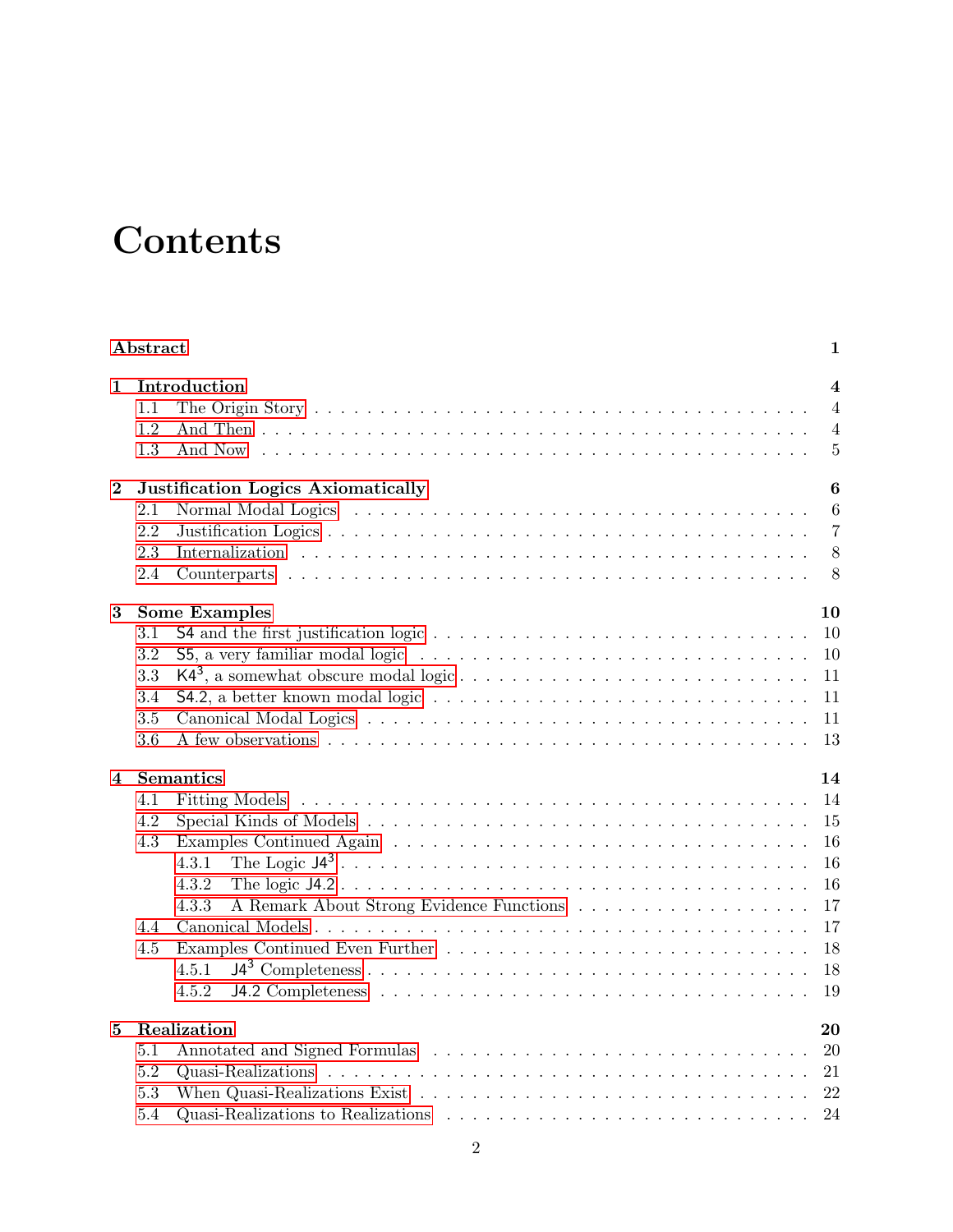|  | 6 What Next? | 26 |
|--|--------------|----|
|  |              |    |
|  |              |    |
|  |              |    |
|  |              |    |
|  |              |    |
|  |              |    |
|  |              |    |

### [Bibliography](#page-31-1) 31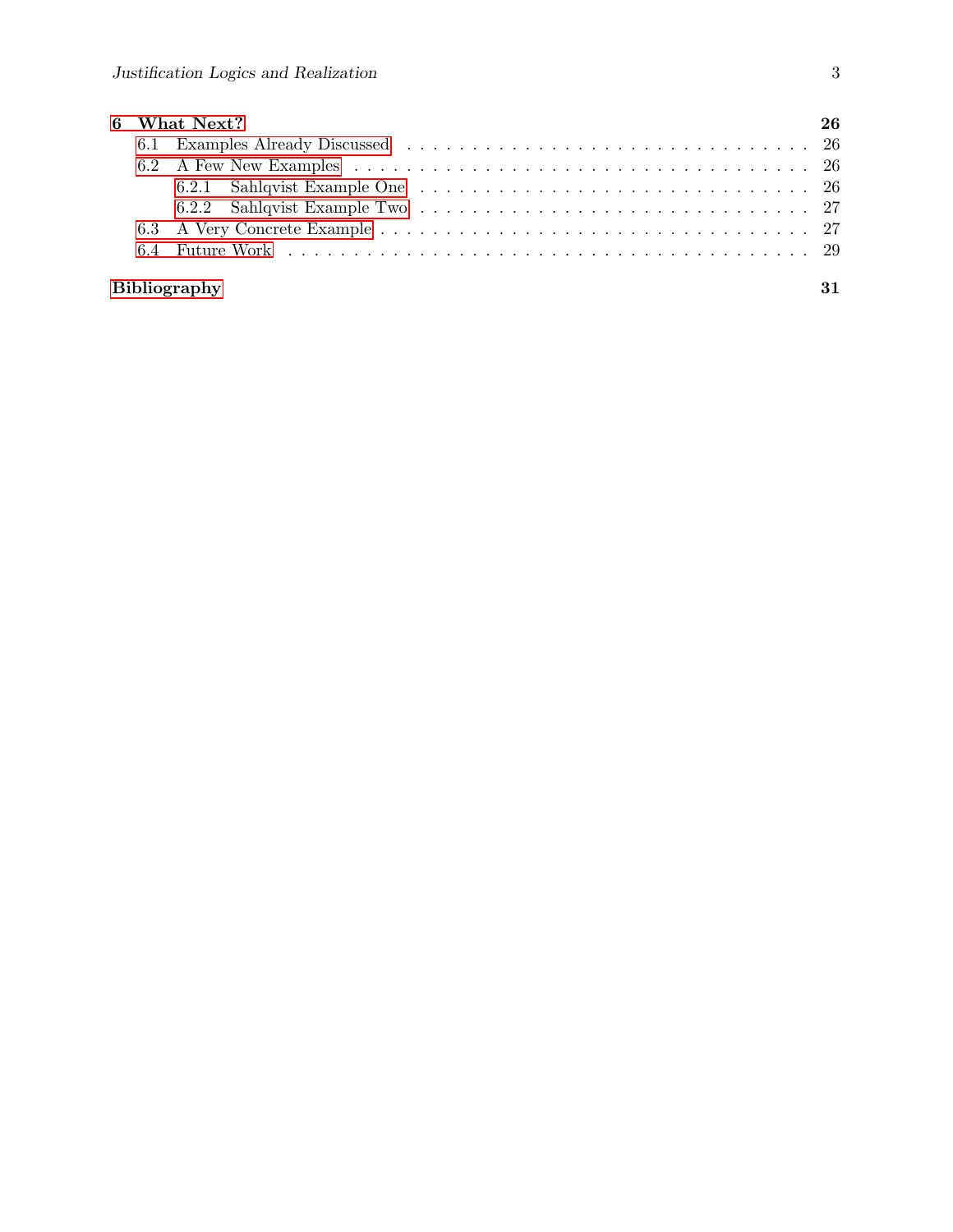# <span id="page-5-0"></span>Chapter 1

# Introduction

### <span id="page-5-1"></span>1.1 The Origin Story

The family of justification logics grew from a single instance, the logic of proofs, LP. This was introduced by Sergei Artemov as an essential part of his program to create an arithmetic provability semantics for intuitionistic logic. Features of LP have had a significant influence on research into the developing group of justification logics, so it is appropriate that we begin with a brief discussion of its history.

Gödel, in a note [\[15\]](#page-31-2), introduced the modern axiomatization of the modal logic S4, thinking of the  $\Box$  operator as an informal provability operator. His primary interest was in intuitionistic logic, and he also gave an embedding from it to  $54$ : put  $\Box$  before every subformula. Informally, this amounts to thinking of intuitionistic truth as provability. But he also noted that S4 does not embed into Peano arithmetic, translating  $\square$  as his formal provability operator. If it did, then the S4 theorem  $\Box \bot \supset \bot$  would turn into a provable statement asserting consistency, something ruled out by his famous second incompleteness theorem. Since then it has been learned that the logic of formal arithmetic provability is  $GL$ , Gödel-Löb logic, but this does not relate in the desired way to intuitionistic logic.

In [\[16\]](#page-32-0), Gödel presented the idea that the  $\square$  operator of S4 could be thought of as an *explicit* proof representative, and this embedded into arithmetic. This was not published until many years later, by which time the idea had been rediscovered independently by Sergei Artemov. Artemov's formal treatment involved the introduction of a new logic, LP. This is a modal-like language, but with *proof terms* which one could think of as representing explicit proofs. It was necessary to show that LP embedded into formal arithmetic, and this was done in Artemov's Arithmetic Completeness Theorem. But it was also necessary to show that S4 embedded into LP. This involved the formulation and proof of Artemov's Realization Theorem. A proper statement will be found in Section [2.4.](#page-9-1) The definitive presentation of all this is in [\[1\]](#page-31-3).

### <span id="page-5-2"></span>1.2 And Then

In [\[9\]](#page-31-0) I introduced a Kripke-style semantics for LP, building on an earlier semantics, [\[18\]](#page-32-1), that did not use possible worlds. As was noted in [\[9\]](#page-31-0), the methods that connected S4 with LP could also make connections between standard weaker modal logics, K, K4, T, S4, and weaker versions of LP. The Artemov Realization Theorem extended to these cases as well. There was an arithmetic interpretation as well, because these were sublogics of S4, but the connection with arithmetic was beginning to weaken. The term *justification logics* began being used because, while the connection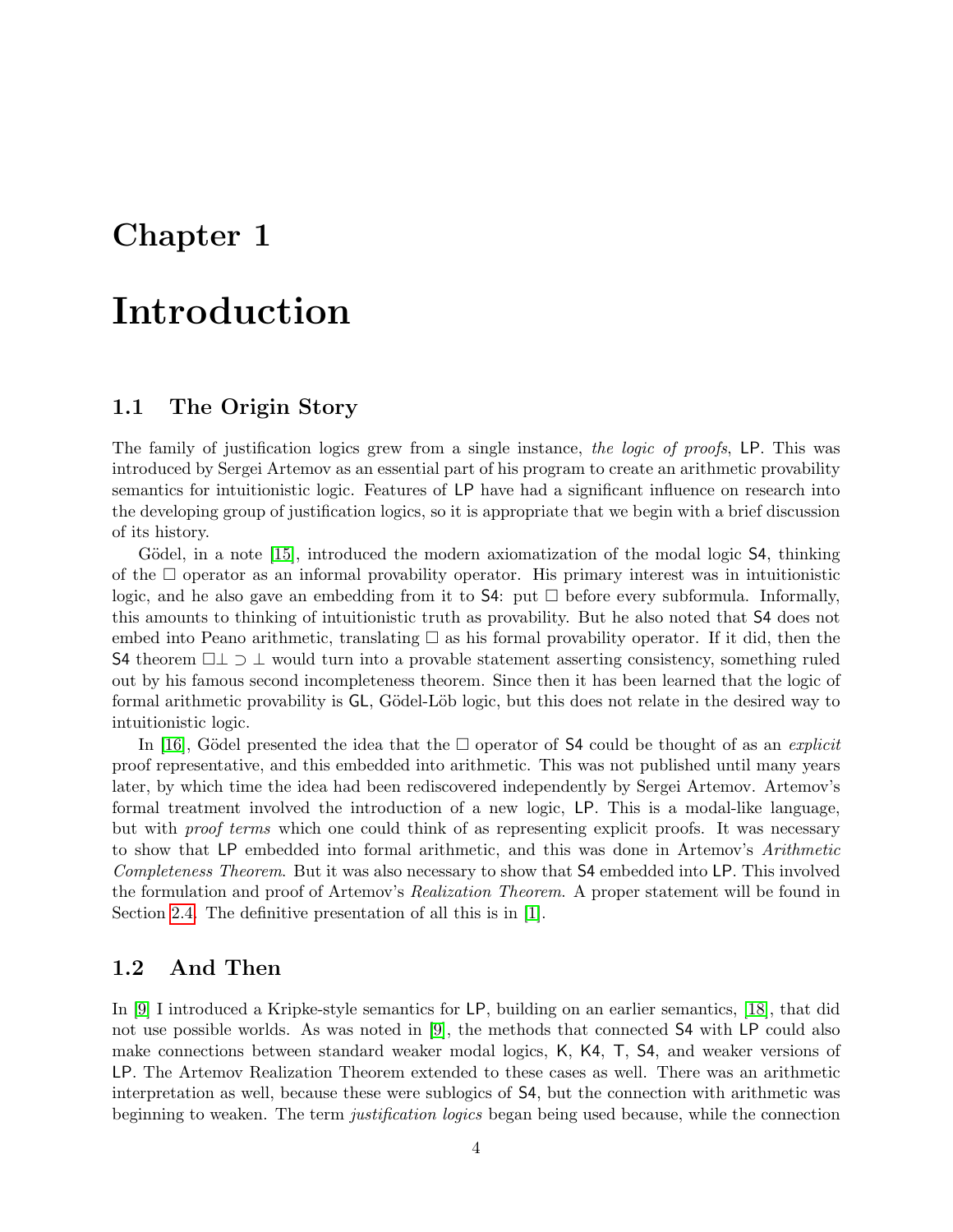with formal provability was fragmenting, proof terms (now called *justification terms*) still had the role of supplying explicit justifications for (epistemically) necessary statements. Two fairly comprehensive treatments of justification logics as such, and not just of the logic of proofs, can be found in [\[2\]](#page-31-4) and [\[4\]](#page-31-5).

The logic S5 extended the picture a bit. A justification logic counterpart was created in [\[20,](#page-32-2) [22,](#page-32-3) [23\]](#page-32-4), with a possible world semantics and a realization theorem. However, the resulting justification logic did not have a satisfactory arithmetical interpretation, and the proof of realization was not constructive. A non-constructive, semantic, proof of realization had been given in [\[9\]](#page-31-0) for S4. It also applied to standard weaker logics without significant change. The extension to S5 required new ideas involving strong evidence functions. This will play a role here as well. The original Artemov proof of realization, connecting S4 and LP, was constructive. Indeed, as a key part of Artemov's program to provide an arithmetic semantics for intuitionistic logic, it was essential that it be constructive. S5 was the first case where a non-constructive proof was the first to be supplied. Eventually, constructive proofs were found, but the door to a larger room was beginning to open.

### <span id="page-6-0"></span>1.3 And Now

A non-constructive, semantic, proof of realization first appeared in [\[9\]](#page-31-0). It is only now becoming clear to me that the non-constructive argument has a broad applicability, and so there are many, many more justification logics out there than I once thought. This report is the beginning of an exploration of the scope of the justification idea.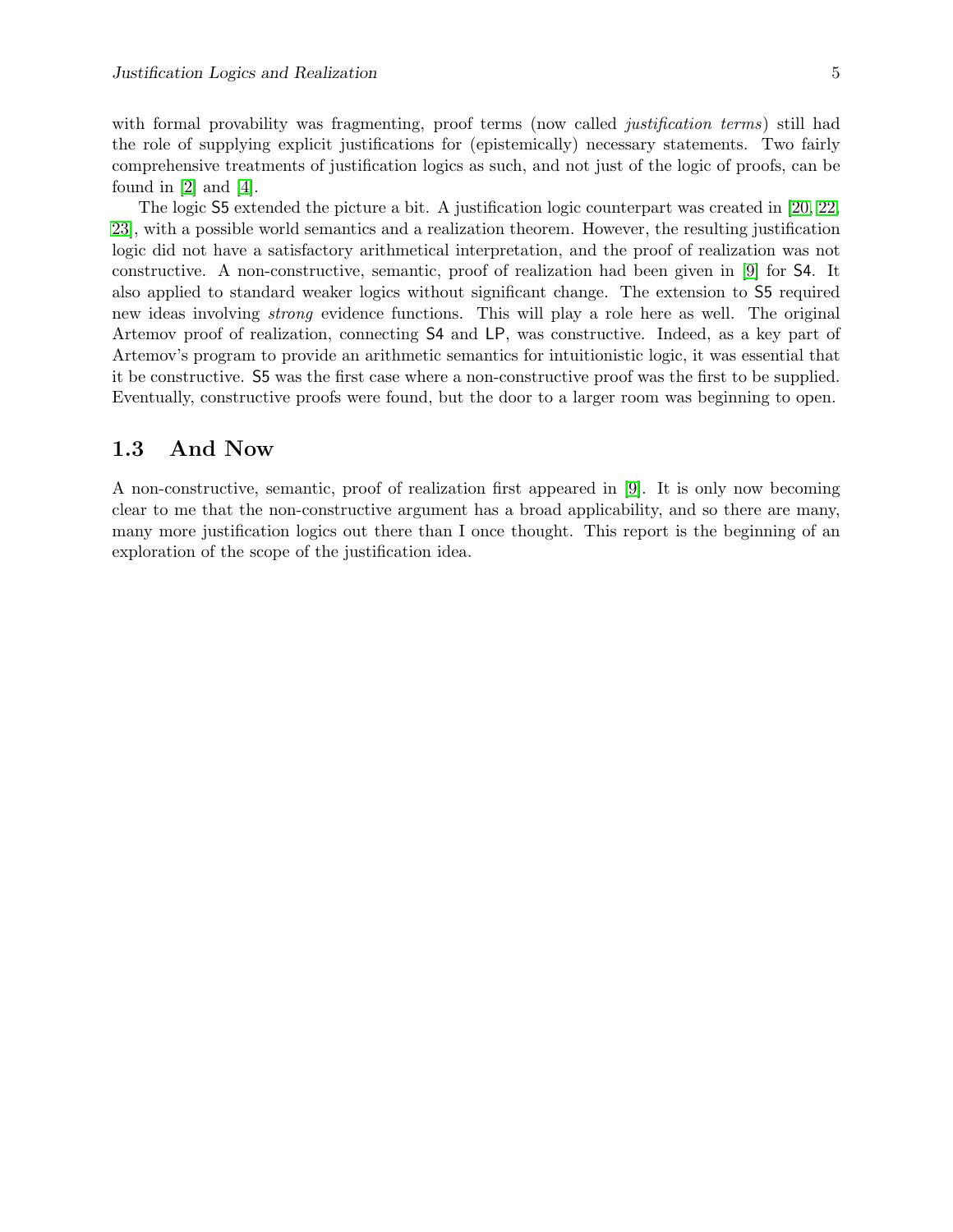## <span id="page-7-0"></span>Chapter 2

# Justification Logics Axiomatically

### <span id="page-7-1"></span>2.1 Normal Modal Logics

In this report we are only interested in modal logics with a single necessity operator. Of course multi-modal logics are well studied, and some justification analogs have been developed. But one must begin somewhere. So, we have a modal operator,  $\Box$ . (In what we do here,  $\diamondsuit$  plays little role so we mostly ignore it.) Formulas are built up from propositional letters,  $P, Q, \ldots$ , in the usual way. We will be flexible about connectives. Often we will assume we just have ⊃ and ⊥, with other connectives defined. If convenient, we will assume a larger set of primitive connectives.

A normal modal logic is a set of (modal) formulas that contains all tautologies and all formulas of the form  $\square(X \supset Y) \supset (\square X \supset \square Y)$ , and is closed under uniform substitution, modus ponens, and *generalization* (if X is present, so is  $\Box X$ ).

Here we are generally interested in normal modal logics for which a Hilbert system exists. We assume they are axiomatized using a finite set of axiom schemes. The smallest normal logic is K which is axiomatized in the familiar way.

#### K Axioms

- All tautologies (or enough of them)
- All formulas of the form  $\square(X \supset Y) \supset (\square X \supset \square Y)$

#### K Rules

- Modus Ponens  $X, X \supset Y \Rightarrow Y$
- Necessitation  $X \Rightarrow \Box X$

There is no substitution rule since we are using axiom schemes, something we will do throughout. Many other familiar normal logics can be axiomatized by adding a finite set of axiom schemes to the K axioms above. We assume everybody knows axiom systems like K4, S4, and so on. We will refer to such logics as axiomatically formulated.

One can also characterize modal logics using frames. Given a set  $\mathcal F$  of frames, the set of modal formulas valid in all modal models built on frames from  $\mathcal F$  is a normal modal logic. We will refer to such logics as frame based. Relationships between normality, axiomatics, and frames can be complicated, but this does not concern us here.

To keep terminology simple, we will call a formula X a *validity* of a modal logic, using the same word no matter what the formulation. If we have a normal modal logic, thought of as a set of formulas, validity means being a member of the set. If we have an axiomatic formulation, validity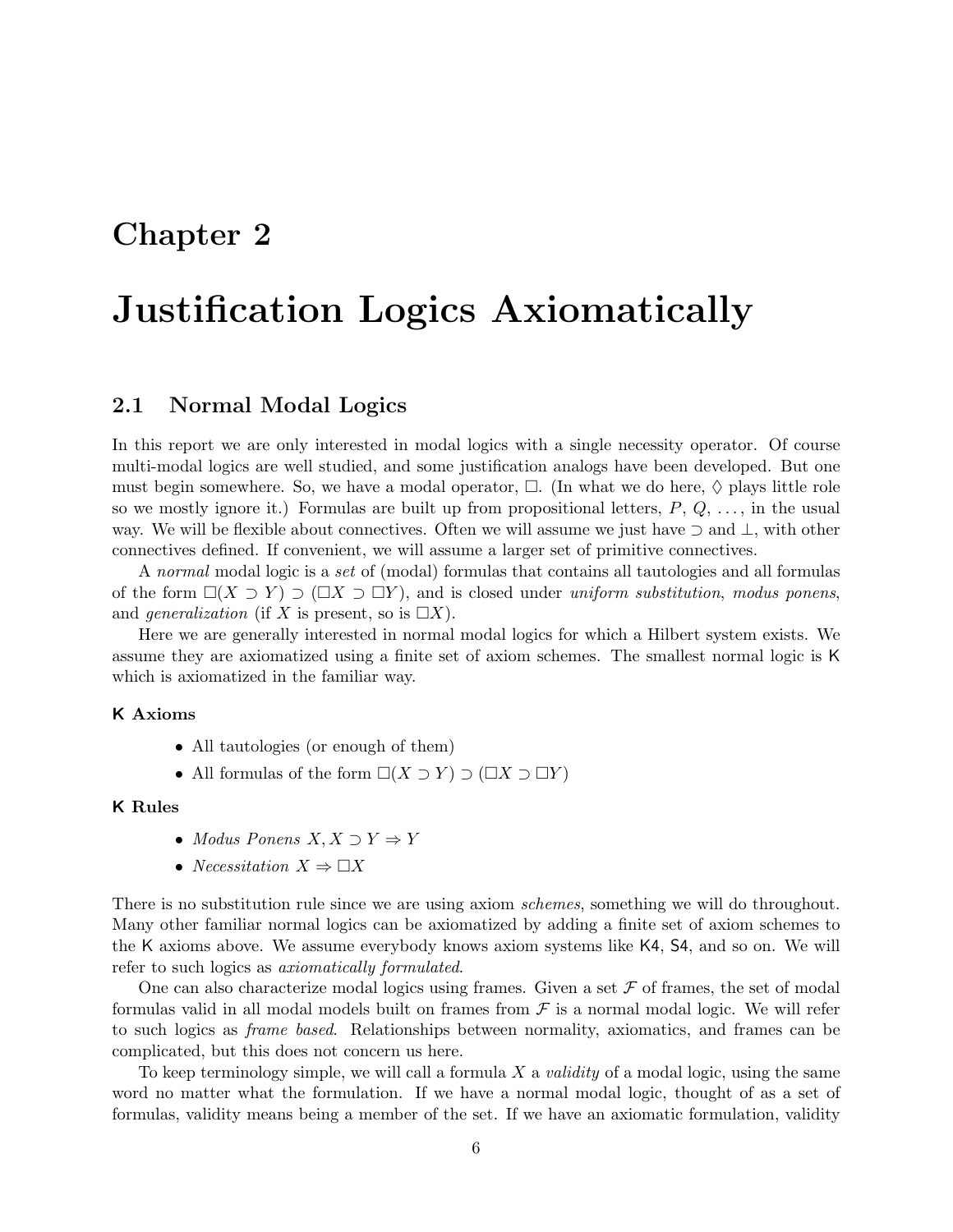means having an axiomatic proof. If we have a frame based modal logic, validity means being valid in every model based on a frame in the given collection of frames.

### <span id="page-8-0"></span>2.2 Justification Logics

Justification logics, syntactically, are like modal logics except that justification terms take the place of  $\Box$ . We begin with the question of what is a justification term.

Definition 2.2.1 (Justification Term) Justification terms are built up as follows.

- 1. There is a set of *justification variables, x, y, ...*. Every justification variable is a justification term.
- 2. There is a set of *justification constants*,  $a, b, \ldots$ , with indices,  $1, 2, \ldots$ . Every justification constant is a justification term. (Indices may be omitted if it causes no problem.)
- 3. There are binary operation symbols,  $+$  and  $\cdot$ . If u and v are justification terms, so are  $(u+v)$ and  $(u \cdot v)$ .
- 4. There may be additional function symbols,  $f, g, \ldots$ , of various arities.. Which ones are present depends on the logic. If f is an *n*-place justification function symbol and  $t_1, \ldots, t_n$ are justification terms,  $f(t_1, \ldots, t_n)$  is a justification term.

Then *justification formulas* are built up from propositional letters using propositional connectives together with the formation rule: if t is a justification term and X is a justification formula. then  $t:X$  is a justification formula. The idea is that a justification term represents a reason why something is so, and  $t:X$  asserts that X is so for reason  $t$ .

Loosely speaking, justification variables stand for arbitrary justification terms, and can be substituted for under certain circumstances. Justification constants stand for reasons that are not further analyzed—typically they are reasons for axioms. The  $\cdot$  operation corresponds to modus ponens. If  $X \supset Y$  is so for reason s and X is so for reason t, then Y is so for reason s  $\cdot t$ . (Note that reasons are not unique—Y may be true for other reasons too.) The  $+$  operation is a kind of weakening. If X is so for either reason s or reason t, then  $s + t$  is also a reason for X.

There is no obvious justification analog of normality. For instance, we will not have (or want) closure under substitution. Justifications for things should become more complicated when propositional letters are replaced with complex formulas—see [\[10\]](#page-31-6). Instead of the generality available with modal logics, we assume the justification logics we are concerned with are always specified axiomatically, using axiom schemes. There can also be semantic specifications, or sequent calculi, but we will take axiomatics as basic.

The weakest justification logic is  $J_0$ , axiomatized as follows.

#### $J_0$  Axioms

- All tautologies (or enough of them)
- All formulas of the form  $s:(X \supset Y) \supset (t:X \supset [s \cdot t]:Y)$
- All formulas of the forms  $s:X \supset [s+t]:X$  and  $t:X \supset [s+t]:X$

#### $J_0$  Rules

• Modus Ponens  $X, X \supset Y \Rightarrow Y$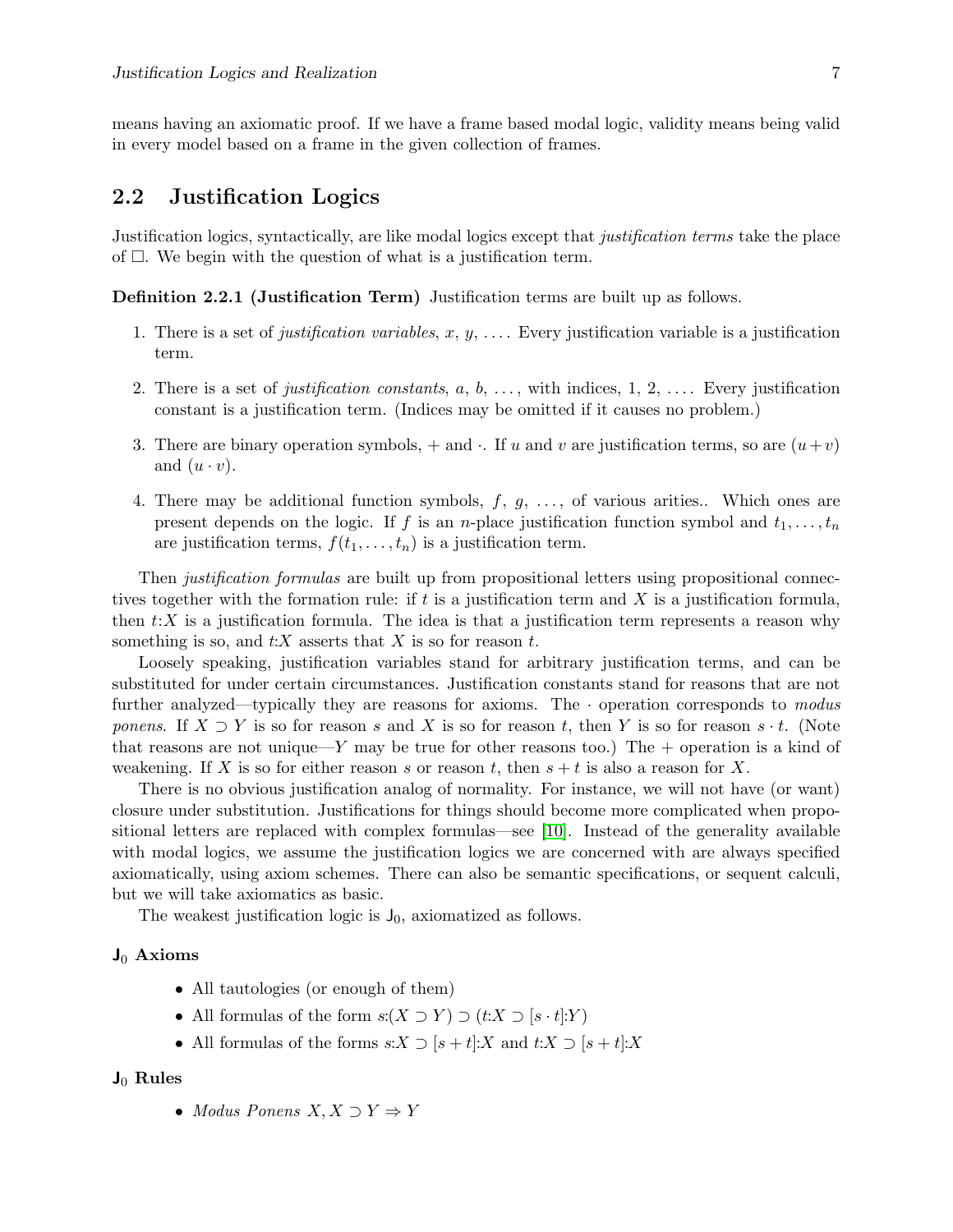There is no necessitation rule, but one will come back shortly in a somewhat different form. Other justification logics will be axiomatized by adding additional axiom schemes to  $J_0$ .

Constant specifications are used to justify axioms of a justification logic, which are not further analyzed. Formally, a *constant specification*  $\mathcal{CS}$  for a given justification logic  $\mathcal J$  is a set of formulas of the form  $e_n: e_{n-1}: \ldots e_1: A$  with  $n \geq 1$ , where A is an axiom of J, and  $e_1, e_2, \ldots, e_n$  are similar constants with indices  $1, 2, \ldots, n$ . It is assumed that CS contains all intermediate specifications in the sense that, whenever  $e_n: e_{n-1}: \ldots e_1: A$  is in  $\mathcal{CS}$ , then  $e_{n-1}: \ldots e_1: A$  is in  $\mathcal{CS}$  too. Members of constant specifications will be treated as additional axioms for justification logics.

A number of special conditions have been considered for constant specifications. Here we are primarily interested in just one. A constant specification  $\mathcal{CS}$  for a given axiomatically specified justification logic is axiomatically appropriate if every axiom of the logic, including members of the constant specification itself, have justifications. More formally, for each axiom A of the justification logic in question, there is a constant  $e_1$  such that  $e_1:A$  is in  $\mathcal{CS}$ , and if  $e_n:e_{n-1}:\ldots e_1:A \in \mathcal{CS}$ , then  $e_{n+1}:e_n:e_{n-1}:\ldots e_1:A\in\mathcal{CS}$ , for each  $n\geq 1$ .

**Justification Logics** In this report, a justification logic will be axiomatically characterized as  $J_0$ extended with a finite set of axiom schemes (involving function symbols in addition to  $\cdot$  and  $+$ ), together with a constant specification  $\mathcal{CS}$  whose members are also taken to be axioms. Suppose  $J$  is such a justification logic, and S is a set of formulas (not schemes) of the justification logic. We write  $S \vdash_{\mathcal{J}} X$  if there is a finite sequence of formulas, ending with X, in which each formula is either an axiom of  $\mathcal{J}$ , a member of  $S$ , or follows from earlier formulas by modus ponens. Since there is no necessitation rule, the usual proof of the deduction theorem applies.

### <span id="page-9-0"></span>2.3 Internalization

Instead of the usual necessitation rule justification logics have an explicit version, under the right circumstances.

<span id="page-9-3"></span>**Theorem 2.3.1 (Internalization)** Suppose  $\mathcal{J}$  is a justification logic with an axiomatically appropriate constant specification CS. J satisfies internalization. That is, if  $\vdash_{\mathcal{J}} X$  then  $\vdash_{\mathcal{J}} t:X$ , for some justification term t.

**Proof** By a simple induction on proof length. Suppose  $\vdash_{\mathcal{J}} X$ . If X is an axiom of  $\mathcal{J}$  (which includes being a member of  $\mathcal{CS}$ ) there is a justification constant  $e_n$  such that  $e_n:X$  is in  $\mathcal{CS}$ , and so  $e_n:X$  is provable. If X follows by modus ponens from  $Y \supset X$  and Y then, by the Induction Hypothesis,  $\vdash_{\mathcal{J}} s:(Y \supset X)$  and  $\vdash_{\mathcal{J}} t:Y$  for some s, t. Using the J<sub>0</sub> Axiom for  $\cdot$ ,  $\vdash_{\mathcal{J}} [s \cdot t]:X$ . ■

### <span id="page-9-1"></span>2.4 Counterparts

There is an obvious mapping from the language(s) of justification logic to modal language—it is called the *forgetful functor*. For each justification formula X, let  $X^\circ$  be the result of recursively replacing every subformula t:A with  $\Box A$ . More formally,  $P^{\circ} = P$  if P is atomic;  $(A \supset B)^{\circ} = (A^{\circ} \supset A^{\circ})$  $B^{\circ}$ ); and  $[t:A]^{\circ} = \Box A^{\circ}$ . We want to know the circumstances under which the set of theorems of a justification logic is mapped exactly to the set of theorems of a modal logic.

<span id="page-9-2"></span>Definition 2.4.1 Suppose KL is a normal modal logic. Also let JL be a justification logic (thus extending the axiomatic  $J_0$ , from Section [2.2,](#page-8-0) with a finite number of additional axiom schemes and a constant specification  $\mathcal{CS}$ ). We say  $J\mathsf{L}$  is a *counterpart* of KL if the following holds.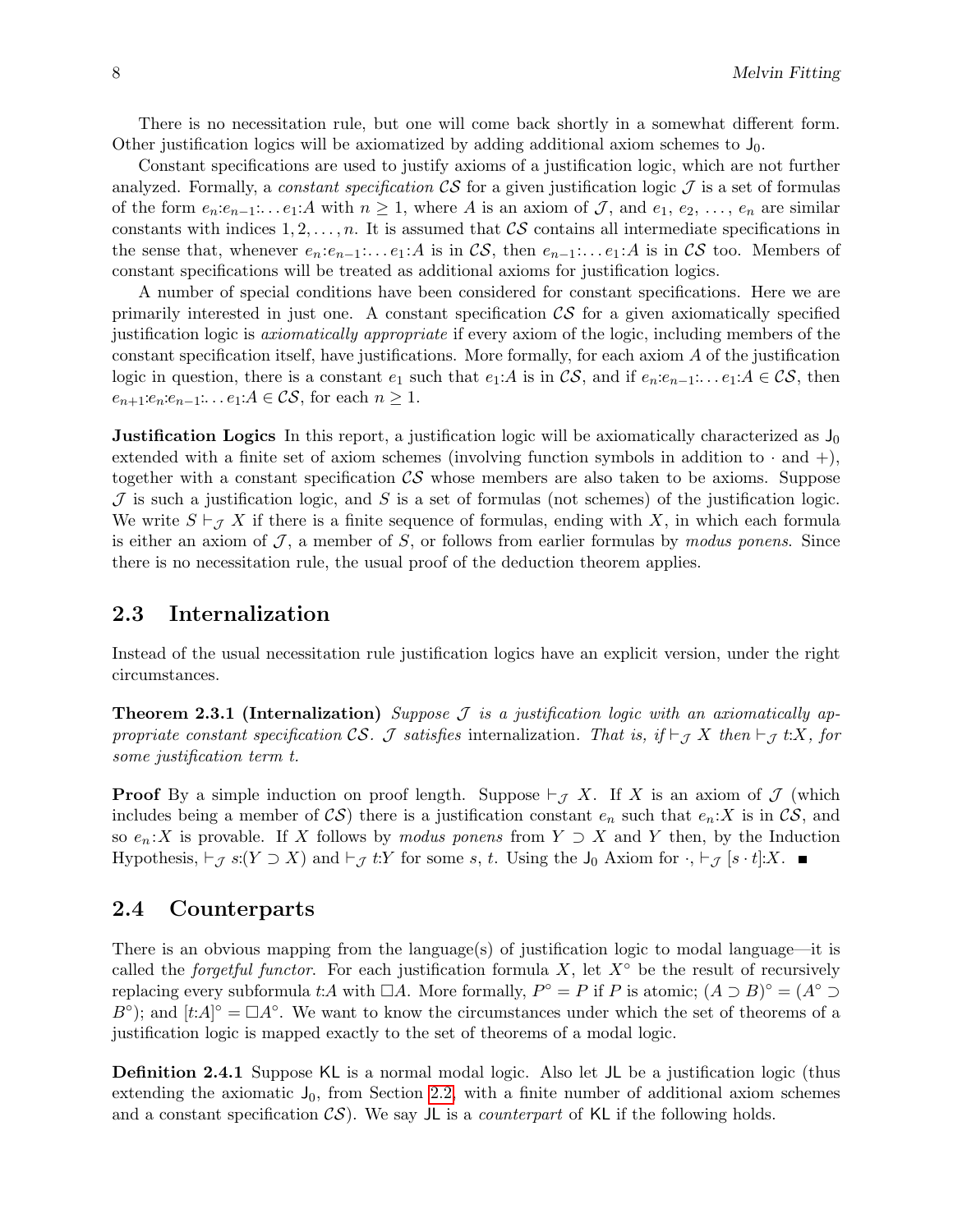1. If X is a theorem of JL then  $X^{\circ}$  is a validity of KL.

2. If Y is a validity of KL then there is some theorem X of JL so that  $X^\circ = Y$ .

In other words, JL is a counterpart of KL if the forgetful functor is a mapping from the set of theorems of JL onto the set of theorems of KL. Our definition is syntactic in nature. See Section [3.6](#page-14-0) for further comments.

As the subject has developed so far, justification logics have generally been formulated so that item 1 of Definition [2.4.1](#page-9-2) is simple to show. Item 2 is known as a Realization result—X is said to realize Y . This is not at all simple, and is the central topic of the present report. Realization theorems are (almost?) always shown in a stronger form than just stated. Here is a proper formulation.

<span id="page-10-0"></span>Definition 2.4.2 (Normal Realization) This continues Definition [2.4.1,](#page-9-2) and uses the same notation. Theorem X of JL is a normal realization of theorem Y of KL if  $X^\circ = Y$ , and X results from the replacement of *negative* occurrences of  $\Box$  in Y with distinct justification variables (and positive occurrences by justification terms that need not be variables).

That some justification logic is a counterpart of some modal logic is (always?) proved by showing *normal* realizations exist for modal theorems. For some modal logics there are algorithms for producing normal realizations, but there are cases where no known algorithms exist, though one still has normal realizations. The extent of algorithmic realization is unclear.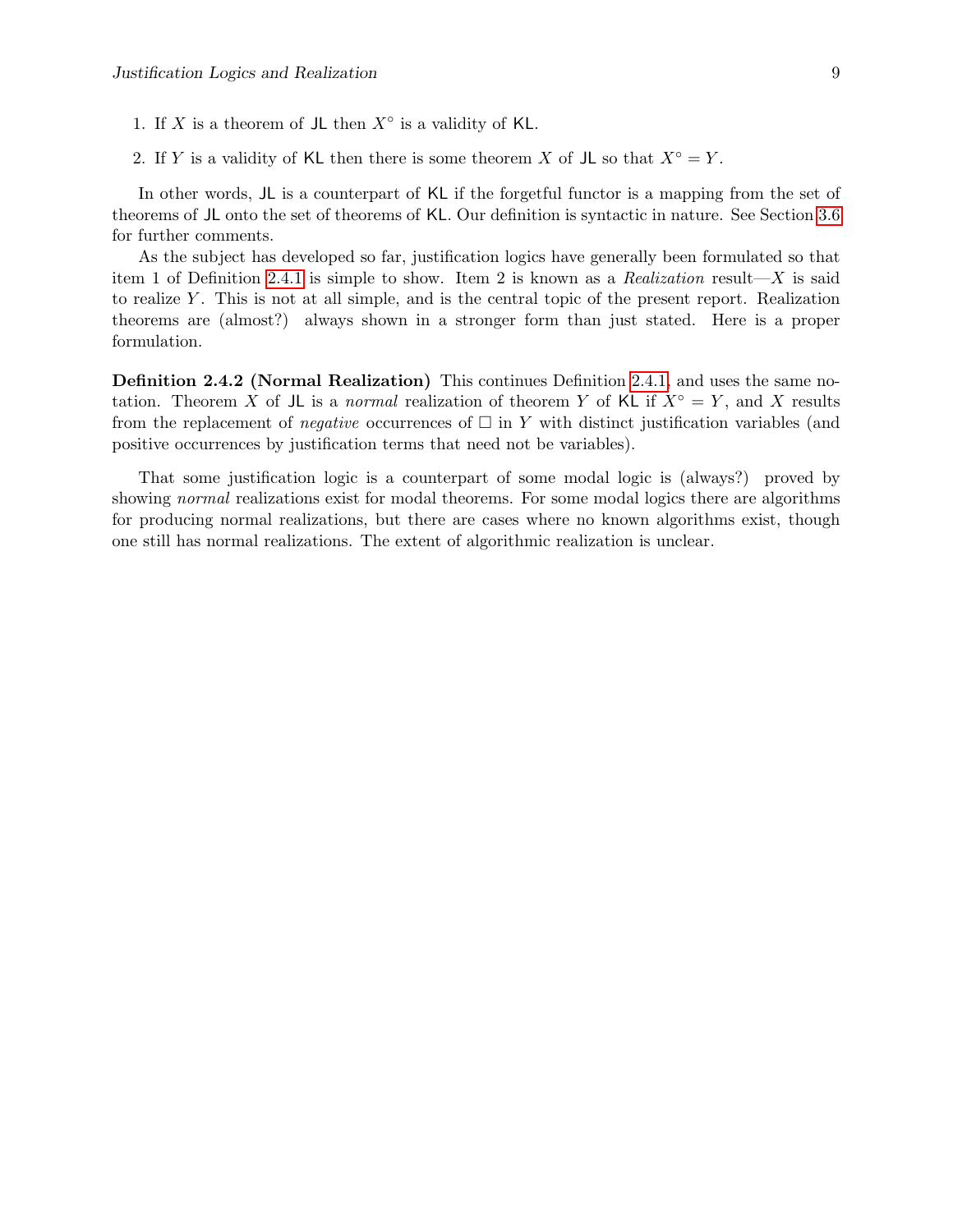## <span id="page-11-0"></span>Chapter 3

# Some Examples

### <span id="page-11-1"></span>3.1 S4 and the first justification logic

LP is the first of the justification logics. Besides  $\cdot$  and  $+$  it has a one-place function symbol, customarily written ! with no parentheses, with the following axiom schemes (and their S4 analogs).

| ıΡ             |                                                      |
|----------------|------------------------------------------------------|
| $t:X\supset X$ | $\Box X \supset X$                                   |
|                | $t:X\supset !t:t:X\parallel \Box X\supset\Box\Box X$ |

Provided an axiomatically appropriate constant specification is used, LP is a counterpart of S4. This is the historically first example of a counterpart relationship between a modal logic and a justification logic. For realization, an algorithm was developed to compute a normal realization for a modal formula X from a cut-free sequent calculus proof of X.

There are well-known sublogics of S4, namely K, K4, T, that are axiomatized by dropping axioms from the S4 list above. Dropping the corresponding axioms from the LP list yields justification counterparts using essentially the same realization algorithm that worked for LP, but omitting parts that are no longer relevant.

A justification counterpart for a modal logic is generally not unique. If we replace the second LP axiom above with  $t: X \supset f(t): g(t): X$  (where f and g are one-place function symbols) we get a different justification counterpart for S4. On the other hand, replacing  $t: X \supset !t: tX$  with  $h(t, u): X \supset t:u:X$  almost certainly does not yield an S4 justification counterpart, though I have no proof of this.

S4 is among the best-known modal logics, so it hardly needs mention that semantically the axiom system is complete with respect to the family of models with frames  $\langle \mathcal{G}, \mathcal{R} \rangle$  for which R is reflexive and transitive.

## <span id="page-11-2"></span>3.2 S5, a very familiar modal logic

The modal logic S5 is perhaps the most commonly applied modal logic. It is axiomatized by adding a negative introspection scheme to S4,  $\neg \Box X \supset \Box \neg \Box X$ . Semantically, it is characterized using frames involving equivalence relations.

A justification counterpart appears in the literature, [\[20,](#page-32-2) [21\]](#page-32-5), and goes under the name JT45. An additional one-place function symbol, ?, is added to the language (as with !, parentheses are dropped), and an axiom scheme  $\neg t:X \supseteq$   $2t:(\neg t:X)$  is adopted. As with S4, this axiomatization is not unique and variations exist.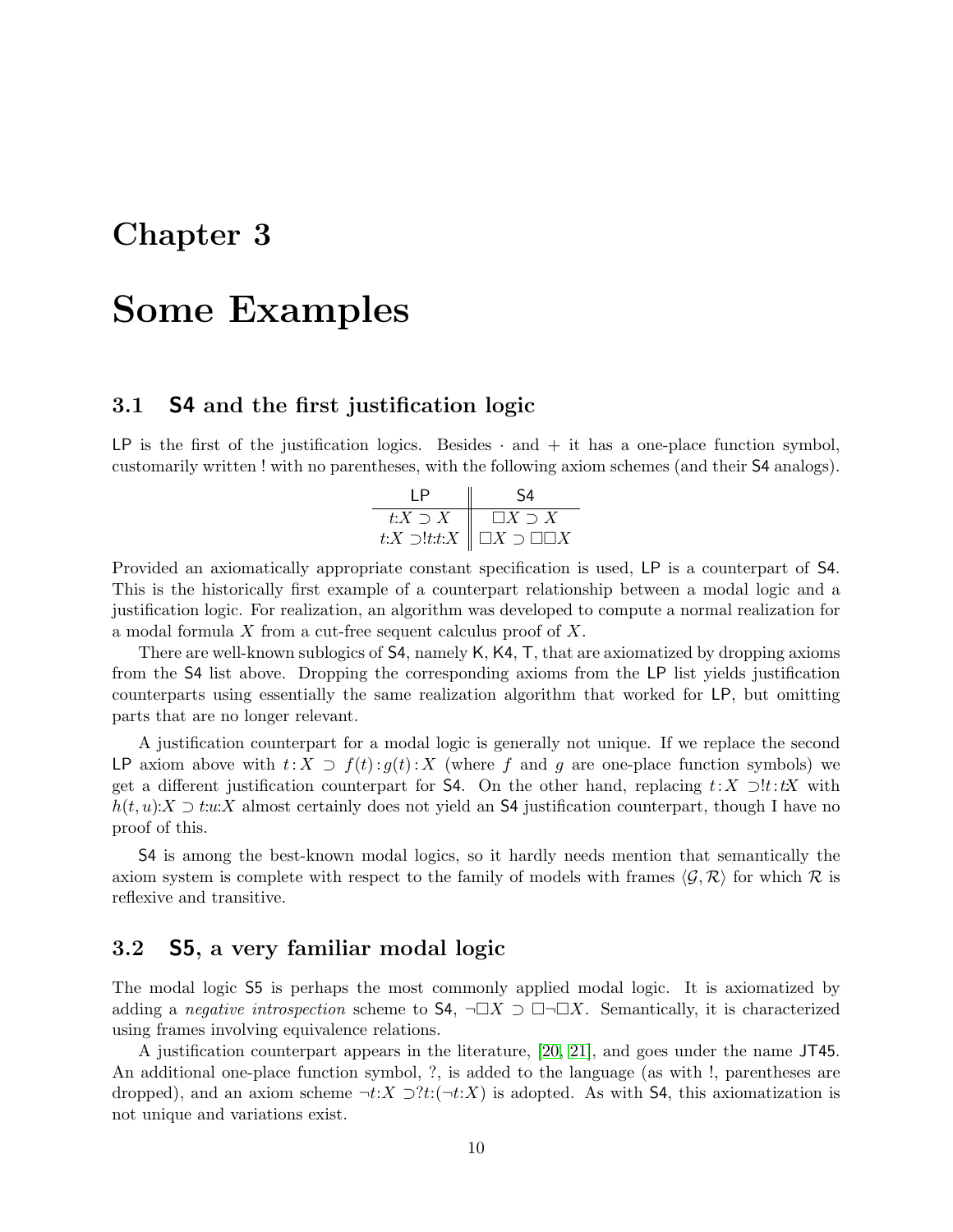## <span id="page-12-0"></span> $3.3$   $\cdot$  K4<sup>3</sup>, a somewhat obscure modal logic

The modal logic K4<sup>3</sup> is one of a family, K4<sup>n</sup>, from [\[7\]](#page-31-7). It extends K with the schema  $\Box X \supset \Box \Box \Box X$ . (The well-known logic  $K4$  is  $K4^2$  in this family.) As with  $S4$ , there is more than one justification counterpart for  $K4^3$ . We will concentrate on the following one. Let ! and !! be one-place function symbols. Then a justification counterpart for  $K4^3$  results from adding to  $J_0$  the axiom schema t: X ⊃!!t: !t: X, along with an axiomatically appropriate constant specification. We call this justification logic  $J4^3$ .

Axiomatic K4<sup>3</sup> is complete with respect to models based on frames  $\langle \mathcal{G}, \mathcal{R} \rangle$  meeting a kind of extended transitivity condition:  $\Gamma_1 \mathcal{R} \Gamma_2 \mathcal{R} \Gamma_3 \mathcal{R} \Gamma_4$  implies  $\Gamma_1 \mathcal{R} \Gamma_4$ .

### <span id="page-12-1"></span>3.4 S4.2, a better known modal logic

Axiomatically, S4.2 extends S4 with the axiom scheme  $\Diamond \Box X \supset \Box \Diamond X$ . This logic is complete with respect to the family of models based on frames that are reflexive, transitive, and *convergent*, meaning that whenever  $\Gamma_1 \mathcal{R} \Gamma_2$  and  $\Gamma_1 \mathcal{R} \Gamma_3$ , there is some  $\Gamma_4$  such that  $\Gamma_2 \mathcal{R} \Gamma_4$  and  $\Gamma_3 \mathcal{R} \Gamma_4$ . We briefly present part of a soundness argument, because this will be instructive in the next chapter.

Suppose we have a modal model  $\mathcal{M} = \langle \mathcal{G}, \mathcal{R}, \mathcal{V} \rangle$  whose frame is reflexive, transitive, and con-vergent. (Notation is defined in Section [4.1,](#page-15-1) but should be clear now.) Suppose that  $\Gamma_1 \in \mathcal{G}$  and  $M, \Gamma_1 \Vdash \Diamond \Box X$  but  $M, \Gamma_1 \not\models \Box \Diamond X$ ; we derive a contradiction. By the first item, for some  $\Gamma_2 \in \mathcal{G}$ with  $\Gamma_1 \mathcal{R} \Gamma_2$ ,  $\mathcal{M}, \Gamma_2 \Vdash \Box X$ , and by the second item, for some  $\Gamma_3 \in \mathcal{G}$  with  $\Gamma_1 \mathcal{R} \Gamma_3$ ,  $\mathcal{M}, \Gamma_3 \Vdash \Diamond X$ . Since the frame is convergent, there is some  $\Gamma_4$  with  $\Gamma_2 \mathcal{R} \Gamma_4$  and  $\Gamma_3 \mathcal{R} \Gamma_4$ . But then we have both  $\mathcal{M}, \Gamma_4 \Vdash X$  and  $\mathcal{M}, \Gamma_4 \Vdash X$ , our contradiction.

For a justification counterpart we build on LP, a counterpart of S4. We add two function symbols,  $f$  and  $g$ , each two-place, and adopt the following axiom scheme.

<span id="page-12-3"></span>
$$
\neg f(t, u) \neg t: X \supset g(t, u) \neg u \neg X \tag{3.1}
$$

We call this justification logic J4.2.

Although we primarily have a formal interest here, a few words about [\(3.1\)](#page-12-3) might be in order. In LP, because of the axiom scheme  $t:X \supset X$ , we have provability of  $(t:X \wedge u:\neg X) \supset \bot$ , for any t and u, and thus provability of  $\neg t:X \vee \neg u:\neg X$ . In any context one of the disjuncts must hold. Axiom scheme [\(3.1\)](#page-12-3) is equivalent to  $f(t, u)$ : $\neg t: X \lor g(t, u)$ : $\neg u: \neg X$ . Informally, this says that in any context we have means for computing a justification for the disjunct that holds. It is a strong assumption, but not implausible in some cases. We do not pursue the point further here.

### <span id="page-12-2"></span>3.5 Canonical Modal Logics

All the modal logics considered above in this chapter are canonical. The key feature of such logics is that the canonical model is one that meets the frame conditions specified for the logic. Completeness, then, is an immediate consequence. All this is well-known. We provide a very brief sketch because it will be pertinent in the next chapter.

Let KL be a normal modal logic. Call a set S of formulas KL-consistent provided, for no  $X_1, \ldots, X_n \in S$  is  $(X_1 \wedge \ldots \wedge X_n) \supset \bot$  valid in KL. Using Lindenbaum's Lemma, every KL-consistent set can be extended to a maximally KL-consistent set.

Let G be the set of all maximally KL-consistent sets. For a set S of formulas, let  $S^{\sharp} = \{X \mid X\}$  $\Box X \in S$ . Now, for  $\Gamma, \Delta \in \mathcal{G}$ , let  $\Gamma \mathcal{R} \Delta$  provided  $\Gamma^{\sharp} \subseteq \Delta$ . This gives us a frame,  $\langle \mathcal{G}, \mathcal{R} \rangle$ . Finally,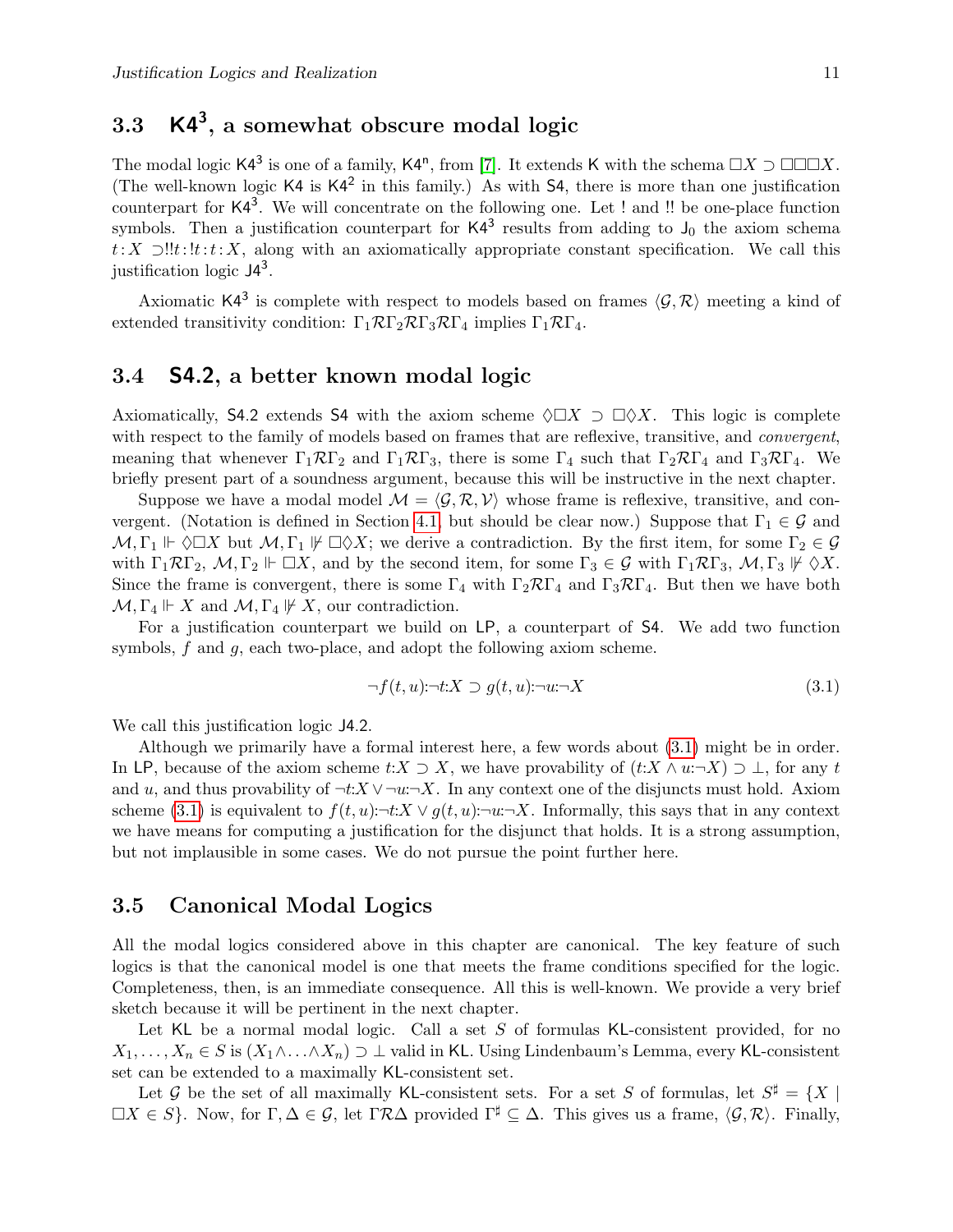for atomic P, take P to be true at  $\Gamma \in \mathcal{G}$  ( $\Gamma \in \mathcal{V}(P)$ ) provided  $P \in \Gamma$ . This completely specifies a model  $\mathcal{M} = \langle \mathcal{G}, \mathcal{R}, \mathcal{V} \rangle$ , called the *canonical* model for KL.

The key fact about the canonical model  $M$  for logic KL is the Truth Lemma, which asserts that for any  $\Gamma \in \mathcal{G}$  and for any formula  $X, X \in \Gamma \Leftrightarrow \mathcal{M}, \Gamma \Vdash X$ . The proof is by induction on the degree of  $X$ , is standard, and is widely known. It follows that a canonical model is a universal counter-model. For, suppose X is not valid in KL. Then  $\{\neg X\}$  is KL-consistent, and so can be extended to a maximally consistent set  $\Gamma$ . Then  $\Gamma \in \mathcal{G}$  and, by the Truth Lemma,  $\mathcal{M}, \Gamma \not\vdash X$ .

It can happen that the canonical model is not actually a model for its logic. But, if the canonical model does turn out to be a model for its logic, completeness is immediate. When this happens, the logic itself is called canonical. All the modal logics considered above are canonical. Canonicity is a key issue for what we do here.

For most of the logics of this chapter, establishing canonicity is easy. For S4.2 things are a bit more complicated. Since this will be pertinent later on, we give the argument.

Suppose, in the canonical model M for S4.2 we have  $\Gamma_1 \mathcal{R} \Gamma_2$  and  $\Gamma_1 \mathcal{R} \Gamma_3$ . If we could show that  $\Gamma_2^{\sharp} \cup \Gamma_3^{\sharp}$  was consistent, then it could be extended to a maximally consistent  $\Gamma_4$ , and we would have  $\Gamma_2 \mathcal{R} \Gamma_4$  and  $\Gamma_3 \mathcal{R} \Gamma_4$ . So, let us suppose  $\Gamma_2^\sharp \cup \Gamma_3^\sharp$  $\frac{1}{3}$  is not **S4.2** consistent, and derive a contradiction.



To simplify the discussion we begin with the following observation. It tells us that we can replace arguments about finite subsets of  $\Gamma^{\sharp}$  with arguments involving single members of  $\Gamma^{\sharp}$ .

<span id="page-13-0"></span>**Lemma 3.5.1** Suppose  $\Gamma$  is a possible world in the canonical model. Then  $A_1, \ldots, A_n \in \Gamma^{\sharp}$  if and only if  $A_1 \wedge \ldots \wedge A_n \in \Gamma^{\sharp}$  (parenthesized however).

**Proof** Suppose  $A_1, \ldots, A_n \in \Gamma^{\sharp}$ . Then  $\Box A_1, \ldots, \Box A_n \in \Gamma$ . In any normal modal logic,  $\Box A_1 \supset$  $(\Box A_2 \supset \ldots \supset (\Box A_n \supset \Box (A_1 \wedge \ldots \wedge A_n)) \ldots)$  is valid. Since worlds in the canonical model are maximally consistent, it follows that  $\square(A_1 \wedge \ldots \wedge A_n) \in \Gamma$ , and hence  $A_1 \wedge \ldots \wedge A_n \in \Gamma^{\sharp}$ . The converse is similar, using the validities  $(\Box A_1 \land \ldots \land \Box A_i \land \ldots \land \Box A_n) \supset \Box A_i$ .

Now, suppose  $\Gamma_2^{\sharp} \cup \Gamma_3^{\sharp}$  $\frac{\sharp}{3}$  is not S4.2 consistent. Then (using Lemma [3.5.1\)](#page-13-0) there are  $A \in \Gamma_2^{\sharp}$  $\frac{1}{2}$  and  $B\in \Gamma_3^\sharp$  $\frac{\sharp}{3}$  so that  $B \supset \neg A$  is valid, and hence so is  $\Box B \supset \Box \neg A$ . Since  $A \in \Gamma_2^{\sharp}$  $_2^{\sharp}$ ,  $\Box A \in \Gamma_2$ . Similarly,  $\Box B \in \Gamma_3$ . Since  $\Gamma_1 \mathcal{R} \Gamma_2$  then  $\Gamma_1^{\sharp} \subseteq \Gamma_2$ , so  $\Box \neg \Box A \notin \Gamma_1$  by consistency of  $\Gamma_2$ , and so  $\neg \Box \neg \Box A \in \Gamma_1$ , by maximality of  $\Gamma_1$ . That is,  $\Diamond \Box A \in \Gamma_1$ . Then, using  $\Diamond \Box A \supset \Box \Diamond A$  and maximal consistency,  $\Box \Diamond A \in \Gamma_1$ . But  $\Gamma_1 \mathcal{R} \Gamma_3$  so  $\Gamma_1^{\sharp} \subseteq \Gamma_3$ , and hence  $\Diamond A \in \Gamma_3$ , that is,  $\neg \Box \neg A \in \Gamma_3$ . But  $\Box B \in \Gamma_3$ , and  $\Box B \supset \Box \neg A$  is valid, so  $\Box \neg A \in \Gamma_3$ . This shows inconsistency of  $\Gamma_3$ , and is our desired contradiction.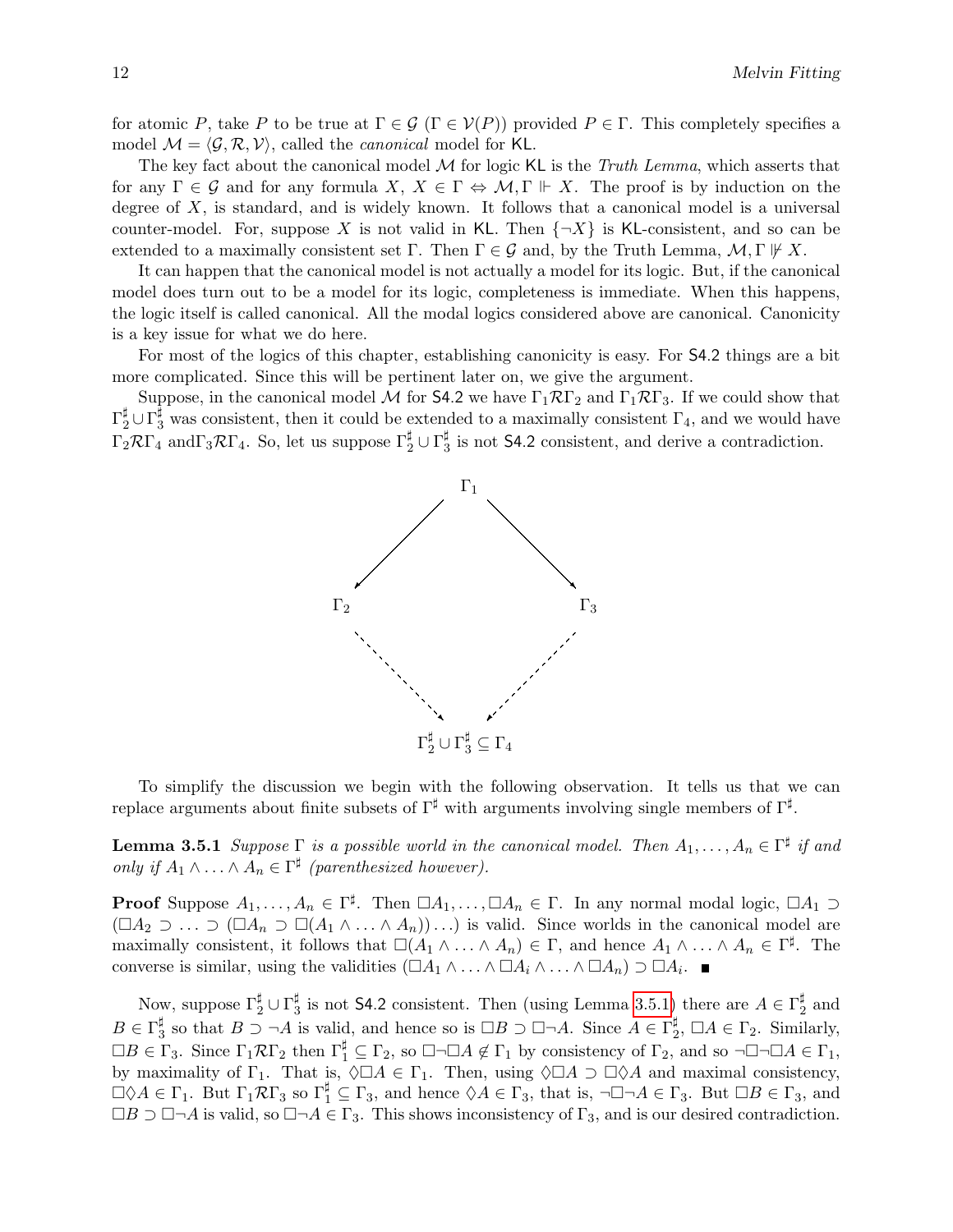### <span id="page-14-0"></span>3.6 A few observations

We discussed modal/justification counterparts in Section [2.4.](#page-9-1) For modal KL and justification JL to be counterparts, both items of Definition [2.4.1](#page-9-2) must be satisfied. It is important to note that the two are quite independent of each other. We now have examples that illustrate this.

First, consider the pair LP and S5. If X is a theorem of LP,  $X^{\circ}$  will be a theorem of S5, because LP embeds into S4, and this is a sublogic of S5. But there are theorems of S5 that have no realization in LP;  $\neg \Box X \supset \Box \neg \Box X$  is an obvious example. If  $\neg \Box X \supset \Box \neg \Box X$  had a realization in LP, which is a counterpart of S4, the forgetful projection of this realization would be a theorem of S4, which means  $\neg \Box X \supset \Box \neg \Box X$  would be an S4 theorem. Thus we have item 1 but not item 2 from Definition [2.4.1.](#page-9-2)

Next, consider the pair JT45 and S4. The forgetful functor does not map the set of theorems of JT45 into the set of theorems of S4;  $\neg t:X \supset ?t:(\neg t:X)$  maps outside of S4. But it is the case that every theorem of S4 has a realization in JT45, because S4 and LP are counterparts, and LP is a sublogic of JT45. In this case we have item 2 from Definition [2.4.1,](#page-9-2) but not item 1.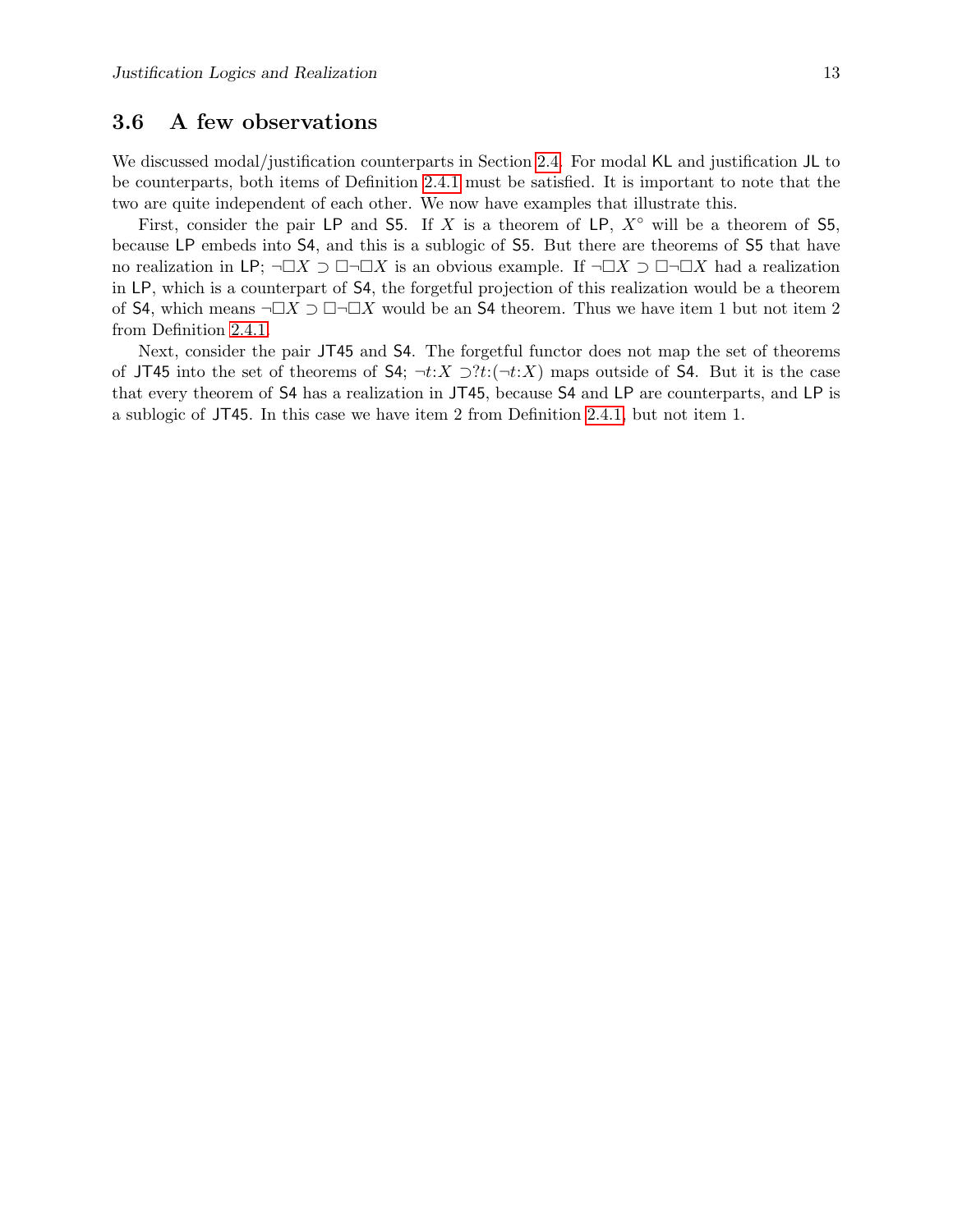## <span id="page-15-0"></span>Chapter 4

# Semantics

There are several semantics that have been introduced for justification logics: *arithmetic*, due to Artemov, [\[1\]](#page-31-3); *Mkrtychev*, [\[18\]](#page-32-1); and a possible world semantics commonly known as *Fitting models*, [\[9\]](#page-31-0). Recently modular models have been introduced, [\[3\]](#page-31-8), and also [\[17\]](#page-32-6). Fitting models play a fundamental role in our realization proof, which originated in [\[9\]](#page-31-0), but which is presented here with modifications coming from [\[12,](#page-31-9) [14,](#page-31-10) [13\]](#page-31-11).

### <span id="page-15-1"></span>4.1 Fitting Models

As usual, a frame is a directed graph,  $\langle \mathcal{G}, \mathcal{R} \rangle$ , with G being the nodes or possible worlds, and R being the directed edges, or accessibility relation.

Frames are the basis of the familiar possible world modal models, and also of Fitting justification logic models. In either case, one specifies which atomic formulas are to be considered true at which possible worlds; that is, one assumes there is a mapping  $V$  from atoms to subsets of  $\mathcal G$  so that  $\mathcal{V}(\perp) = \emptyset$ . For a propositional letter P, we understand that P is true at  $\Gamma \in \mathcal{G}$  if  $\Gamma \in \mathcal{V}(P)$ .

Now modal and Fitting justification models diverge. For a modal model, truth of formulas is calculated at each possible world. Specifically, if  $\mathcal{M} = \langle \mathcal{G}, \mathcal{R}, \mathcal{V} \rangle$ , we write  $\mathcal{M}, \Gamma \Vdash X$  to indicate that modal formula X is true at possible world  $\Gamma$  of G. The familiar conditions are listed for later reference.

- 1. if A is atomic,  $\mathcal{M}, \Gamma \Vdash A$  if  $A \in \mathcal{V}(\Gamma)$
- 2.  $M, \Gamma \Vdash X \supset Y$  if and only if  $M, \Gamma \Vdash X$  or  $M, \Gamma \Vdash Y$
- 3. M,  $\Gamma \Vdash \Box X$  if and only if  $M, \Delta \Vdash X$  for every  $\Delta \in \mathcal{G}$  with  $\Gamma \mathcal{R} \Delta$

Other connectives and  $\Diamond$  can be taken to be defined.

Fitting models assume the language is not modal, but involves justification terms as in Section [2.2.](#page-8-0) To deal with these models have an additional piece of machinery, syntactic in nature: an evidence function. Such a function,  $\mathcal{E}$ , maps justification terms and formulas to sets of possible worlds. The idea is,  $\Gamma \in \mathcal{E}(t, X)$  informally means that, at possible world  $\Gamma$ , t is relevant evidence for the truth of  $X$ . Relevant evidence need not be conclusive. Then, a Fitting model for a justification logic is a structure  $\mathcal{M} = \langle \mathcal{G}, \mathcal{R}, \mathcal{V}, \mathcal{E} \rangle$ , where  $\langle \mathcal{G}, \mathcal{R}, \mathcal{V} \rangle$  is as above, and E is an evidence function. Truth conditions 1 and 2 are the same as above. Condition 3 is not pertinent since  $\Box$  is not part of a justification language. It is replaced with the following.

4.  $\mathcal{M}, \Gamma \Vdash t: X$  if and only if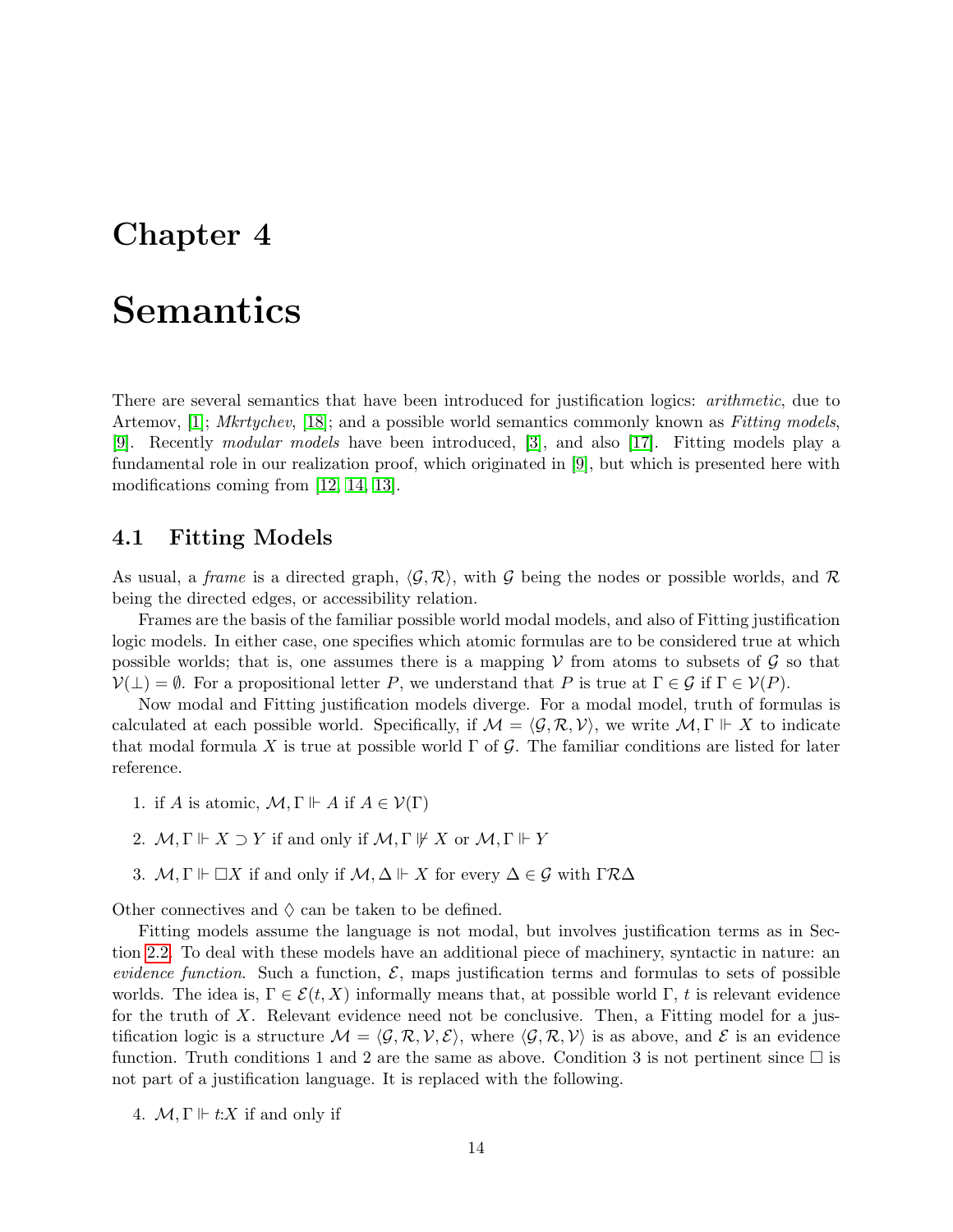- (a)  $\mathcal{M}, \Delta \Vdash X$  for every  $\Delta \in \mathcal{G}$  with  $\Gamma \mathcal{R} \Delta$
- (b)  $\Gamma \in \mathcal{E}(t, X)$

Thus  $t:X$  is true at a possible world if X is true at all accessible worlds and t is relevant evidence for  $X$  at  $\Gamma$ .

When working with modal models various *frame conditions* are imposed, transitivity, symmetry, convergence, etc. This is done with Fitting models in exactly the same way. One also puts conditions on Fitting model evidence functions. Since we have assumed  $+$  and  $\cdot$  are always present axiomatically, we always require the following semantically. There may be additional conditions for particular justification logics.

- 5.  $\mathcal{E}(s, X \supset Y) \cap \mathcal{E}(t, X) \subseteq \mathcal{E}(s \cdot t, Y)$
- 6.  $\mathcal{E}(s, X) \cup \mathcal{E}(t, X) \subset \mathcal{E}(s+t, X)$

A justification formula X is valid in a Fitting model  $\mathcal{M} = \langle \mathcal{G}, \mathcal{R}, \mathcal{V}, \mathcal{E} \rangle$  provided, for each  $\Gamma \in \mathcal{G}$ ,  $M, \Gamma \Vdash X$ . Likewise X is valid in a class of Fitting models if it is valid in every member of the class.

A Fitting model  $\mathcal{M} = \langle \mathcal{G}, \mathcal{R}, \mathcal{V}, \mathcal{E} \rangle$  meets a constant specification CS provided, for each t: $X \in \mathcal{CS}$ ,  $\mathcal{E}(t, X) = \mathcal{G}$ . Recall that members of a constant specification are of the form  $e_n e_{n-1}: \ldots e_1: A$  where A is an axiom (of some particular axiomatic system). It was also assumed that if  $e_n: e_{n-1}: \ldots e_1:A$ is in  $\mathcal{CS}$  so is  $e_{n-1}$ :... $e_1$ :A. Then it is easy to show, by induction on n, that if all axioms of a particular axiomatic system are valid in  $M$ , and if M meets constant specification  $\mathcal{CS}$ , then all members of  $\mathcal{CS}$  must be valid in  $\mathcal{M}$ .

### <span id="page-16-0"></span>4.2 Special Kinds of Models

Special conditions can be imposed on Fitting models, and sometimes must be. The first we discuss is being fully explanatory, originating in [\[9\]](#page-31-0). Informally, a model is fully explanatory if anything that is necessary has a reason. More properly, a Fitting model  $\mathcal{M} = \langle \mathcal{G}, \mathcal{R}, \mathcal{V}, \mathcal{E} \rangle$  is fully explanatory provided that, whenever  $\mathcal{M}, \Delta \Vdash X$  for every  $\Delta \in \mathcal{G}$  with  $\Gamma \mathcal{R} \Delta$ , there is some justification term t so that  $M, \Gamma \Vdash t:X$ . This has a certain intuitive desirability, but in fact it will play no role in what we do here.

The second special condition is that of having a *strong evidence function*, something we believe originated in [\[22\]](#page-32-3). Condition 4 in Section [4.1](#page-15-1) has two parts. It says  $\mathcal{M}, \Gamma \Vdash t:X$  provided (a)  $\mathcal{M}, \Delta \Vdash X$  for every  $\Delta \in \mathcal{G}$  with  $\Gamma \mathcal{R} \Delta$ , and (b)  $\Gamma \in \mathcal{E}(t, X)$ . A strong evidence function is one for which condition (b) implies condition (a), and is thus sufficient by itself. Informally this amounts to assuming that we are not dealing with mere relevant evidence, but with conclusive evidence. This condition will play a role here.

Fully explanatory and strong evidence seem to behave very differently. Given a class  $\mathcal F$  of Fitting models specified by conditions on accessibility and evidence, those that are fully explanatory form a subclass. There are no known examples of axiom systems whose soundness can be shown with respect to models in that subclass, but not for  $\mathcal F$  itself. The completeness proofs considered here are justification versions of canonical model constructions, and it turns out that canonical models are always fully explanatory, provided an axiomatically appropriate constant specification is used. Thus being fully explanatory is a nice feature that is almost free.

The story with strong evidence functions is quite another thing, however. Once again, canonical models always have strong evidence functions. But there are examples where no natural class  $\mathcal F$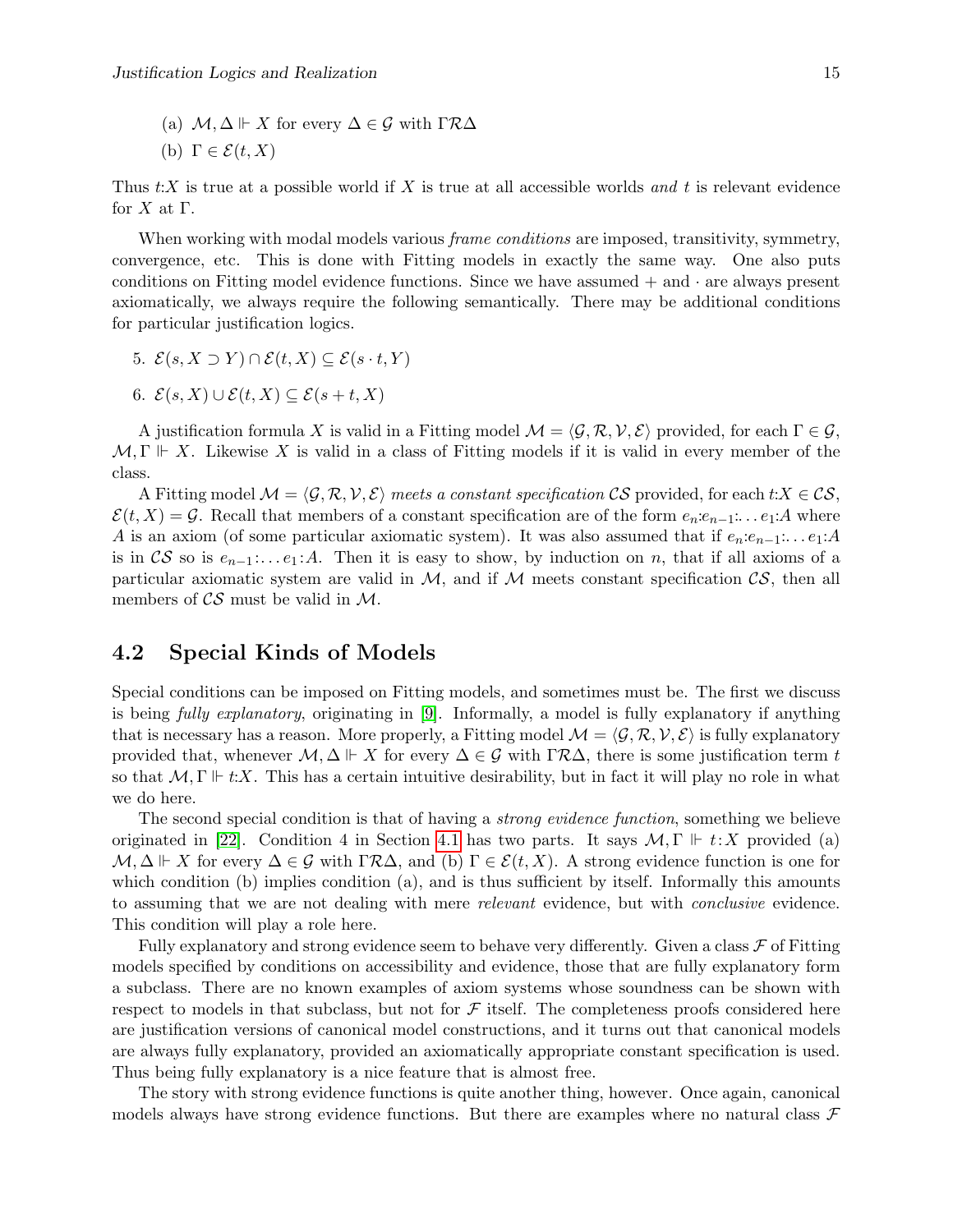of Fitting models exists with respect to which a particular justification logic is sound, without also imposing the requirement that we have a strong evidence function. A justification counterpart of S5 is such a case, [\[22\]](#page-32-3), and so is J4.2 from Section [3.4.](#page-12-1) The bad news is that it can be quite difficult to construct particular models with strong evidence functions, though without the restriction it is much less of a problem. The good news is that this will not matter when we come to realization results.

### <span id="page-17-0"></span>4.3 Examples Continued Again

Fitting models for LP and its sublogics are well-known, so we omit discussion of them here. Instead we give examples that involve the logics  $K4^3$  and  $J4^3$  from Section [3.3,](#page-12-0) and 54.2 and J4.2 from Section [3.4.](#page-12-1)

### <span id="page-17-1"></span>4.3.1 The Logic  $J4^3$

For  $J4^3$ , we consider the following class of Fitting models, which we simply call  $J4^3$  models. These are models  $\mathcal{M} = \langle \mathcal{G}, \mathcal{R}, \mathcal{V}, \mathcal{E} \rangle$  that meet the conditions below.

Following [\[7\]](#page-31-7), for  $\Gamma, \Delta \in \mathcal{G}$ , let  $\Gamma \mathcal{R}^3 \Delta$  mean that there are  $\Delta_1, \Delta_2 \in \mathcal{G}$  so that  $\Gamma \mathcal{R} \Delta_1 \mathcal{R} \Delta_2 \mathcal{R} \Delta$ . A modal model for K4<sup>3</sup> must meet the condition: if  $\Gamma \mathcal{R}^3 \Delta$  then  $\Gamma \mathcal{R} \Delta$ , a generalization of transitivity. We require frames of  $J4^3$  models to meet the same condition.

Conditions for the evidence function generalize those for the more common justification logic J4 in a straightforward way.

$$
\Gamma \in \mathcal{E}(t, X) \implies \begin{cases} \Gamma \in \mathcal{E}(!!t, !t : X) & (1) \\ \Gamma \mathcal{R} \Delta \Longrightarrow \Delta \in \mathcal{E}(!t, t : X) & (2) \\ \Gamma \mathcal{R}^2 \Delta \Longrightarrow \Delta \in \mathcal{E}(t, X) & (3) \end{cases}
$$

We verify that  $t:X \supset !!t:t:X$  is valid in all  $J4^3$  models. Let  $\mathcal{M} = \langle \mathcal{G}, \mathcal{R}, \mathcal{V}, \mathcal{E} \rangle$  be such a model,  $\Gamma \in \mathcal{G}$ , and suppose  $\mathcal{M}, \Gamma \Vdash t:X$  but  $\mathcal{M}, \Gamma \Vdash \mathcal{H}$ : the sume a contradiction

Since  $\mathcal{M}, \Gamma \Vdash t:X$ , we must have  $\Gamma \in \mathcal{E}(t,X)$ . Because we have this and (1), but  $\mathcal{M}, \Gamma \Vdash !!t:t:X$ , there must be some  $\Delta_1 \in \mathcal{G}$  with  $\Gamma \mathcal{R} \Delta_1$ , and  $\mathcal{M}, \Delta_1 \not\vdash ! t : X$ .

Since  $\mathcal{M}, \Gamma \Vdash t: X$  and  $\Gamma \mathcal{R} \Delta_1$ , by (2) we must have  $\Delta_1 \in \mathcal{E}(l t, t : X)$ . By this, and  $\mathcal{M}, \Delta_1 \Vdash l t : X$ , there must be some  $\Delta_2 \in \mathcal{G}$  with  $\Delta_1 \mathcal{R} \Delta_2$ , and  $\mathcal{M}, \Delta_2 \not\vdash t: X$ .

Again, since  $\mathcal{M}, \Gamma \Vdash t: X$  and  $\Gamma \mathcal{R}^2 \Delta_2$ , by (3) we must have  $\Delta_2 \in \mathcal{E}(t, X)$ . Then since  $\mathcal{M}, \Delta_2 \Vdash$ t:X, there must be some  $\Delta \in \mathcal{G}$  with  $\Delta_2 \mathcal{R} \Delta$  and  $\mathcal{M}, \Delta \not\vdash X$ .

Now, by assumption,  $M, \Gamma \Vdash t:X$ . Also  $\Gamma \mathcal{R}^3 \Delta$  so by the frame condition,  $\Gamma \mathcal{R} \Delta$ . It follows that  $\mathcal{M}, \Delta \Vdash X$ , and we have a contradiction.

#### <span id="page-17-2"></span>4.3.2 The logic J4.2

 $M = \langle \mathcal{G}, \mathcal{R}, \mathcal{V}, \mathcal{E} \rangle$  is a J4.2 Fitting model if it meets the following special conditions.

- 1. The frame  $\langle \mathcal{G}, \mathcal{R} \rangle$  is reflexive, transitive, and convergent, as with S4.2 in Section [3.4.](#page-12-1)
- 2.  $\mathcal{E}(t, X) \subseteq \mathcal{E}(!t, t:X)$
- 3.  $\Gamma \in \mathcal{E}(t, X)$  and  $\Gamma \mathcal{R} \Delta$  implies  $\Delta \in \mathcal{E}(t, X)$ .
- 4.  $\mathcal{E}(f(t,u), \neg t:X) \cup \mathcal{E}(q(t,u), \neg u;\neg X) = \mathcal{G}$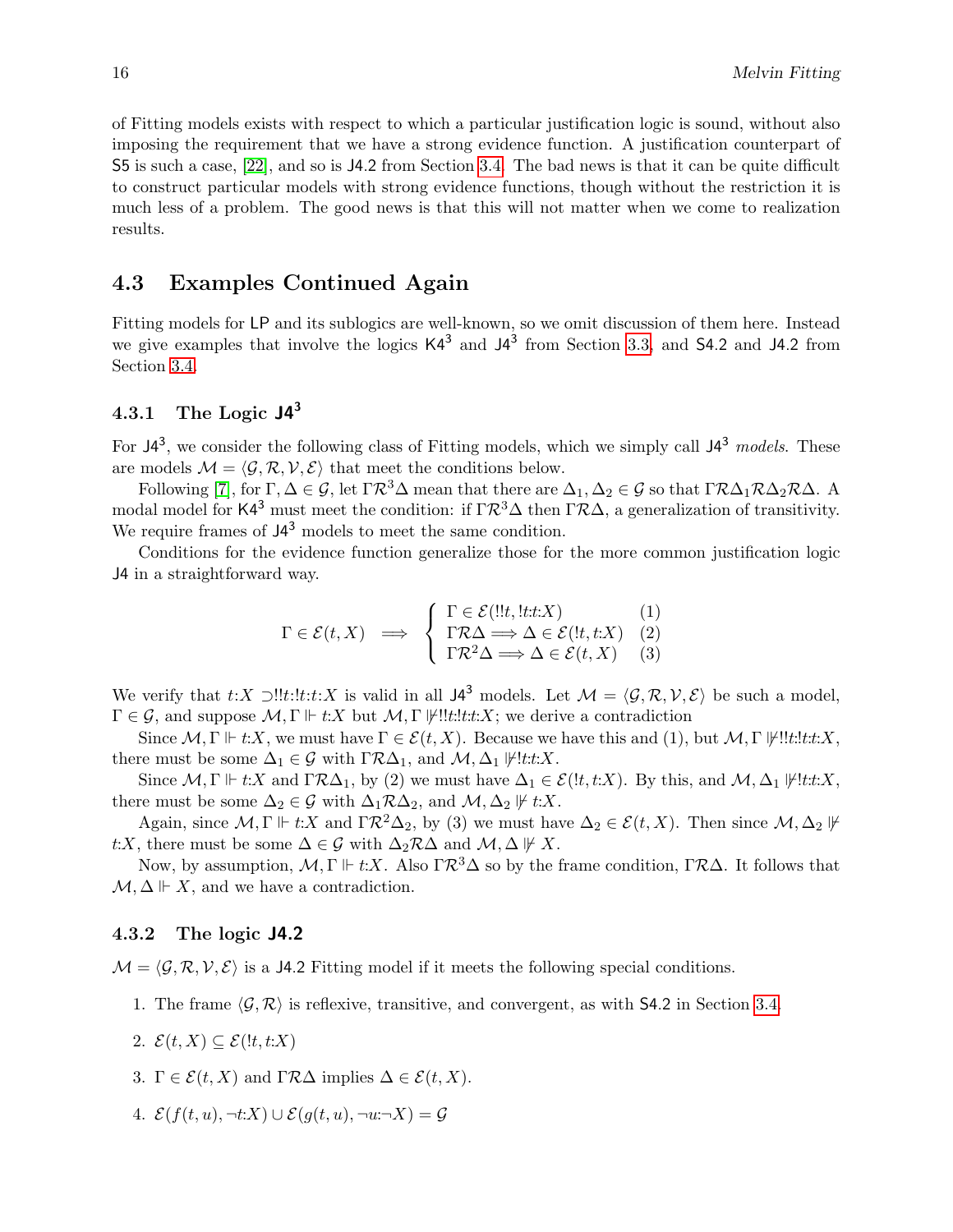5.  $\mathcal{E}$  is a *strong* evidence function, as discussed in Section [4.2.](#page-16-0)

Items 1, 2 and 3 together give soundness of the usual LP axiom schemas  $t:X \supset X$  and  $t:X \supset !t:t:X$ . We skip details. We do verify soundness for  $(3.1)$ ,  $\neg f(t, u): \neg t: X \supset g(t, u): \neg u: \neg X$ . Suppose the formula fails at Γ in model M; we derive a contradiction. If it fails at Γ then  $\mathcal{M}, \Gamma \not\Vdash f(t, u) : \neg t:X$  and  $\mathcal{M}, \Gamma \not\models q(t, u) : \neg u: \neg X$ . Because  $\mathcal{E}$  is a strong evidence function, it must be that  $\Gamma \not\in \mathcal{E}(f(t, u), \neg t: X)$ and  $\Gamma \notin \mathcal{E}(g(t,u), \neg u:\neg X)$ . But this contradicts condition 4. Note that this argument is extremely trivial when compared to the argument in Section [3.4.](#page-12-1) The assumption of a strong evidence function is a strong assumption indeed.

#### <span id="page-18-0"></span>4.3.3 A Remark About Strong Evidence Functions

Imposing a strong evidence assumption can sometimes make other requirements on a model redundant. For instance, if we restrict the semantics for  $J4^3$  in Section [4.3.1](#page-17-1) to models with strong evidence functions, two of the three conditions on evidence functions are unnecessary. Assume, for this discussion, that  $\Gamma \in \mathcal{E}(t, X)$ . We retain consequence (1) that  $\Gamma \in \mathcal{E}(l!t, l:t:X)$ , but we can drop (2) and (3) by the following reasoning.

Suppose also that ΓRΔ. We are still assuming  $\Gamma \in \mathcal{E}(!!t, !t:t:X)$ . Since  $\mathcal E$  is a strong evidence function, it follows that  $M, \Gamma \Vdash ! ! t : t : X$ . Then since  $\Gamma \mathcal{R} \Delta$ , we must have that  $M, \Delta \Vdash ! t : t : X$ , and hence  $\Delta \in \mathcal{E}(l, t, t, X)$ . Redundancy of the third condition has a similar argument.

For J4.2 in Section [4.3.2,](#page-17-2) a similar argument shows that condition 3 is unnecessary.

These are not meant to be deep observations, but they may be of some significance.

### <span id="page-18-1"></span>4.4 Canonical Models

Canonical models are a common way of proving completeness for modal logics, when it works. There is a direct analog for justification logics, from [\[9\]](#page-31-0). We repeat things here because canonical justification models play a central role in proving realizability, again, when it works.

For this section let J be some axiomatically formulated justification logic. Then it extends the system  $J_0$  from Section [2.2.](#page-8-0) If S is a set of formulas of J, we write  $S \vdash_J X$  and mean by it that  $Y_1 \supset (Y_2 \supset \ldots \supset (Y_n \supset X) \ldots)$  is provable in J for some  $Y_1, Y_2, \ldots, Y_n \in S$ . We say S is *J-inconsistent* if  $S \vdash_J \bot$ , and S is *J-consistent* if it is not *J*-inconsistent.

The canonical model for  $J, M_J = \langle \mathcal{G}, \mathcal{R}, \mathcal{V}, \mathcal{E} \rangle$  is defined as follows.

- $\mathcal G$  is the set of all maximally J-consistent sets of formulas.
- If  $\Gamma \in \mathcal{G}$ , let  $\Gamma^{\sharp} = \{X \mid t: X \in \Gamma \text{ for some justification term } t\}$ . For  $\Gamma, \Delta \in \mathcal{G}$ ,  $\Gamma \mathcal{R} \Delta$  if  $\Gamma^{\sharp} \subseteq \Delta$ .
- For atomic  $A, \Gamma \in \mathcal{V}(A)$  if  $A \in \Gamma$ .
- $\Gamma \in \mathcal{E}(t, X)$  if  $t: X \in \Gamma$ .

This completes the definition of canonical model. To show it is a Fitting model we must show it meets conditions 5 and 6 from Section [4.1.](#page-15-1) These are simple. Condition 5 is that  $\mathcal{E}(s, X \supset$  $Y \cap \mathcal{E}(t, X) \subseteq \mathcal{E}(s \cdot t, Y)$ . Well, suppose  $\Gamma \in \mathcal{E}(s, X \supset Y)$  and  $\Gamma \in \mathcal{E}(t, X)$ . By definition of  $\mathcal{E},$  $s:(X \supset Y) \in \Gamma$  and  $t:X \in \Gamma$ . Since J axiomatically extends  $J_0, s:(X \supset Y) \supset (t:X \supset s \cdot t:Y)$  is an axiom. Since  $\Gamma$  is maximally consistent, it follows that  $s \cdot t: Y \in \Gamma$ , and hence  $\Gamma \in \mathcal{E}(s \cdot t, Y)$ . Condition 6 is  $\mathcal{E}(s, X) \cup \mathcal{E}(t, X) \subseteq \mathcal{E}(s + t, X)$ , and is treated the same way using  $J_0$  axioms  $s:X \supset s+t:X$  and  $t:X \supset s+t:X$ .

<span id="page-18-2"></span>As with modal canonical models, the key item to show is a truth lemma. Curiously, for justification logics the proof is simpler than in the modal case.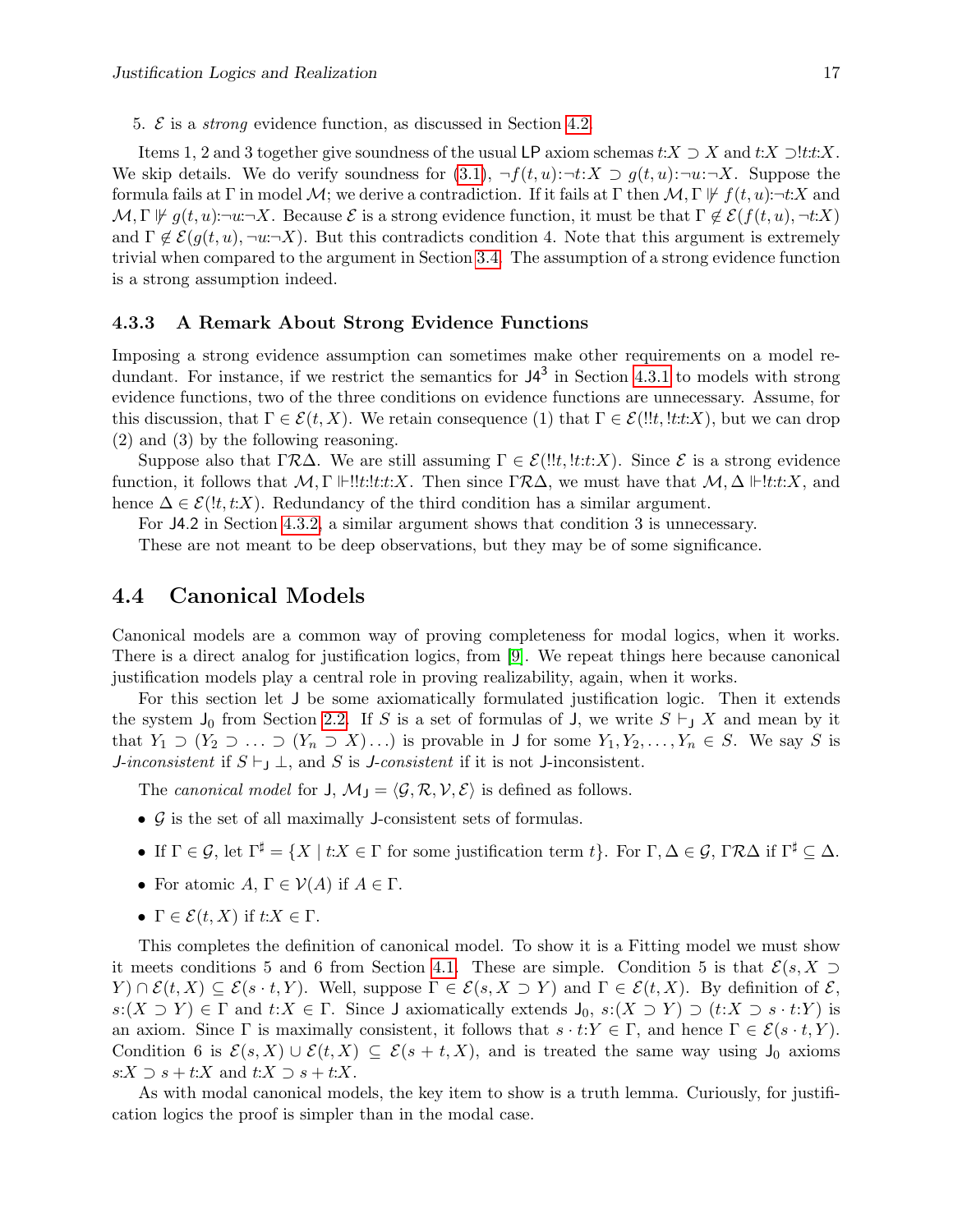**Theorem 4.4.1 (Truth Lemma)** In the canonical model  $\mathcal{M}_J = \langle \mathcal{G}, \mathcal{R}, \mathcal{V}, \mathcal{E} \rangle$ , for any  $\Gamma \in \mathcal{G}$  and any formula X,

<span id="page-19-2"></span>
$$
\mathcal{M}_J, \Gamma \Vdash X \Longleftrightarrow X \in \Gamma \tag{4.1}
$$

**Proof** The proof is by induction on the complexity of  $X$ . The atomic case is by definition. Propositional connective cases are by the usual argument, making use of maximal consistency of Γ. This leaves the justification case. Assume  $(4.1)$  holds for formulas simpler than X.

Suppose  $t: X \in \Gamma$ . By definition of  $\mathcal{E}$  we have  $\Gamma \in \mathcal{E}(t, X)$ . Let  $\Delta$  be an arbitrary member of G with  $\Gamma \mathcal{R} \Delta$ . Then  $\Gamma^{\sharp} \subseteq \Delta$ , so  $X \in \Delta$ , and by the induction hypothesis,  $\mathcal{M}_{\mathsf{J}}$ ,  $\Delta \Vdash X$ . Then  $\mathcal{M}_1, \Gamma \Vdash t: X.$ 

Suppose  $t:X \notin \Gamma$ . Then  $\Gamma \notin \mathcal{E}(t,X)$ , so  $\mathcal{M}_J, \Gamma \not\Vdash t:X$ .

The evidence function,  $\mathcal{E}$ , in the canonical model, is a strong evidence function. For, suppose  $\Gamma \in \mathcal{E}(t, \Gamma)$ . Then, by definition of  $\mathcal{E}, t: X \in \Gamma$  so by Theorem [4.4.1,](#page-18-2)  $\mathcal{M}_J, \Gamma \Vdash t: X$ . And then  $\mathcal{M}_1, \Delta \Vdash X$  for every  $\Delta \in \mathcal{G}$  with  $\Gamma \mathcal{R} \Delta$ .

It is also the case that, if J has an axiomatically appropriate constant specification, the canonical model must be fully explanatory. We will not need this here, and so omit the proof.

As usual, the canonical model is a universal counter model, and by the usual argument. If  $\forall$  X then  ${\neg X}$  is consistent. If  $\Gamma$  is any maximal consistent extension of  ${\neg X}$ ,  $\Gamma \in \mathcal{G}$  and by Theorem [4.4.1,](#page-18-2)  $\mathcal{M}_J$ ,  $\Gamma \not\vdash X$ . Then the completeness question reduces to the following—a direct analog of what happens in modal logic. We may have some class  $\mathcal{F}_{J}$  of Fitting models, and we want to prove completeness of J relative to this class. If it turns out that the canonical model  $\mathcal{M}_J$ is in  $\mathcal{F}_J$ , we have succeeded.

In modal logic, there are well-known examples of completeness proofs that do not take the canonical model route (and cannot). Gödel-Löb logic is a prominent such logic. Other techniques are available for cases like these. For justification logics thus far, all axiomatic completeness results make use of canonical models directly. This phenomenon needs to be investigated further.

### <span id="page-19-0"></span>4.5 Examples Continued Even Further

In Section [3.3](#page-12-0) a logic,  $J4^3$  was introduced axiomatically, and in Section [3.4](#page-12-1) another, J4.2. Semantics were given for these in Section [4.3.1](#page-17-1) and Section [4.3.2](#page-17-2) respectively. We now show that the canonical models for these axiomatically formulated logics are of the right semantic type, and so completeness results follow.

There are two parts to showing a canonical model meets appropriate conditions. First, the evidence function should have the right properties. Second, the underlying frame should meet appropriate frame conditions. These are separate arguments. Only the second has relevance to our realization results in the next chapter.

### <span id="page-19-1"></span>4.5.1  $J4^3$  Completeness

We divide showing that the canonical model  $J4^3$  has the right properties into two parts, roughly syntactic and semantic.

Evidence Function Conditions We saw in Section [4.3.3](#page-18-0) that when dealing with a strong evidence function, as the canonical model has, only one of the three evidence function conditions needs to be established. We must show  $\Gamma \in \mathcal{E}(t, X) \Longrightarrow \Gamma \in \mathcal{E}(l!t, l \text{tr}:X)$ . From the definition of evidence function in canonical models, this is equivalent to  $t:X \in \Gamma \Longrightarrow !!t!:t:X \in \Gamma$ . Since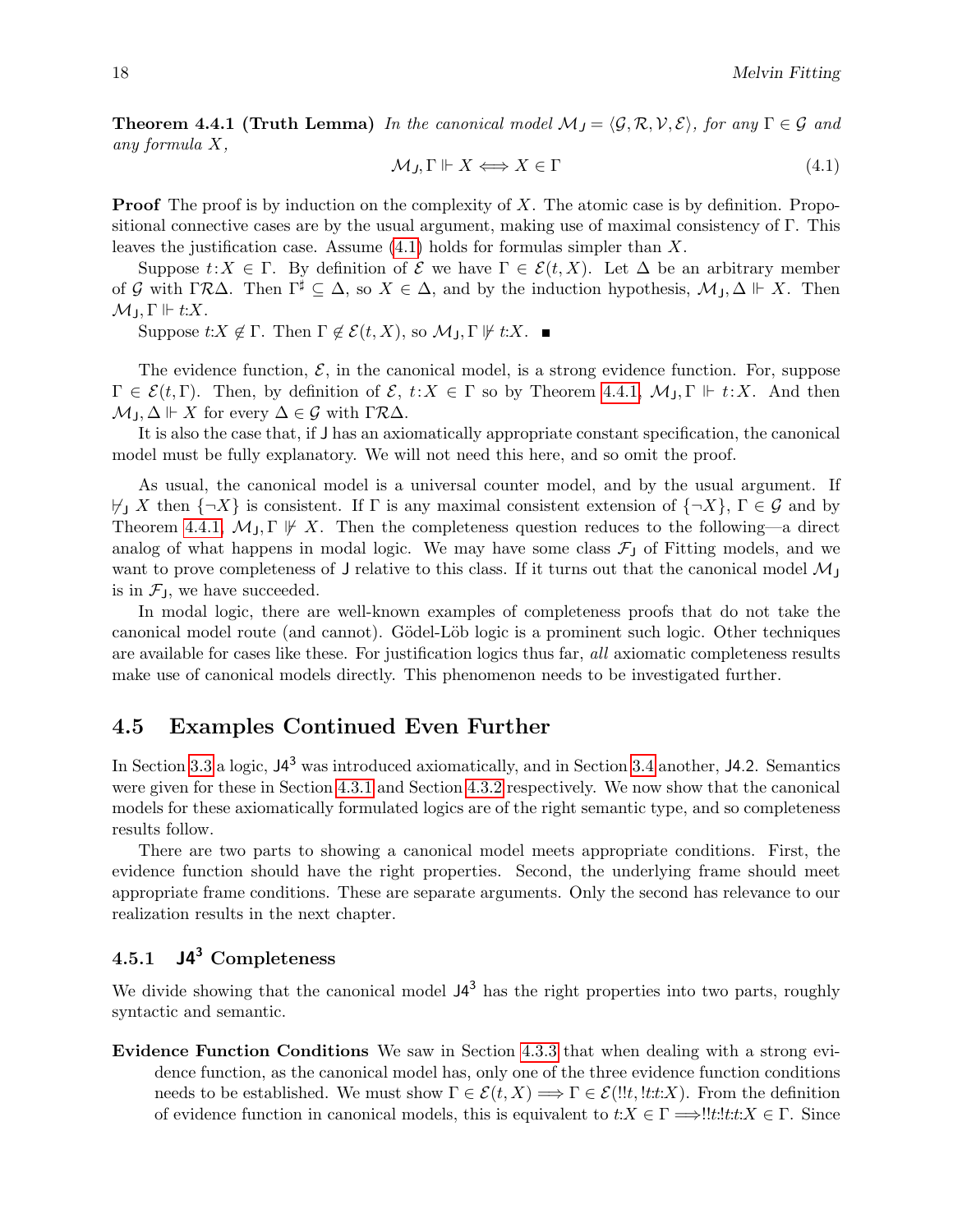t:X ⊃!!t:!t:x is an axiom of  $J4^3$  and possible worlds of canonical models are maximally consistent, this is immediate.

**Frame Conditions** We must show that, in the canonical model for  $J4^3$ , if  $\Gamma R^3\Delta$  then  $\Gamma R\Delta$ . Well, suppose  $\Gamma \mathcal{R} \Delta_1 \mathcal{R} \Delta_2 \mathcal{R} \Delta$ . Then  $\Gamma^{\sharp} \subseteq \Delta_1$ ,  $\Delta_1^{\sharp} \subseteq \Delta_2$ , and  $\Delta_2^{\sharp} \subseteq \Delta$ . We must show  $\Gamma^{\sharp} \subseteq \Delta$ . Suppose  $X \in \Gamma^{\sharp}$ . Then for some justification term  $t, t: X \in \Gamma$ . Since  $t: X \supset !!t: t: X$  is an axiom, by maximal consistency of Γ,  $!!t:!t:t:X \in \Gamma$ . But then  $!t:t:X \in \Delta_1$ , and so  $t:X \in \Delta_2$ , and thus  $X \in \Delta$ .

#### <span id="page-20-0"></span>4.5.2 J4.2 Completeness

Completeness holds under the assumption that J4.2 has an axiomatically appropriate constant specification. Such an assumption was not needed for  $J4^3$ . Again we divide showing canonicity into two parts. Axiomatically, J4.2 extends axiomatic LP by adding the scheme  $\neg f(t, u)$ : $\neg t: X \supset g(t, u)$ :  $\neg u:\neg X$ . Semantically, J4.2 models are Fitting LP models meeting additional conditions. We omit checking the LP conditions. We already know the canonical model has a strong evidence function. What remains to show is that the evidence function satisfies  $\mathcal{E}(f(t,u), \neg t:X)\cup \mathcal{E}(g(t,u), \neg u\neg X)=\mathcal{G},$ and that the frame is convergent.

- Evidence Function Conditions Because of the way the evidence function is defined in canonical models, showing the evidence function satisfies  $\mathcal{E}(f(t, u), \neg t: X) \cup \mathcal{E}(g(t, u), \neg u: \neg X) = \mathcal{G}$  is equivalent to showing that for each  $\Gamma$  in the canonical model,  $f(t, u)$ : $\neg t: X \in \Gamma$  or  $g(t, u)$ : $\neg u$ :  $\neg X \in \Gamma$ . This is an immediate consequence of  $\neg f(t, u)$ : $\neg t: X \supset g(t, u)$ : $\neg u: \neg X$ .
- Frame Conditions In Section [3.5](#page-12-2) we introduced a simplification designed to keep the clutter down, Lemma [3.5.1.](#page-13-0) A similar thing can be done here.

**Lemma 4.5.1** Suppose  $\Gamma$  is a possible world in the canonical Fitting justification model for some justification logic that satisfies internalization. Then  $A_1, \ldots, A_n \in \Gamma^{\sharp}$  if and only if  $A_1 \wedge \ldots \wedge A_n \in \Gamma^{\sharp}.$ 

This has a similar appearance to Lemma [3.5.1,](#page-13-0) but the definition of the sharp operation is different. We leave the proof to the reader. Note that by Theorem [2.3.1,](#page-9-3) we have internalization if we have an axiomatically appropriate constant specification. Now, here is the argument that the canonical model has a convergent frame. It is an exact counterpart of the argument given in Section [3.5.](#page-12-2)

Suppose, in the canonical model for J4.2 we have  $\Gamma_1 \mathcal{R} \Gamma_2$  and  $\Gamma_1 \mathcal{R} \Gamma_3$ . Exactly as in Section [3.5,](#page-12-2) it is enough to show  $\Gamma_2^{\sharp} \cup \Gamma_3^{\sharp}$  $\frac{1}{3}$  is consistent (though the sharp operation is different now). Suppose otherwise. Then, using the Lemma above, There are  $A \in \Gamma_2^{\sharp}$  $\frac{1}{2}$  and  $B \in \Gamma_3^{\sharp}$  $\frac{1}{3}$  so that  $B \supset \neg A$  is provable. Since  $A \in \Gamma_2^{\sharp}$ <sup> $\frac{\pi}{2}$ </sup>, for some justification term  $t, t:A \in \Gamma_2$ . Similarly, since  $B\in \Gamma_3^\sharp$  $\frac{1}{3}$ ,  $u:B \in \Gamma_3$  for some u. Since we have internalization, for some justification term a,  $a:(B \supset \neg A)$  is provable, and hence so is  $u:B \supset (a \cdot u): \neg A$ . Since  $\Gamma_1 \mathcal{R}\Gamma_2$  then  $\Gamma_1^{\sharp} \subseteq \Gamma_2$ , so  $f(t, a \cdot u)$ : $\neg t: A \notin \Gamma_1$  since  $t: A \in \Gamma_2$  and  $\Gamma_2$  is consistent. Then  $\neg f(t, a \cdot u)$ : $\neg t: A \in \Gamma_1$ . Using the axiom  $\neg f(t, a \cdot u)$ : $\neg t: A \supset g(t, a \cdot u)$ : $\neg a \cdot u$ : $\neg A$  and maximal consistency of  $\Gamma_1$ , we have  $g(t, a \cdot u)$ : $\neg a \cdot u$ : $\neg A \in \Gamma_1$ . Since  $\Gamma_1^{\sharp} \subseteq \Gamma_3$ ,  $\neg a \cdot u$ : $\neg A \in \Gamma_3$ . Since  $u:B \supset (a \cdot u)$ : $\neg A$ .  $\neg u:B \in \Gamma_3$ , a contradiction since  $u:B \in \Gamma_3$ .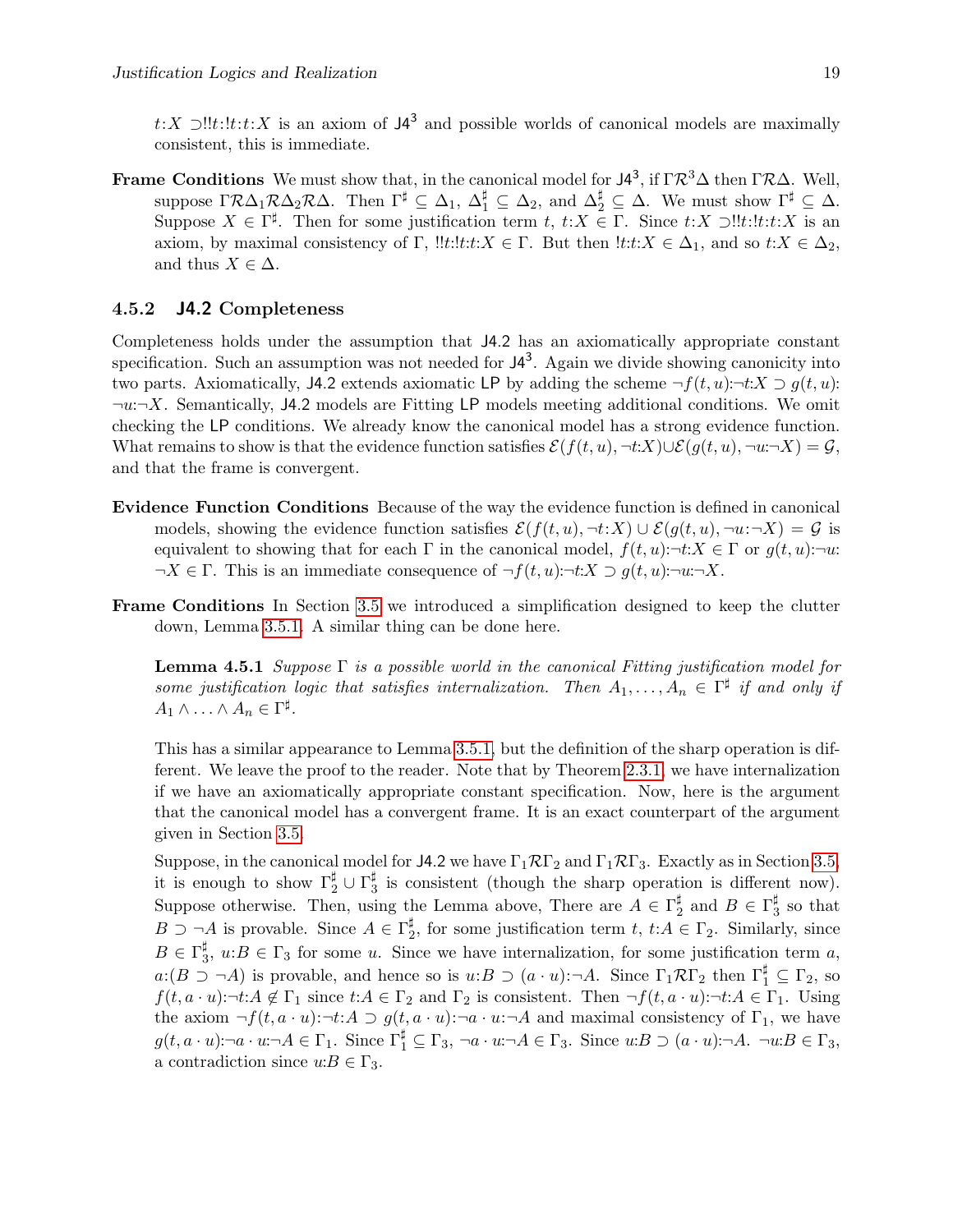## <span id="page-21-0"></span>Chapter 5

# Realization

Most proofs of realization do things in one pass. The first realization proof, which provides an algorithm suitable for LP and some closely related logics, can be found in [\[1\]](#page-31-3). It converts a sequent calculus S4 proof into an LP realization. Since then several different algorithmic proofs have been developed. In [\[11\]](#page-31-12), for instance, an approach was introduced that does not work globally with a sequent calculus proof, but instead works through the sequent proof step by step. But here we follow a different line, originating in [\[9\]](#page-31-0), where a non-constructive proof of realization for LP was presented. A key feature, whose significance I did not realize until later, was that it was a two-stage process. Eventually, in [\[14\]](#page-31-10), the two stages were clearly separated, and the output of the first stage was given a name, *quasi-realization*. This was applied in [\[13\]](#page-31-11) to provide not only an algorithm for LP, but an implementation of it. It is this two-stage approach that we follow here.

Quasi-realizations are similar to realizations, but have a more complex form. They still provide an embedding from a modal logic into a justification logic, and can serve some of the functions that realizations were designed for. At a second stage, quasi-realizations are converted into realizations. There are features of both stages that are of significance.

The second stage, conversion from quasi-realizations to realizations, is algorithmic. It depends only on formula structure and not on input of a sequent calculus proof. And it is independent of the particular logic in question—that is, it is uniform across the family of justification logics.

The first stage may or may not be algorithmic. In this report we present a non-algorithmic version that covers a broad range of logics. To be algorithmic, the modal logic to be realized into must have some proof procedure in which formulas do not change polarity. This is generally described as cut-free, but the real point is that cut involves a polarity change. So far sequent calculi, tableau systems, hypersequents, nested sequents [\[6\]](#page-31-13), and prefixed tableau systems have been used for this purpose. An abstract understanding is missing, but all the obvious candidates have worked.

The plan for this chapter is as follows. First produce a quasi-realization. We do this nonconstructively here, covering a wide range of logics. As noted above, constructive approaches are possible in special cases that can be found in the literature. Second, convert a quasi-realization to a realization. This stage is always constructive.

### <span id="page-21-1"></span>5.1 Annotated and Signed Formulas

We will be mapping modal formulas to justification formulas. Since we want *normal* realizations, Definition [2.4.2,](#page-10-0) we must keep track of specific occurrences of  $\Box$ . In [\[11\]](#page-31-12) we introduced annotated formulas, and in [\[14,](#page-31-10) [13\]](#page-31-11) a simpler version. It is the simpler version that we use now.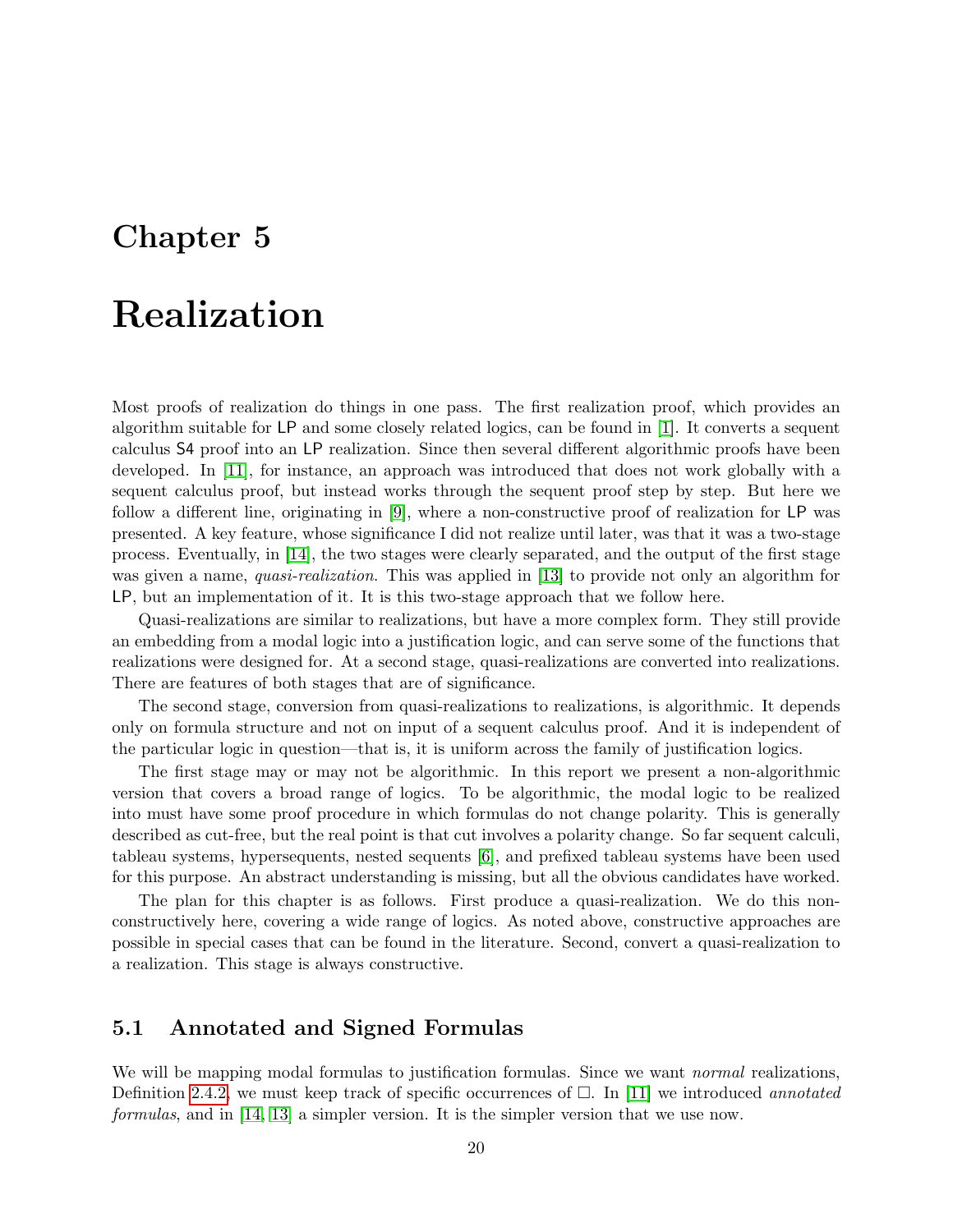**Definition 5.1.1** An *annotated modal formula* is like a standard modal formula except for the following.

- 1. Instead of a single modal operator  $\Box$  there is an infinite family,  $\Box_1$ ,  $\Box_2$ , ..., called *indexed* modal operators. Formulas are built up as usual, but using indexed modal operators instead of  $\Box$ . We assume that in an annotated formula, no index occurs twice.
- 2. If  $A$  is an annotated formula, and  $A'$  is the result of replacing all indexed modal operators,  $\Box_n$ , with  $\Box$ , forgetting the index, then A' is a conventional modal formula. We say A is an annotated version of  $A'$ , and  $A'$  is an unannotated version of  $A$ .

Annotations, indexes, are purely for bookkeeping purposes. Semantically they are ignored. Thus  $\Box_n$  and  $\Box$  behave alike in models, and so a modal formula and an annotated version of it evaluate the same at each possible world.

It is also necessary, for normal realizations, that we keep track of positive and negative subformula occurrences. For this purpose, it is very helpful to make use of machinery familiar from signed tableau systems.

**Definition 5.1.2** Let T and F be two symbols, not part of our modal or justification languages. A signed formula is  $TX$  or  $FX$ , where X is a formula. We allow X to be a justification formula, a modal formula, or an annotated modal formula.

When working with tableaus, one thinks of  $TX$  as an assertion that X is true (under some circumstance), and  $FX$  that X is false. All this plays a role in [\[13\]](#page-31-11), but not here. In the present treatment, signs are simply for bookkeeping purposes. Still, we should note that for  $TX \supset Y$  to be verified, informally, we must consider circumstances where either  $FX$  or  $TY$  is so. Likewise, for  $FX \supset Y$  to be verified, we must consider circumstances where T X and F Y are so. This observation may help motivate item 2 in Definition [5.2.1,](#page-22-1) and similarly for the other cases.

### <span id="page-22-0"></span>5.2 Quasi-Realizations

Particular choices of modal or justification logics are not important just now. The definitions in this section have to do with languages, not logics. We define a mapping from signed annotated modal formulas to sets of signed justification formulas involving some set of function symbols including at least  $+$  and  $\cdot$ .

**Important Note** From now on we assume that  $v_1, v_2, \ldots$  is an enumeration of all justification variables with no variable repeated, fixed once and for all.

<span id="page-22-1"></span>**Definition 5.2.1** The mapping  $\langle \cdot \rangle$  associates with each signed annotated modal formula a set of signed justification formulas. It is defined recursively, as follows.

- 1. If A is atomic,  $\langle T A \rangle = \{T A\}$  and  $\langle F A \rangle = \{F A\}.$
- 2.  $\langle T A \supset B \rangle = \{ TU \supset V \mid F U \in \langle F A \rangle, TV \in \langle T B \rangle \}$  $\langle F A \supset B \rangle = \{ FU \supset V | TU \in \langle T A \rangle, FV \in \langle F B \rangle \}.$
- 3.  $\langle T \Box_n A \rangle = \{ T v_n : U \mid T U \in \langle T A \rangle \}.$  $\langle F \Box_n A \rangle = \{F \: t: (U_1 \vee \ldots \vee U_k) \mid F \: U_1, \ldots, F \: U_k \in \langle F \: A \rangle \}$  and t is any justification term}.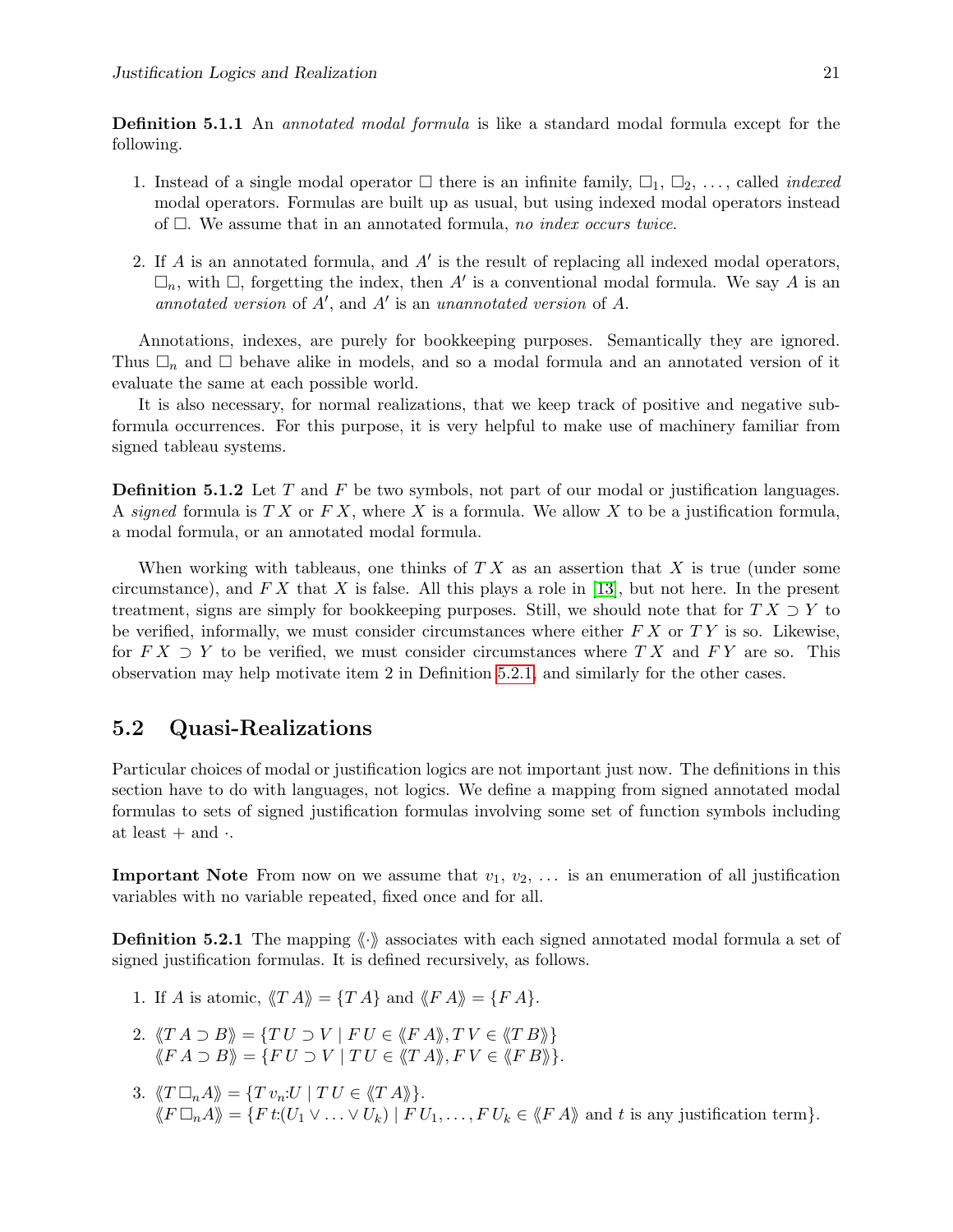4. The mapping is extended to sets of signed annotated formulas by letting  $\langle S \rangle = \cup \{ \langle Z \rangle | Z \in$ S}.

<span id="page-23-3"></span>**Definition 5.2.2 (Quasi-Realization)** Let A be an annotated modal formula. If  $FU_1, \ldots, FU_n \in$  $\langle F A \rangle$ , we say the justification formula  $U_1 \vee \ldots \vee U_n$  is a *quasi-realization* of A. (Disjunction may be primitive or defined depending on details of language.)

For a modal formula without annotations, a quasi-realization for it is any quasi-realization for  $A'$ , where  $A'$  is any annotated version of  $A$ .

**Example 5.2.3** Suppose  $t, u$ , and w are justification terms and P and Q are atomic formulas. Here are some quasi-realization calculations, leading up to  $F \Box_1 (\Box_2 P \supset \Box_3 Q)$ . We do not produce all quasi-realizations; the set would be infinite since there are infinitely many justification terms.

- 1.  $\{TP\} = \langle TP \rangle$  and  $\{FQ\} = \langle FQ \rangle$
- 2.  $\{T v_2 : P\} = \langle T \Box_2 P \rangle$
- 3.  $\{F \, t : Q, F \, u : Q\} \subseteq \langle F \, \Box_3 Q \rangle$
- 4.  $\{F v_2: P \supset t:Q, F v_2: P \supset u:Q\} \subseteq \langle F \sqcup_2 P \supset \sqcup_3 Q \rangle$
- 5.  $\{F\left(t(\nu_2: P \supset t:Q) \vee (\nu_2: P \supset u:Q)\right), F\left(w;(\nu_2: P \supset u:Q)\right)\} \subseteq \langle F \supset (Z \supset R \supset Z \supset Q) \rangle$

It follows that  $t: ((v_2 : P \supset t: Q) \vee (v_2 : P \supset u: Q)) \vee w: ((v_2 : P \supset u: Q)$  is a quasi-realization for  $\square(\square P \supset \square Q)$ . There are many others.

The idea is that a quasi-realization, as defined above, is a *candidate*. We want to determine circumstances under which a provable modal formula has a provable quasi-realization.

### <span id="page-23-0"></span>5.3 When Quasi-Realizations Exist

We now come to the central theorem of this report. Everything preceding has been leading up to this. The result is not really new. It is implicit in [\[9\]](#page-31-0); we are now making it explicit.

<span id="page-23-2"></span>**Theorem 5.3.1** Let KL be a normal modal logic characterized by a class of frames  $FL$ , and let JL be an axiomatically formulated justification logic, for which internalization holds. If the canonical Fitting model (Section [4.4\)](#page-18-1) for JL is based on a frame in  $FL$ , then every validity of KL has a provable quasi-realization in JL.

Once the following Lemma is shown, the Theorem follows easily. The Lemma and its proof benefit from some notational conventions. For a Fitting model  $\mathcal M$  and an annotated formula X.  $M, \Gamma \Vdash \langle TX \rangle$  means  $M, \Gamma \Vdash Y$  for every justification formula Y such that  $TY \in \langle T X \rangle$ , and  $M, \Gamma \Vdash \langle F X \rangle$  means  $M, \Gamma \not\Vdash Y$  for every justification formula Y such that  $F Y \in \langle F X \rangle$ .

<span id="page-23-1"></span>**Lemma 5.3.2** Let  $\mathcal{M} = \langle \mathcal{G}, \mathcal{R}, \mathcal{V}, \mathcal{E} \rangle$  be the canonical model for the axiomatically formulated justification logic JL, a logic with the internalization property. Let  $\mathcal{N} = \langle \mathcal{G}, \mathcal{R}, \mathcal{V} \rangle$  be the corresponding modal model that is formed by dropping the evidence function from M. Then for every annotated modal formula X we have the following.

- 1.  $\mathcal{M}, \Gamma \Vdash \langle T X \rangle \Longrightarrow \mathcal{N}, \Gamma \Vdash X$
- 2.  $M, \Gamma \Vdash \langle F X \rangle \Longrightarrow N, \Gamma \Vdash X$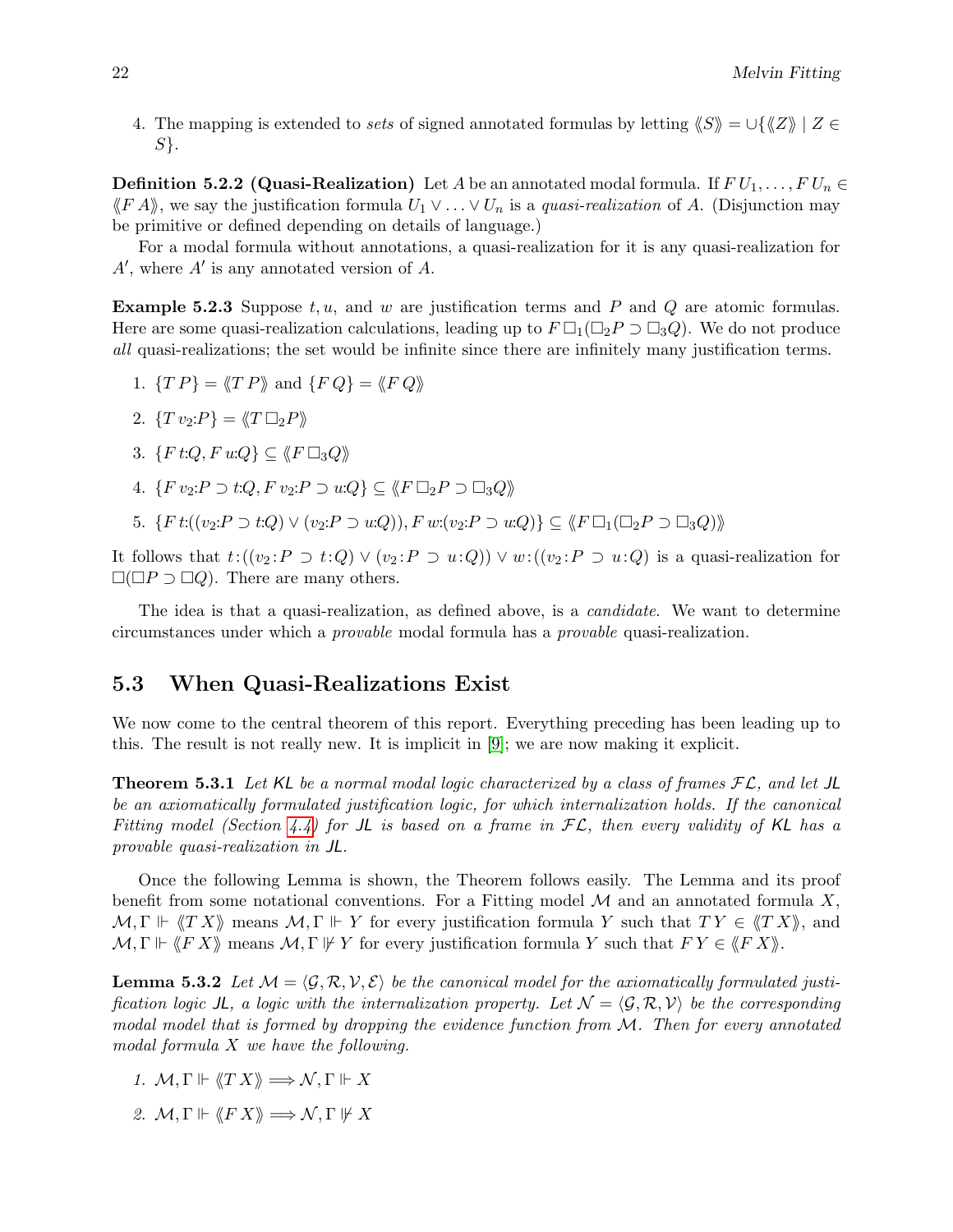**Proof** By induction on the degree of the annotated modal formula X.

**Ground Case** Suppose  $X = A$ , which is atomic. The only member of  $\langle T A \rangle$  is T A, so M,  $\Gamma \Vdash$  $\langle T A \rangle$  iff  $\mathcal{M}, \Gamma \Vdash A$  iff  $\Gamma \in \mathcal{V}(A)$  iff  $\mathcal{N}, \Gamma \Vdash A$ . This establishes item 1; item 2 is similar.

**Implication Case** Suppose  $X = A \supset B$  and the results are known for A and for B.

1. Assume  $\mathcal{M}, \Gamma \Vdash \langle T A \supset B \rangle$ . We divide the argument into two parts. Suppose first that  $\mathcal{M}, \Gamma \Vdash \langle F A \rangle$ . By the induction hypothesis,  $\mathcal{N}, \Gamma \Vdash A$ , so  $\mathcal{N}, \Gamma \Vdash$  $A \supset B$ . Suppose next that  $\mathcal{M}, \Gamma \not\Vdash \langle F A \rangle$ . Then for some U with  $FU \in \langle F A \rangle$ ,  $\mathcal{M}, \Gamma \Vdash U$ .

Let TV be an arbitrary member of  $\langle T B \rangle$ . Then  $TU \supset V \in \langle T A \supset B \rangle$  so by the assumption,  $M, \Gamma \Vdash U \supset V$ , and hence  $M, \Gamma \Vdash V$ . Since TV was arbitrary,  $\mathcal{M}, \Gamma \Vdash \langle T B \rangle$ . Then by the induction hypothesis,  $\mathcal{N}, \Gamma \Vdash B$  and hence  $\mathcal{N}, \Gamma \Vdash A \supset B$ .

2. Assume  $\mathcal{M}, \Gamma \Vdash \langle F A \supset B \rangle$ . Let  $TU \in \langle T A \rangle$  and  $FV \in \langle F B \rangle$  both be arbitrary. Then  $FU \supset V \in \langle FA \supset B \rangle$  so by the assumption,  $\mathcal{M}, \Gamma \not\vdash U \supset V$ . Then  $\mathcal{M}, \Gamma \not\Vdash U$ and  $M, \Gamma \not\Vdash V$ . Since TU and FV were arbitrary,  $M, \Gamma \Vdash \langle T A \rangle$  and  $M, \Gamma \Vdash \langle F B \rangle$ , so by the induction hypothesis,  $\mathcal{N}, \Gamma \Vdash A$  and  $\mathcal{N}, \Gamma \not\Vdash B$ . Hence  $\mathcal{N}, \Gamma \not\Vdash A \supset B$ .

**Modal Case** Suppose  $X = \square_n A$  and the results are known for A.

- 1. Assume  $\mathcal{M}, \Gamma \Vdash \langle T \Box_n A \rangle$ . Let  $TU \in \langle T A \rangle$  be arbitrary. By the assumption,  $\mathcal{M}, \Gamma \Vdash$  $v_n U$ . Let  $\Delta \in \mathcal{G}$  be arbitrary, with  $\Gamma \mathcal{R} \Delta$ . Then  $\mathcal{M}, \Delta \Vdash U$  and, since TU was arbitrary,  $\mathcal{M}, \Delta \Vdash \langle T A \rangle$ . By the induction hypothesis,  $\mathcal{N}, \Delta \Vdash A$  and, since  $\Delta$  was arbitrary,  $\mathcal{N}, \Gamma \Vdash \Box_n A.$
- 2. Assume  $\mathcal{M}, \Gamma \Vdash \langle F \Box_n A \rangle$ . This case depends on the following Claim. We first show how the Claim is used, then we prove the Claim itself.

Claim: We use notation from Section [4.4.](#page-18-1) The set  $S = \Gamma^{\sharp} \cup \{\neg U \mid F U \in \langle F A \rangle\}$ is consistent in the justification logic JL.

The Claim is used as follows. Since (as we will show)  $S$  is consistent in  $J\mathsf{L}$ , it can be extended to a maximally consistent set,  $\Delta$ . Since M is a canonical model,  $\Delta \in \mathcal{G}$  and  $\Gamma\mathcal{R}\Delta$  since  $\Gamma^{\sharp} \subseteq \Delta$ . Also  $\{\neg U \mid FU \in \langle \nmid F \land \rangle\} \subseteq \Delta$  so by the Truth Lemma [4.4.1,](#page-18-2)  $\mathcal{M}, \Delta \not\Vdash U$  for all U with  $FU \in \langle \n \langle FA \rangle \rangle$ , and so  $\mathcal{M}, \Delta \not\Vdash \langle \n \langle FA \rangle \rangle$ . Then by the induction hypothesis  $\mathcal{N}, \Delta \not\vdash A$ , and hence  $\mathcal{N}, \Gamma \not\vdash \Box_n A$ . Now to complete things, we establish the claim itself.

Proof of Claim: Suppose S is not consistent in JL. Then for some  $G_1, \ldots, G_m \in$  $\Gamma^{\sharp}$ , and  $FU_1, \ldots, FU_k \in \langle \n \langle FA \rangle \rangle, \{G_1, \ldots, G_m, \neg U_1, \ldots, \neg U_k\}$  is not consistent, and so  $\vdash_{JL} G_1 \supset (G_2 \supset \ldots \supset (G_m \supset (U_1 \vee \ldots \vee U_k)) \ldots)$ . For each  $1 \leq i \leq m$ ,  $G_i \in \Gamma^{\sharp}$ , and so there is some justification term  $g_i$  so that  $g_i: G_i \in \Gamma$ . Also since JL has the internalization property, there is some justification term  $t$  so that  $\vdash_{J\mathsf{L}} t:(G_1 \supset (G_2 \supset \ldots \supset (G_m \supset (U_1 \vee \ldots \vee U_k))\ldots))$ . Now repeated use of the  $J_0$  axiom scheme for  $\cdot$  yields the following (with the justification term parenthesized to the left).

 $\dashv_{\Pi} q_1:G_1 \supset (q_2:G_2 \supset \ldots \supset (q_m:G_m \supset (t \cdot q_1 \cdot \ldots \cdot q_m):(U_1 \vee \ldots \vee U_k))\ldots)$ 

It follows from maximal consistency of  $\Gamma$  that  $(t \cdot g_1 \cdot \ldots \cdot g_m)$ : $(U_1 \vee \ldots \vee U_k) \in \Gamma$ , and hence by the Truth Lemma,  $\mathcal{M}, \Gamma \Vdash (t \cdot g_1 \cdot \ldots \cdot g_m) : (U_1 \vee \ldots \vee U_k)$ . But this contradicts the assumption that  $\mathcal{M}, \Gamma \Vdash \langle F \Box_n A \rangle$ .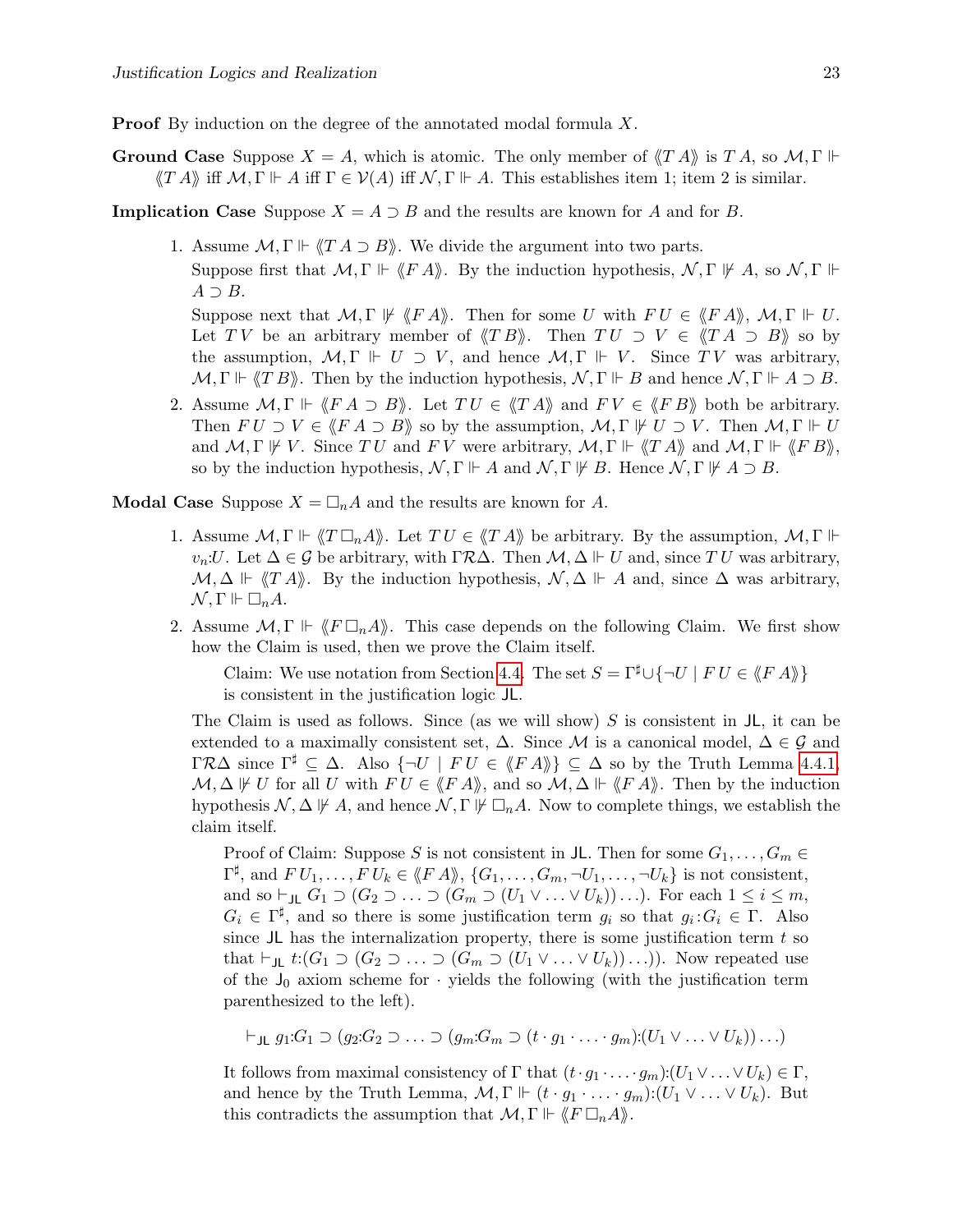With the proof of the fundamental Lemma [5.3.2](#page-23-1) out of the way, we can now establish the main result.

**Proof of Theorem [5.3.1](#page-23-2)** The proof is by contraposition. Suppose Y is a modal formula. Let X be an annotated version of Y and suppose that X has no provable quasi-realization in  $JL$ . We show Y is not a validity of KL.

Since X has no provable quasi-realization, for every  $U_1, \ldots, U_n$  with  $FU_1, \ldots, FU_n \in \langle \n \langle FX \rangle \rangle$ ,  $\forall$ JL  $U_1 \vee \ldots \vee U_n$  (Definition [5.2.2\)](#page-23-3). It follows that  $\{\neg U \mid F U \in \langle F X \rangle\}$  is consistent in JL. (Because otherwise,  $\{\neg U \mid F U \in \langle F X \rangle\} \vdash_{J\mathsf{L}} \bot$ , so  $\neg U_1, \ldots, \neg U_n \vdash_{J\mathsf{L}} \bot$  for some  $F U_1, \ldots, F U_n \in \langle F X \rangle$ , and hence  $\vdash_{JL} U_1 \vee \ldots \vee U_n$ , contrary to what has been established.)

Since  $\{\neg U \mid F U \in \langle F X \rangle\}$  is consistent, it can be extended to a maximal consistent set Γ. In the canonical model M,  $\Gamma$  is a possible world. Using the Truth Lemma,  $\mathcal{M}, \Gamma \Vdash \langle \mathcal{F} X \rangle$ , and so by Lemma [5.3.2,](#page-23-1)  $\mathcal{N}, \Gamma \not\vdash X$ . A hypothesis of Theorem [5.3.1](#page-23-2) is that the canonical justification model is based on a frame in the class  $FL$ , which determines the modal logic KL. We thus have a modal model N for KL in which X fails, and hence so does Y, the unannotated version of X. Then Y is not a validity of KL.  $\blacksquare$ 

### <span id="page-25-0"></span>5.4 Quasi-Realizations to Realizations

This is an abbreviated section because the work appears in full detail in [\[13\]](#page-31-11). Here we merely give definitions, and state some results.

We define a mapping similar to that in Definition [5.2.1,](#page-22-1) except for one case,  $F\Box$ . We still assume  $v_1, v_2, \ldots$  enumerates all justification variables.

**Definition 5.4.1** The mapping  $\llbracket \cdot \rrbracket$  is defined recursively on the set of signed annotated modal formulas.

- 1. If A is atomic,  $[[TA]] = \{TA\}$  and  $[[FA]] = \{FA\}.$
- 2.  $[[TA \supset B]] = \{TU \supset V | FU \in [[FA]], TV \in [[TB]]\}$  $[FA \supset B] = \{ FU \supset V | TU \in [TA], FV \in [FB] \}.$
- 3.  $\llbracket T \Box_n A \rrbracket = \{ T v_n : U \mid T U \in \llbracket T A \rrbracket \}.$  $[ F \Box_n A ] = \{F \, t : U \mid F \, U \in [F \, A] \text{ and } t \text{ is any justification term}\}.$
- 4. The mapping is extended to sets of signed annotated formulas by letting  $\llbracket S \rrbracket = \bigcup \{ \llbracket Z \rrbracket \mid Z \in$  $S$ .

A normal realization of annotated modal X is any justification formula U where  $FU \in \llbracket FX \rrbracket$ . More generally, members of  $\mathbb{Z}$  are called *realizers* of Z, where Z is a T signed or F signed, annotated modal formula. For a modal formula X without annotations, a normal realization for X is any normal realization for  $X'$ , where  $X'$  is an annotated version of X. (This agrees with Definition [2.4.2,](#page-10-0) though we omit the proof.)

In [\[13\]](#page-31-11) an algorithmic proof is given for the following. (The proof was stated specifically for LP, but nothing special about that logic was used.)

<span id="page-25-1"></span>**Theorem 5.4.2** If  $FQ_1, \ldots, FQ_k \in \langle F X \rangle$ , then there is a substitution  $\sigma$  (of justification terms for justification variables), and there is a justification formula X' with  $FX' \in \llbracket FX \rrbracket$  so that  $\vdash_{J\!L} (Q_1 \vee \ldots \vee Q_k) \sigma \supset X'$ , where  $J\!L$  is any justification logic having the internalization property.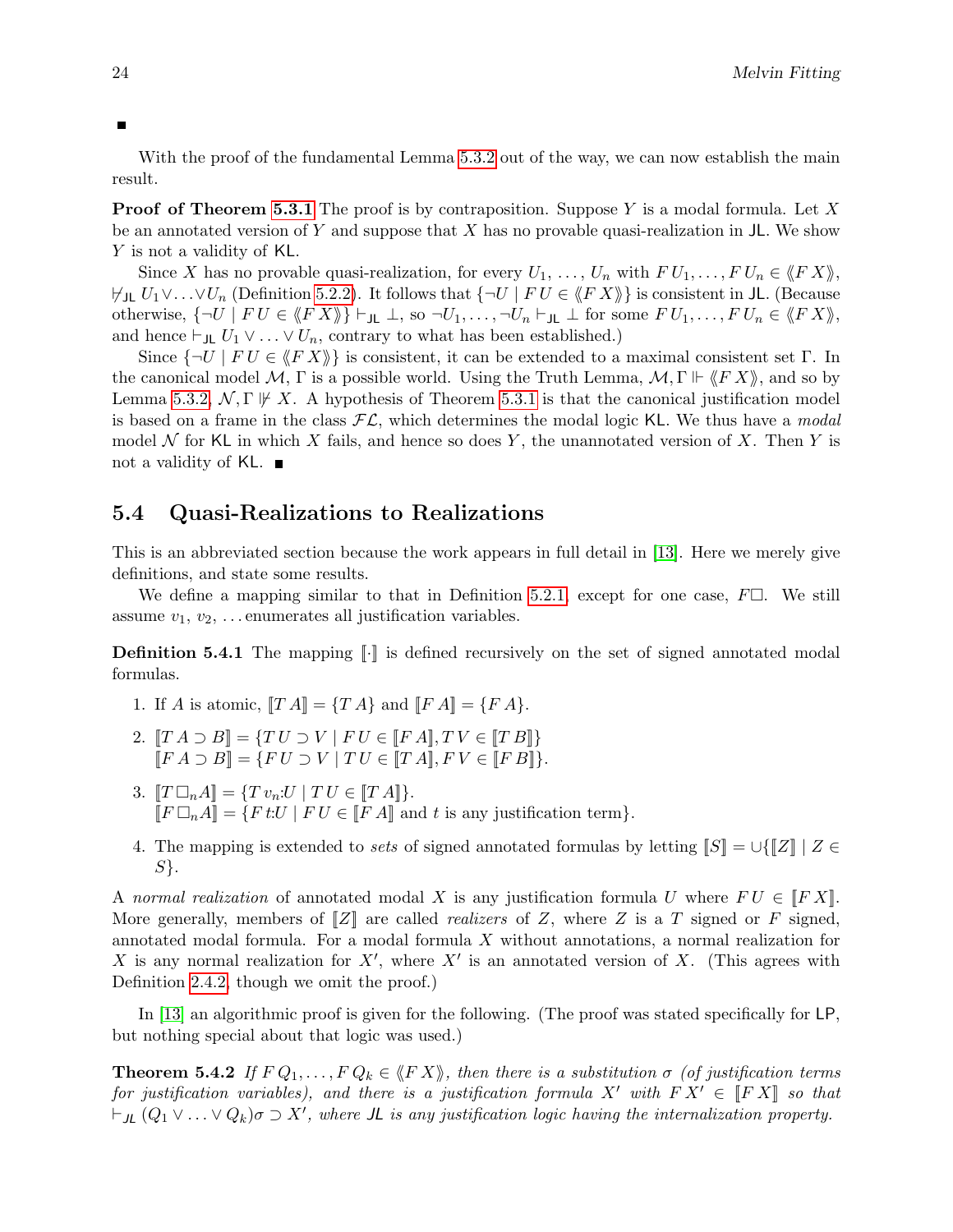This gives immediately gives us the following, continuing Theorem [5.3.1.](#page-23-2)

<span id="page-26-0"></span>**Theorem 5.4.3** Let KL be a normal modal logic characterized by a class of frames  $FL$ , and let JL be an axiomatically formulated justification logic, for which internalization holds. If the canonical model (Section [4.4\)](#page-18-1) for JL is based on a frame in  $FL$ , then every validity of KL has a provable realization in JL, though the constant specification may need enlarging.

**Proof** Suppose the hypotheses. And suppose X is a validity of KL. By Theorem [5.3.1](#page-23-2) there are  $F Q_1, \ldots, F Q_k \in \langle F X \rangle$  so that  $\vdash_{J\mathsf{L}} Q_1 \vee \ldots \vee Q_k$ . By Theorem [5.4.2,](#page-25-1) there is some substitution  $\sigma$  and some  $FX' \in [FX]$  so that  $\vdash_{JL} (Q_1 \vee \ldots \vee Q_k) \sigma \supset X'$ . Since we assume justification logics are axiomatized by schemes, the result of applying a substitution to a theorem is another theorem, though some additional cases may need to be added to the constant specification. (We do not discuss this point further here, and suppress explicit mention of the constant specification.) Then  $\vdash_{JL} (Q_1 \vee \ldots \vee Q_k) \sigma$  and so  $\vdash_{JL} X'$ , and we have our provable normal realization.

Examples of realization proofs using the results above can be found in the next chapter.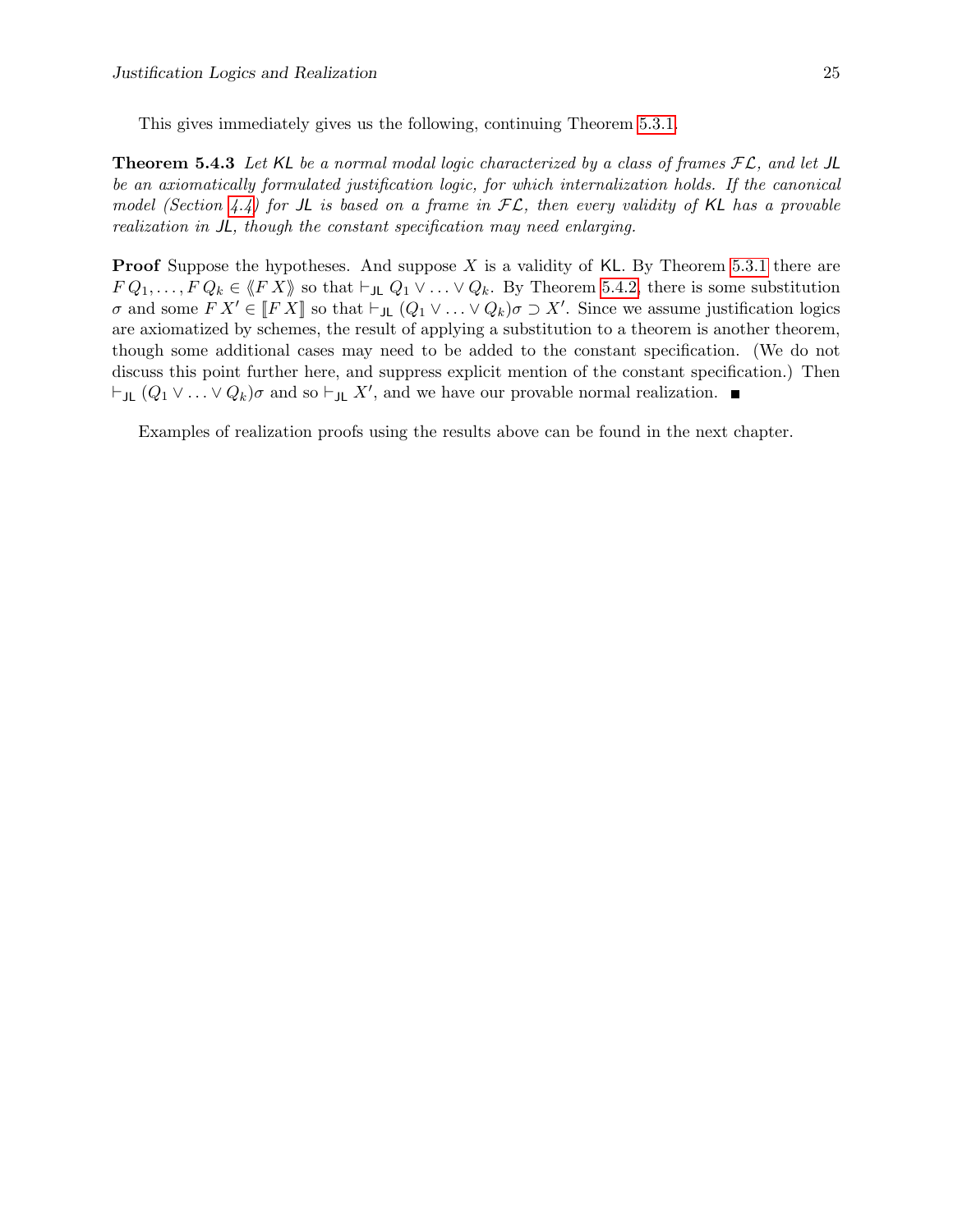## <span id="page-27-0"></span>Chapter 6

# What Next?

Before discussing the future, we present some examples of justification logics and realization results that are new to the literature. This shows the present approach can be fruitful, though the work still has an ad hoc air to it.

### <span id="page-27-1"></span>6.1 Examples Already Discussed

In Section [3.3](#page-12-0) we discussed a modal logic  $K4^3$  and a justification logic  $J4^3$ .  $K4^3$  is complete with respect to frames meeting the condition  $\Gamma \mathcal{R}^3 \Delta \Longrightarrow \Gamma \mathcal{R} \Delta$ . Our discussion continued in Section [4.3.1,](#page-17-1) and finally in Section [4.5.1](#page-19-1) we showed the canonical model for  $J4^3$  had a frame meeting the K $4^3$ condition. Then by Theorem [5.4.3,](#page-26-0) there is a realization result connecting  $J4^3$  and  $K4^3$ .

The more familiar modal logic S4.2 was considered in Section [3.4](#page-12-1) along with a justification logic J4.2. The modal frame conditions are those for S4 together with being convergent. Further discussion was in Section [4.3.2.](#page-17-2) Finally in Section [4.5.2](#page-20-0) we showed the canonical J4.2 model has a frame that is convergent. The other S4 conditions are straightforward. Then we again have a realization result.

### <span id="page-27-2"></span>6.2 A Few New Examples

The book Modal Logic [\[5\]](#page-31-14) contains an excellent treatment of Sahlqvist formulas. In Section 3.6 of that book a few simple examples are discussed as Example 3.5.5. While these logics are not of much intrinsic interest, they will do to illustrate the ideas in this report.

#### <span id="page-27-3"></span>6.2.1 Sahlqvist Example One

The Sahlqvist scheme  $\square(X \supset \Diamond X)$  is shown in [\[5\]](#page-31-14) to correspond to frame condition  $\Gamma \mathcal{R} \Delta \Longrightarrow \Delta \mathcal{R} \Delta$ . Justification logics 'prefer' the  $\Box$  operator over the  $\Diamond$  operator, so we will use an equivalent modal axiom scheme:  $\square(\square X \supset X)$ . A guiding principle we have followed in our earlier examples is that for a justification logic we should make positive  $\Box$  occurrences depend on negative ones. So we propose the following scheme for a corresponding justification logic, where  $f$  is a one-place function symbol:  $f(t)$ : $(t:X \supset X)$ .

It is easy to see that the forgetful functor maps the justification logic into the modal logic in this case. To show realization we must show the canonical justification model is based on a frame meeting the given modal frame condition. Suppose  $\mathcal{M} = \langle \mathcal{G}, \mathcal{R}, \mathcal{V}, \mathcal{E} \rangle$  is the canonical model for the justification logic extending  $J_0$  with the scheme  $f(t):(t:X \supset X)$  and an axiomatically appropriate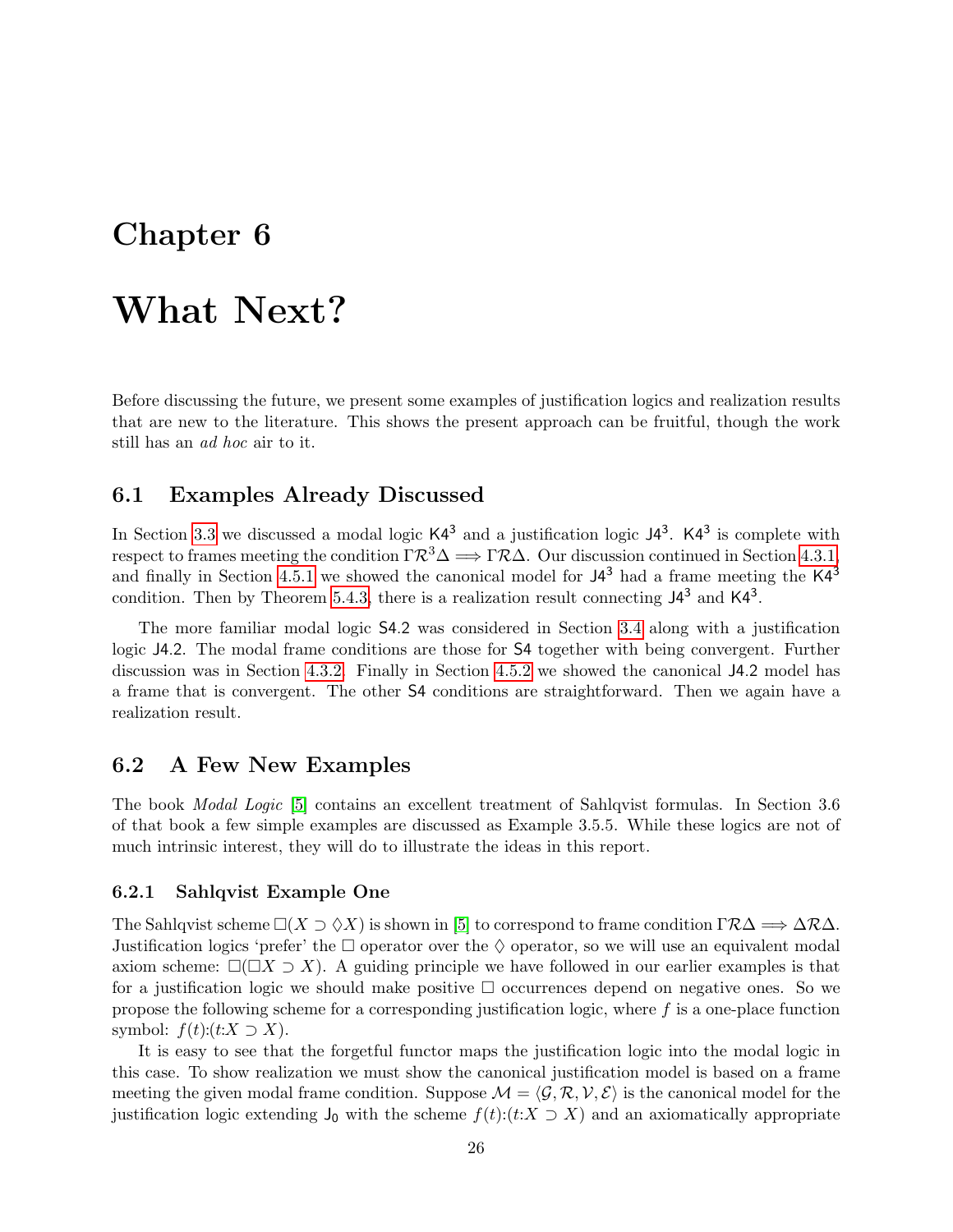constant specification. Assume that for some  $\Gamma, \Delta \in \mathcal{G}$  we have  $\Gamma \mathcal{R} \Delta$  but not  $\Delta \mathcal{R} \Delta$ . We derive a contradiction.

Since we do not have  $\Delta R\Delta$  then  $\Delta^{\sharp} \nsubseteq \Delta$ . Then for some justification formulas,  $t: X \in \Delta$ but  $X \notin \Delta$ . Since  $\Delta$  is maximally consistent,  $t: X \supset X \notin \Delta$ . Since  $\Gamma$  is maximally consistent,  $f(t):(t:X\supset X)\in\Gamma$ . And since  $\Gamma\mathcal{R}\Delta$ ,  $\Gamma^{\sharp}\subseteq\Delta$ , so  $t:X\supset X\in\Delta$ . This is our contradiction, and realization is established.

#### <span id="page-28-0"></span>6.2.2 Sahlqvist Example Two

In [\[5\]](#page-31-14) it is shown that the Sahlqvist schema  $(X \wedge \Diamond \neg X) \supset \Diamond X$  corresponds to the frame condition  $(\Gamma \mathcal{R} \Delta \wedge \Gamma \neq \Delta) \implies \Gamma \mathcal{R} \Gamma$ . Although it is not noted in [\[5\]](#page-31-14), this reduces to the simpler frame condition  $\Gamma \mathcal{R} \Delta \implies \Gamma \mathcal{R} \Gamma$ , and it is this condition that we will use. Also we rewrite the modal scheme to avoid  $\Diamond$ , obtaining  $\Box X \supset (X \vee \Box \neg X)$ . Motivated as in Example One, we suggest the following justification axiom scheme, where g is a one-place function symbol:  $t:X \supset (X \vee g(t):-\overline{X}).$ 

Just as with Example One, the forgetful functor maps the justification logic into the modal logic. Now suppose  $\mathcal{M} = \langle \mathcal{G}, \mathcal{R}, \mathcal{V}, \mathcal{E} \rangle$  is the canonical justification model for the logic extending J<sub>0</sub> with the proposed scheme and an axiomatically appropriate constant specification. We show the frame  $\langle \mathcal{G}, \mathcal{R} \rangle$  meets the appropriate condition.

Suppose  $\Gamma \mathcal{R} \Delta$  but not  $\Gamma \mathcal{R} \Gamma$ ; we derive a contradiction. We have  $\Gamma^{\sharp} \subseteq \Delta$  and  $\Gamma^{\sharp} \not\subseteq \Gamma$ . By the second of these,  $t:X \in \Gamma$  but  $X \notin \Gamma$  for some  $t:X$ . Since  $\Gamma$  is maximally consistent,  $t:X \supset (X \vee g(t))$ :  $\neg X$ )  $\in \Gamma$ , and hence  $(X \vee g(t) : \neg X) \in \Gamma$ . And since  $X \notin \Gamma$ ,  $g(t) : \neg X \in \Gamma$ . Since  $\Gamma^{\sharp} \subseteq \Delta$ , both  $X \in \Delta$  and  $\neg X \in \Delta$ , violating consistency.

We have shown that the canonical justification model meets the appropriate frame condition, and realization follows.

### <span id="page-28-1"></span>6.3 A Very Concrete Example

We know modal logic  $\mathsf{S}4.2$  and justification logic  $\mathsf{J}4.2$  correspond. We now give a concrete instance of a S4.2 theorem, and a corresponding realization. Our proof of realization was not constructive, but for this example we essentially translate an S4.2 axiomatic proof in its entirety. More will be said about this at the end.

It is convenient to make use of some special features of justification logics that we haven't mentioned before. It simplifies our work here. We assume we have not only an axiomatically appropriate constant specification, but one that is schematic. This means that the same constant justifies all instances of an axiom schema. The given proof of Theorem [2.3.1](#page-9-3) actually shows that a justification term t exists that is variable free and justifies  $X$ , and if the constant specification is schematic, it will also justify the result of replacing in  $X$  justification variables with more complex justification terms. We assume this in what follows. We use  $v_1, v_2, \ldots$  as justification variables.

Modal formula [\(6.1\)](#page-28-2) is a theorem of S4.2; it is rewritten without  $\Diamond$  in [\(6.2\)](#page-28-3).

<span id="page-28-3"></span><span id="page-28-2"></span>
$$
[\Diamond \Box A \land \Diamond \Box B] \supset \Diamond \Box (A \land B) \tag{6.1}
$$

$$
[\neg \Box \neg \Box A \land \neg \Box \neg \Box B] \supset \neg \Box \neg \Box (A \land B) \tag{6.2}
$$

It is [\(6.2\)](#page-28-3) that we will realize, but we will maintain the use of  $\Diamond$  operators, because it makes reading easier.

Here is a sketch of a proof for [\(6.1\)](#page-28-2). First,  $\langle \Diamond \Box X \land \Box \Diamond Y \rangle \supset \Diamond \Diamond (X \land Y)$  is a theorem of K, so as a special case we have,  $[\Diamond \Box \Box A \land \Box \Diamond \Box B] \supset \Diamond \Diamond (\Box A \land \Box B)$ . Since  $(\Box A \land \Box B) \equiv \Box (A \land B)$ , we then have  $[\Diamond \Box \Box A \land \Box \Diamond \Box B] \supset \Diamond \Diamond \Box (A \land B)$  in K. In K4 we have  $\Diamond \Diamond X \supset \Diamond X$ , and in particular,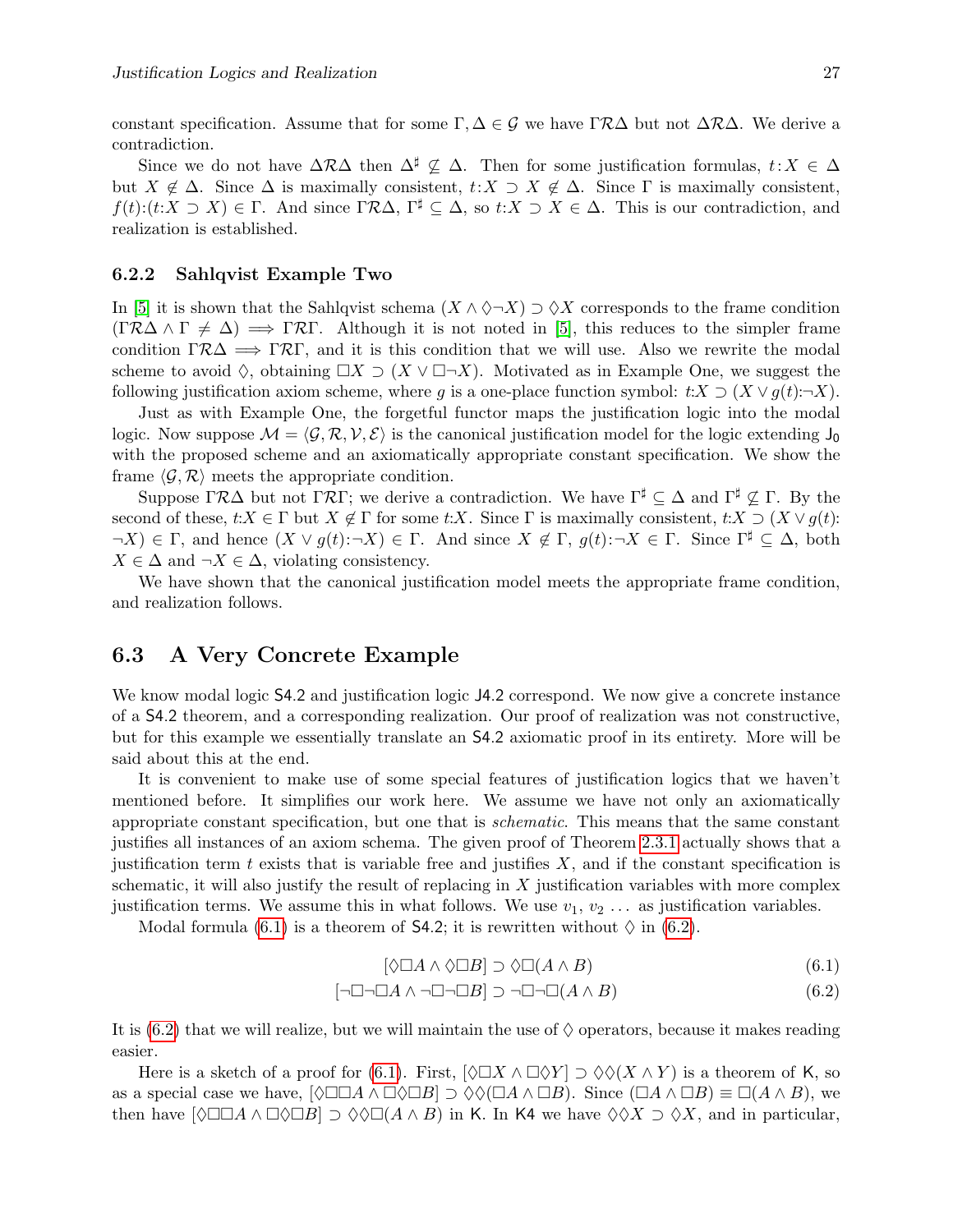$\Diamond \Diamond \Box (A \land B) \supset \Diamond \Box (A \land B)$ . Consequently we have  $[\Diamond \Box \Box A \land \Box \Diamond \Box B] \supset \Diamond \Box (A \land B)$  in K4. Likewise we have  $\Box A \supset \Box \Box A$ , and so  $\Diamond \Box \Box A \supset \Diamond \Box A$ . Then  $[\Diamond \Box A \land \Box \Diamond \Box B] \supset \Diamond \Box (A \land B)$  is a theorem of K4. In S4.2 we have  $\Diamond \Box X \supset \Box \Diamond X$ , so in particular,  $\Diamond \Box \Box B \supset \Box \Diamond \Box B$ , and so  $[\Diamond \Box A \land \Diamond \Box \Box B] \supset \Diamond \Box (A \land B)$ is a theorem of S4.2. Finally, using  $\Box B \supset \Box \Box B$ , we have  $[\Diamond \Box A \land \Diamond \Box B] \supset \Diamond \Box (A \land B)$ . (We didn't use  $\Box X \supset X$ . This is not important, but it is interesting.) Our proof in J4.2 of a formula that realizes this will incorporate analogs of each part of the proof just sketched.

We begin with  $\Diamond \Box \Box A \land \Box \Diamond \Box B \rbrace \supset \Diamond \Diamond \Box (A \land B)$ , which is a theorem of K. We produce a sequence of theorems of  $J_0$  with an axiomatically appropriate, schematic constant specification. In this,  $j_1$ ,  $j_2$ , and  $j_3$  are justification terms supplied by Theorem [2.3.1.](#page-9-3) Also, references to *dist* are to the distributivity axiom scheme,  $s:(X \supset Y) \supset (t:X \supset s \cdot t:Y)$ , generally combined with some simple propositional manipulation.

 $A \supset (B \supset (A \wedge B))$  tautology  $j_1: \{A \supset (B \supset (A \wedge B))\}$  Theorem [2.3.1](#page-9-3)  $\neg[j_1 \cdot v_1 \cdot v_3]$ : $(A \wedge B) \supset (v_1:A \supset \neg v_3:B)$  dist.  $j_2:\{\neg[j_1 \cdot v_1 \cdot v_3]:(A \wedge B) \supset (v_1:A \supset \neg v_3:B)\}\$  Theorem [2.3.1](#page-9-3)  $v_5: \neg [j_1 \cdot v_1 \cdot v_3](A \wedge B) \supset \{\neg [j_2 \cdot v_5 \cdot v_2] : \neg v_3: B \supset \neg [v_2 \cdot v_1] : A\}$  dist.  $j_3:\{v_5:\neg[j_1\cdot v_1\cdot v_3](A \wedge B) \supset \{\neg[j_2\cdot v_5\cdot v_2]:\neg v_3:B \supset \neg[v_2\cdot v_1]:A\}\}$  Theorem [2.3.1](#page-9-3)  ${\{\neg [j_3 \cdot v_6 \cdot v_4]: \neg v_2 : v_1 : A \wedge v_4 : \neg [j_2 \cdot v_5 \cdot v_2]: \neg v_3 : B\} \supset \neg v_6 : v_5 : \neg [j_1 \cdot v_1 \cdot v_3] : (A \wedge B)$  dist.

We now have that for the two formulas,

<span id="page-29-1"></span><span id="page-29-0"></span>
$$
[\Diamond \Box \Box A \land \Box \Diamond \Box B] \supset \Diamond \Diamond \Box (A \land B) \tag{6.3}
$$

$$
\{\neg [j_3 \cdot v_6 \cdot v_4] \neg v_2 \cdot v_1 \neg A \land v_4 \neg [j_2 \cdot v_5 \cdot v_2] \neg v_3 \neg B\} \supset \neg v_6 \cdot v_5 \neg [j_1 \cdot v_1 \cdot v_3] \cdot (A \land B) \tag{6.4}
$$

justification formula [\(6.4\)](#page-29-0) is a provable realization of modal formula [\(6.3\)](#page-29-1).

Next we realize the K4 theorem  $\Diamond \Diamond \Box (A \land B) \supset \Diamond \Box (A \land B)$ . We have the LP axiom  $v_7: \neg v_8$ :  $(A \wedge B) \supseteq v_7: v_7: \neg v_8: (A \wedge B)$ , so we immediately have the following realizer theorem.

<span id="page-29-2"></span>
$$
\neg !v_7 : v_7 : \neg v_8 : (A \wedge B) \supset \neg v_7 : \neg v_8 : (A \wedge B) \tag{6.5}
$$

To match the antecedent of [\(6.5\)](#page-29-2) with the consequent of [\(6.4\)](#page-29-0) we set  $v_6 = v_7$ ,  $v_7 = v_5$ , and  $v_8 = j_1 \cdot v_1 \cdot v_3$ . (This is actually a unification problem.) When this is done, and antecedent and consequent match, they can be 'cut out', yielding [\(6.7\)](#page-29-3) below, which realizes [\(6.6\)](#page-29-4).

<span id="page-29-4"></span><span id="page-29-3"></span>
$$
[\Diamond \Box \Box A \land \Box \Diamond \Box B] \supset \Diamond \Box (A \land B) \tag{6.6}
$$

$$
\{\neg [j_3 \cdot ! v_5 \cdot v_4] \neg v_2 \cdot v_1 \neg A \land v_4 \neg [j_2 \cdot v_5 \cdot v_2] \neg v_3 \neg B\} \supset \neg v_5 \neg [j_1 \cdot v_1 \cdot v_3] \neg (A \land B) \tag{6.7}
$$

The next step is to realize  $\Diamond \Box A \supset \Diamond \Box \Box A$ . We have the LP axiom  $v_9: A \supset v_9: v_9: A$ . This gives the theorem  $\neg$ !v<sub>9</sub>:v<sub>9</sub>:A  $\supset \neg v_9$ :A. Using Theorem [2.3.1,](#page-9-3) there is a justification term, call it j<sub>4</sub>, provably justifying this. Then using distributivity, we get  $\neg [j_4 \cdot v_{10}] \neg v_9 : A \supset \neg v_{10} \neg v_9 : v_9 : A$ . We match the consequent of this with the A part of the antecedent of [\(6.7\)](#page-29-3) by setting  $v_{10} = j_3 \cdot v_5 \cdot v_4$ ,  $v_2 = v_{9}$ . and  $v_1 = v_9$ . Then, again cutting out the common antecedent/consequent, we have [\(6.9\)](#page-29-5), which realizes [\(6.8\)](#page-29-6)

<span id="page-29-6"></span><span id="page-29-5"></span>
$$
\{\Diamond \Box A \land \Box \Diamond \Box B] \supset \Diamond \Box (A \land B) \tag{6.8}
$$

$$
\{\neg [j_4 \cdot j_3 \cdot ! v_5 \cdot v_4] \neg v_9 \cdot A \land v_4 \neg [j_2 \cdot v_5 \cdot ! v_9] \neg v_3 \cdot B\} \supset \neg v_5 \neg [j_1 \cdot v_9 \cdot v_3] \neg (A \land B) \tag{6.9}
$$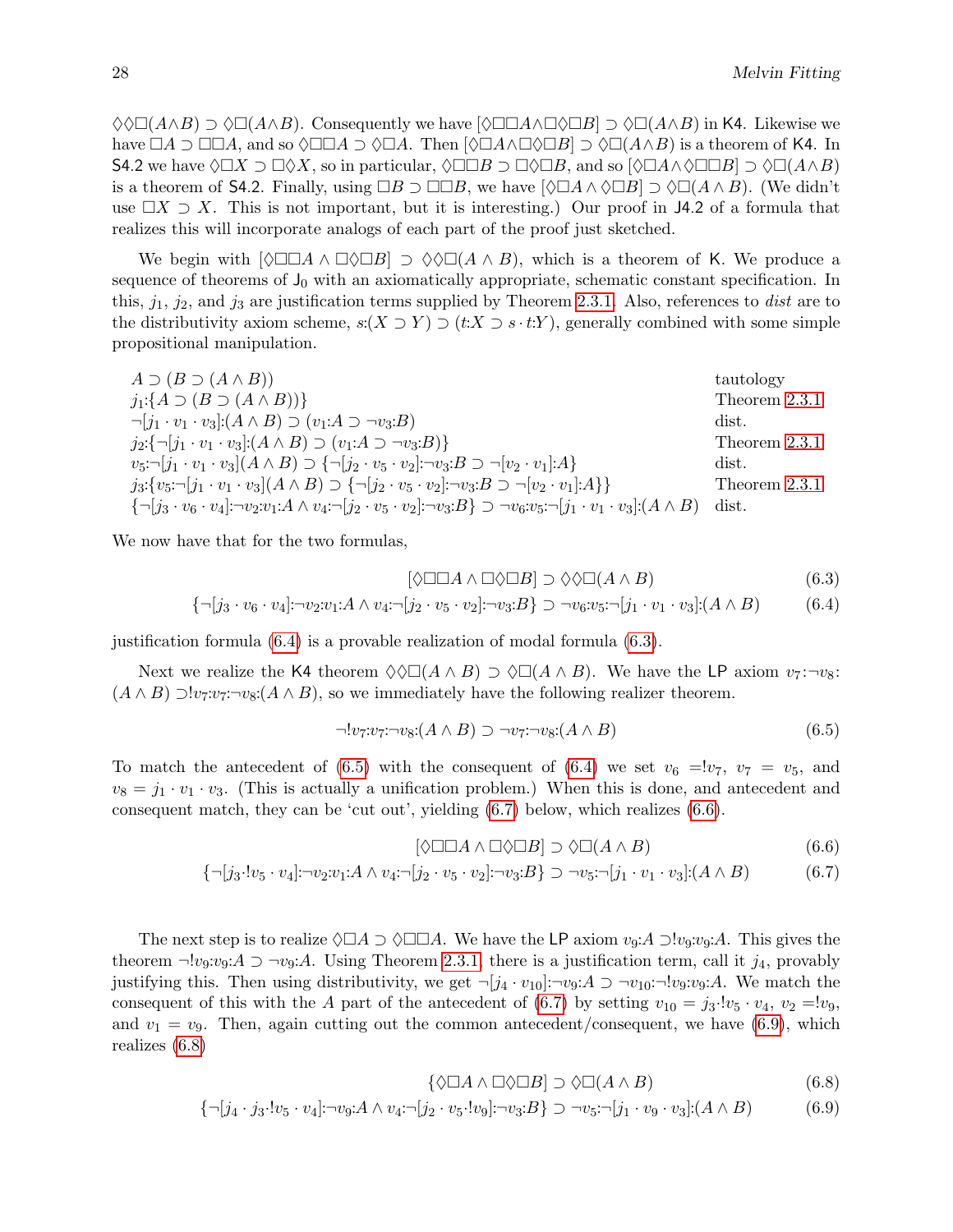Next we realize  $\Diamond \Box \Box B \supset \Box \Diamond \Box B$ . This, at last, makes use of **J4.2** axiom scheme [\(3.1\)](#page-12-3). By it we have  $\neg f(v_{11}, v_{13}) : \neg v_{11}:v_{12}:B \supset g(v_{11}, v_{13}) \neg v_{13}: \neg v_{12}:B$ . We match the consequent of this with the B part of the antecedent of [\(6.9\)](#page-29-5) by setting  $v_4 = g(v_{11}, v_{13})$ ,  $v_{13} = j_2 \cdot v_5 \cdot v_9$ , and  $v_3 = v_{12}$ . Then cutting out common parts, we get [\(6.11\)](#page-30-1), which realizes [\(6.10\)](#page-30-2).

$$
[\Diamond \Box A \land \Diamond \Box \Box B] \supset \Diamond \Box (A \land B) \tag{6.10}
$$

$$
\{\neg [j_4 \cdot j_3 \cdot ! v_5 \cdot g(v_{11}, j_2 \cdot v_5 \cdot ! v_9)] : \neg v_9 : A \wedge \n\neg f(v_{11}, j_2 \cdot v_5 \cdot ! v_9) : \neg v_{11} : v_3 : B\} \supset \neg v_5 : \neg [j_1 \cdot v_9 \cdot v_3] : (A \wedge B)
$$
\n(6.11)

Finally we realize  $\Diamond \Box B \supset \Diamond \Box \Box B$ . Using Theorem [2.3.1,](#page-9-3) let us say  $j_5$  justifies the LP theorem  $\neg !v_3:B \supset \neg v_3:B$ . Then using distributivity, we can get  $\neg [j_5 \cdot v_{14}] : \neg v_3:B \supset \neg v_{14}: \neg [v_3 \cdot v_3] :B$ . We match consequent of this with the B part of the antecedent of [\(6.11\)](#page-30-1) by setting  $v_{14} = f(v_{11}, j_2 \cdot v_5 \cdot v_9)$ and  $v_{11} = v_3$ . Then cutting out the common portion, we finally arrive at the following, in which [\(6.13\)](#page-30-3) realizes [\(6.12\)](#page-30-4) in J4.2.

<span id="page-30-4"></span><span id="page-30-3"></span><span id="page-30-2"></span><span id="page-30-1"></span>
$$
[\Diamond \Box A \land \Diamond \Box B] \supset \Diamond \Box (A \land B) \tag{6.12}
$$

$$
\{\neg [j_4 \cdot j_3 \cdot ! v_5 \cdot g(!v_3, j_2 \cdot v_5 \cdot ! v_9)] : \neg v_9 : A \wedge \n\neg [j_5 \cdot f(!v_3, j_2 \cdot v_5 \cdot ! v_9)] : \neg v_3 : B \} \supset \neg v_5 : \neg [j_1 \cdot v_9 \cdot v_3] : (A \wedge B)
$$
\n(6.13)

Some concluding remarks about this example. The realization was constructed by converting a modal proof, making use of unification at appropriate places. Not all modal proofs convert in this way. Ren-June Wang introduced the notion of a *non-circular* proof (for **S4**) in [\[24\]](#page-32-7). It is these that can be converted. Further study of this would be interesting.

### <span id="page-30-0"></span>6.4 Future Work

We have given several new examples of justification logics together with realization theorems, albeit with non-constructive proofs. But the examples have been rather ad hoc. We have generated justification logics from modal logics by introducing function terms so that positive modal positions depend on negative positions. Then we verified that the conditions of Theorem [5.4.3](#page-26-0) held by axiomatic arguments that depended on the details of the particular justification logic. What is the common thread in all this?

We conjecture that our methods apply to any Sahlqvist logic, and do so for systematic, uniform reasons. There is no proof (yet) of our conjecture, but we have some confidence in it. The treatment of Sahlqvist's work in [\[5\]](#page-31-14) is especially nice, and carries it out for multi-modal logics, involving generalizations of binary accessibility relations. These would be natural generalizations of justification logic as well. Indeed, the multi-modal case has already been explored to some extent by a few researchers. This is our proposed direction for future work.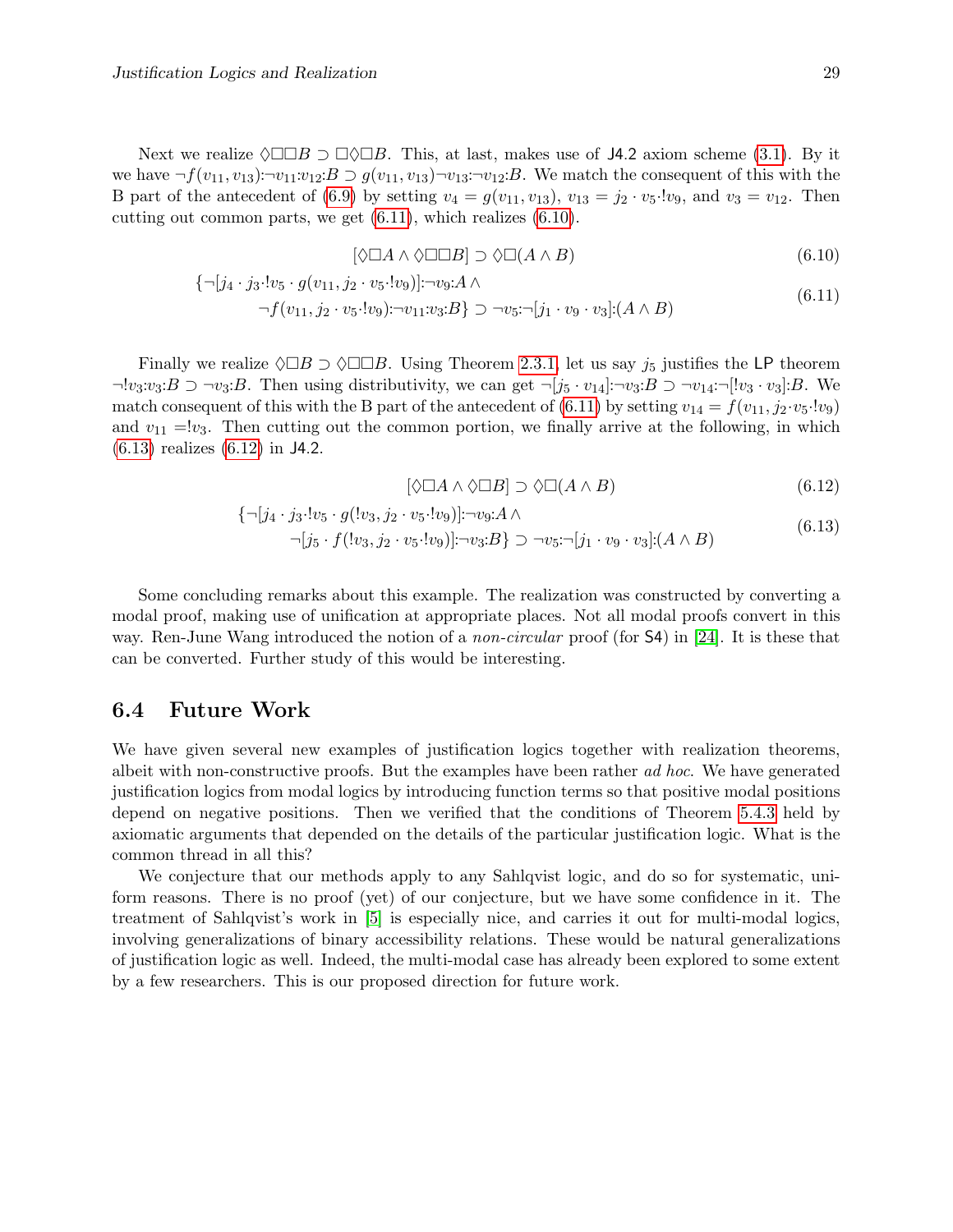# Bibliography

- <span id="page-31-3"></span><span id="page-31-1"></span>[1] S. N. Artemov. Explicit provability and constructive semantics. Bulletin of Symbolic Logic, 7(1):1–36, Mar. 2001.
- <span id="page-31-4"></span>[2] S. N. Artemov. The logic of justification. The Review of Symbolic Logic, 1(4):477–513, Dec. 2008.
- <span id="page-31-8"></span>[3] S. N. Artemov. The ontology of justifications in the logical setting. Studia Logica, 100(1– 2):17–30, Apr. 2012. Published online February 2012.
- <span id="page-31-5"></span>[4] S. N. Artemov and M. Fitting. Justification logic. In E. N. Zalta, editor, The Stanford Encyclopedia of Philosophy. Fall 2012 edition, 2012.
- <span id="page-31-14"></span>[5] P. Blackburn, M. de Rijke, and Y. Venema. Modal Logic. Cambridge University Press, Cambridge, UK, 2001.
- <span id="page-31-13"></span>[6] K. Brünnler, R. Goetschi, and R. Kuznets. A syntactic realization theorem for justification logics. In L. D. Beklemishev, V. Goranko, and V. Shehtman, editors, Advances in Modal Logic, Volume 8, pages 39–58. College Publications, 2010.
- <span id="page-31-7"></span>[7] B. F. Chellas. Modal Logic, an introduction. Cambridge University Press, 1980.
- <span id="page-31-15"></span>[8] S. Feferman, editor. Kurt Gödel Collected Works. Oxford, 1986-2003. Five volumes.
- <span id="page-31-0"></span>[9] M. Fitting. The logic of proofs, semantically. Annals of Pure and Applied Logic, 132(1):1–25, Feb. 2005.
- <span id="page-31-6"></span>[10] M. Fitting. Realizing substitution instances of modal theorems. Technical Report TR–2007006, CUNY Ph.D. Program in Computer Science, Mar. 2007.
- <span id="page-31-12"></span>[11] M. Fitting. Realizations and LP. Annals of Pure and Applied Logic, 161(3):368–387, Dec. 2009. Published online August 2009.
- <span id="page-31-9"></span>[12] M. Fitting. Possible world semantics for first order LP. Technical Report TR–2011010, CUNY Ph.D. Program in Computer Science, Sept. 2011.
- <span id="page-31-11"></span>[13] M. Fitting. Realization implemented. Technical Report TR–2013005, CUNY Ph.D. Program in Computer Science, May 2013.
- <span id="page-31-10"></span>[14] M. Fitting. Realization using the model existence theorem. Journal of Logic and Computation, Advance Access, July 2013. Published online July 2013.
- <span id="page-31-2"></span>[15] K. Gödel. Eine Interpretation des intuistionistischen Aussagenkalkuls. Ergebnisse eines mathematischen Kolloquiums, 4:39–40, 1933. Translated as An interpretation of the intuitionistic propositional calculus in [\[8\]](#page-31-15) I, 296-301.